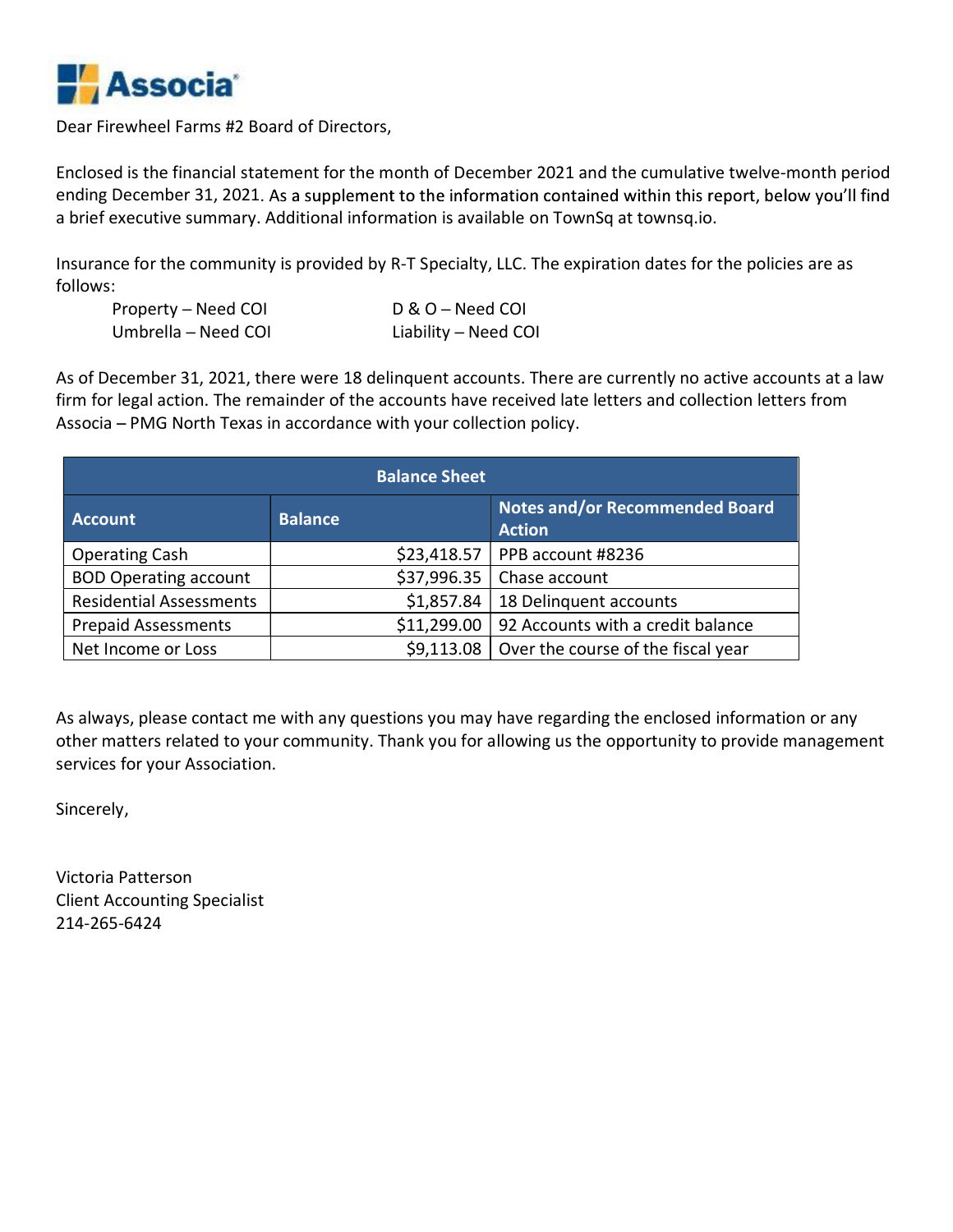Financial Reviewed and Approved by<br> $\sqrt{\frac{1}{M}}$  ( $\frac{1}{M}\sqrt{\frac{1}{M}}$  )  $\frac{1}{M}\sqrt{\frac{1}{M}}$  (lient Accounting Specialist

**Balance Sheet Report** 

|                                                                       | Firewheel Farms #2<br>As of December 31, 2021 |                                | <b>UIEIN ACCOUT</b> |
|-----------------------------------------------------------------------|-----------------------------------------------|--------------------------------|---------------------|
|                                                                       | Dec 31, 2021<br><b>Balance</b>                | Nov 30, 2021<br><b>Balance</b> | Change              |
| Assets                                                                |                                               |                                |                     |
| 1000 - Pacific Premier Bank Operating #8236<br><b>Operating Funds</b> | 23,41857                                      | 13,634.04                      | 9,78453             |
| 1010 - Chase Bank# 6721                                               | 37,99635                                      | 38,645 57                      | (649 22)            |
| <b>Total Operating Funds</b>                                          | 61,41492                                      | 52,279.61                      | 9,135.31            |
| Receivable<br>1500 - Residential Assessments<br>Accounts Receivable   | 1,85784                                       | 1,942.60                       | (8476)              |
| <b>Total Accounts Receivable</b>                                      | 1,85784                                       | 1,942.60                       | (8476)              |
| 1600 - Prepaid Insurance<br><b>Prepaid Expenses</b>                   | 17237                                         | 34470                          | (172.33)            |
| <b>Total Prepaid Expenses</b>                                         | 17237                                         | 344.70                         | (172.33)            |
| 1760 - Transition In - Homeowners Balances<br>Other Current Assets    | 83.00                                         | 83.00                          | 0.00                |
| 1799 - Clearing Account                                               | (14, 237, 32)                                 | (14, 237, 32)                  | 0.00                |
| <b>Total Other Current Assets</b>                                     | (14, 154, 32)                                 | (14, 154, 32)                  | 0.00                |
| <b>Total Assets</b>                                                   | 49,290.81                                     | 40,412.59                      | 8,878.22            |
| <b>Accounts Payable</b><br>Liabilities                                |                                               |                                |                     |
| 2010 - Delinquency Fee Payable                                        | 37100                                         | 37100                          | 0.00                |
| 2025 - Transfer Fee Payable                                           | 250 00                                        | 25000                          | 0.00                |
| <b>Total Accounts Payable</b>                                         | 621.00                                        | 621.00                         | 0.00                |
| 2395 - Other Accrued Expenses<br><b>Accrued Expenses</b>              | 81133                                         | 3834                           | 772.99              |
| <b>Total Accrued Expenses</b>                                         | 811.33                                        | 38.34                          | 772.99              |

Page 1 of 2

Printed by Zarin Arshi - AssociaHDQ on Mon Jan 24, 2022 07:09 pm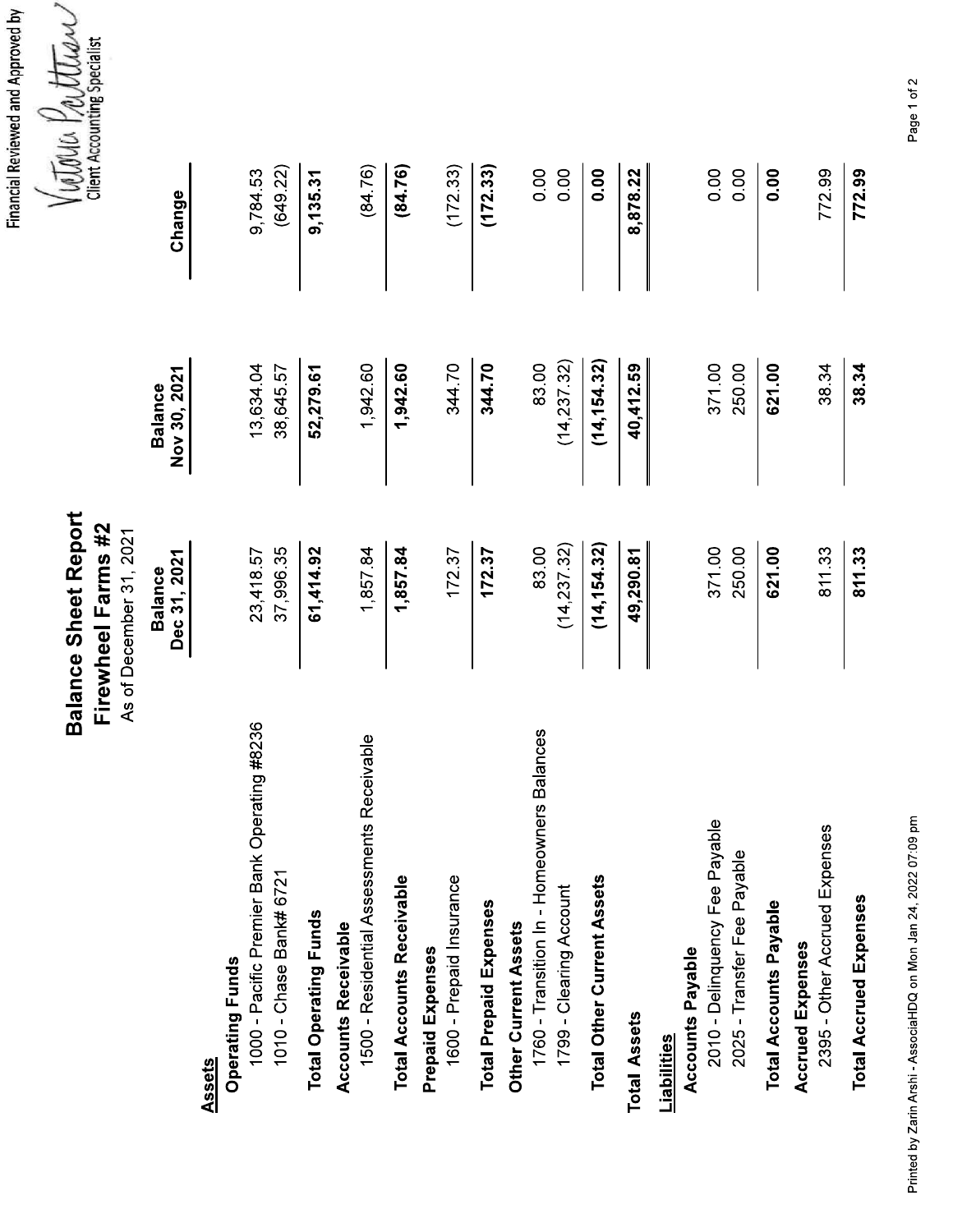| 908.76<br>Nov 30, 2021<br><b>Balance</b><br>11,299.00<br>Dec 31, 2021<br><b>Balance</b><br>2550 - Prepaid Assessments<br><b>Prepaid Assessments</b><br>Liabilities |            |
|--------------------------------------------------------------------------------------------------------------------------------------------------------------------|------------|
|                                                                                                                                                                    | Change     |
|                                                                                                                                                                    |            |
|                                                                                                                                                                    | 10,390.24  |
| 2,543.00<br>0.00<br>2595 - Deferred Revenue                                                                                                                        | (2,543.00) |
| 3,451.76<br>11,299.00<br><b>Total Prepaid Assessments</b>                                                                                                          | 7,847.24   |
| Other Liabilities                                                                                                                                                  |            |
| (35.00)<br>70.00<br>2026 - New Account Setup Fee                                                                                                                   | 105.00     |
| (35.00)<br>70.00<br><b>Total Other Liabilities</b>                                                                                                                 | 105.00     |
| 4,076.10<br>12,801.33<br><b>Total Liabilities</b>                                                                                                                  | 8,725.23   |
| Owners Equity - Prior Years<br>Owners' Equity                                                                                                                      |            |
| 27,376.40<br>27,376.40<br>3000 - Owners Equity                                                                                                                     | 0.00       |
| 27,376.40<br>27,376.40<br>Total Owners Equity - Prior Years                                                                                                        | 0.00       |
| 27,376.40<br>27,376.40<br>Total Owners' Equity                                                                                                                     | 0.00       |
| 8,960.09<br>9,113.08<br>Net Income / (Loss)                                                                                                                        | 152.99     |
| 40,412.59<br>49,290.81<br>Total Liabilities and Equity                                                                                                             |            |
|                                                                                                                                                                    | 8,878.22   |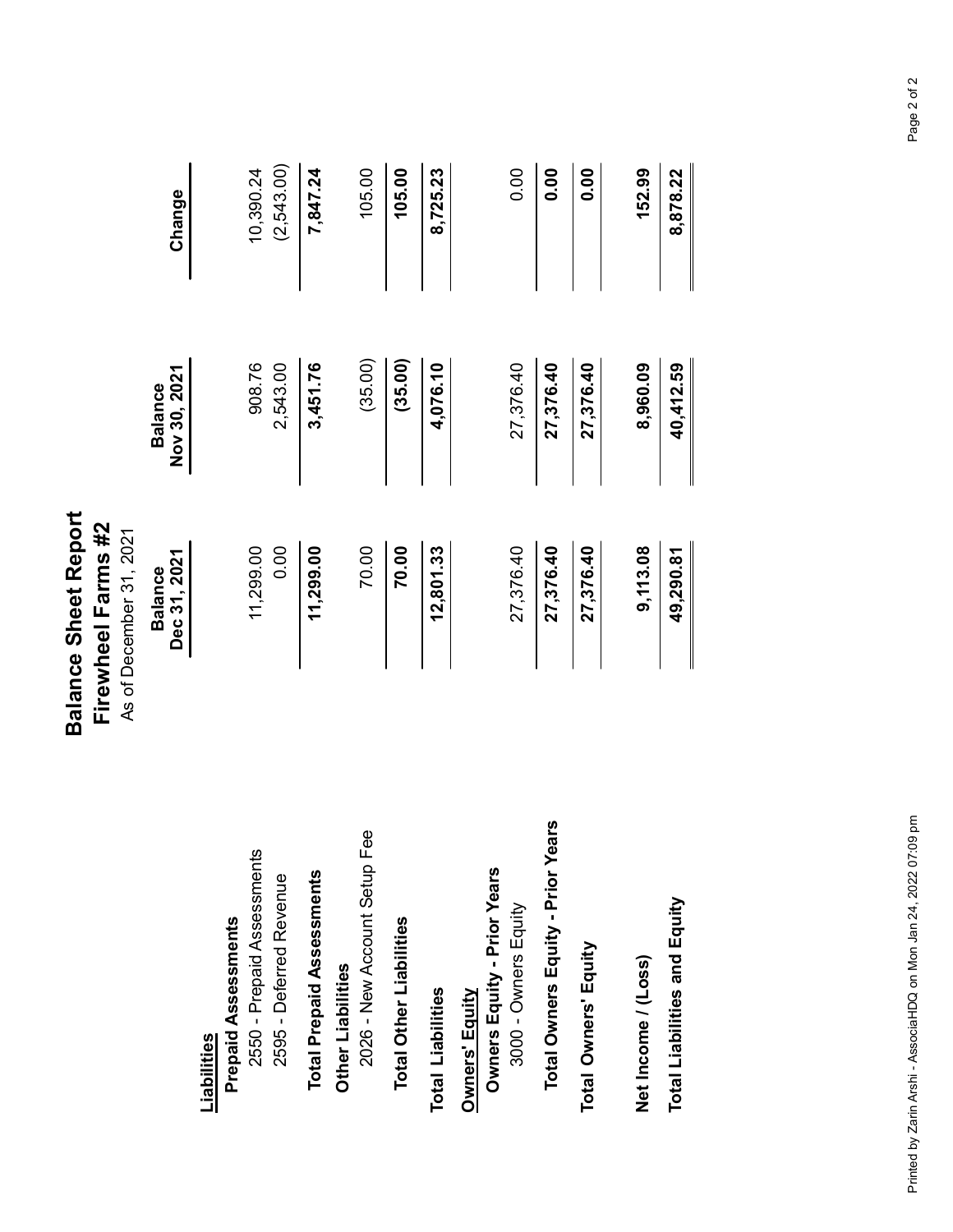| <b>Client Accounting Specialist</b><br>(1, 190, 80)<br>(2,470,80)<br>(2,730,95)<br>(18788)<br>(1,766.49)<br>(1,660,15)<br>(1,280.00)<br>(5800)<br>(1,363,19)<br>(1,099.57)<br>(1,660.15)<br>0.00<br>1,050.00<br>350.00<br>1,400.00<br>400.00<br>54215<br>1,304.46<br>2,525.00<br>77673<br>Remaining<br><b>Budget</b><br>LATOLICA<br>0.00<br>1,621.00<br>0.00<br>3,160.00<br>150.00<br>250.00<br>34,080.00<br>50.00<br>0.00<br>320.00<br>2,825.00<br>1,447.00<br>30,52000<br>30,520.00<br>400.00<br>500.00<br>0.00<br>584 12<br>1,454 12<br>3,160.00<br><b>Budget</b><br>Annual<br>(1,400.00)<br>(1,304,46)<br>(2,525,00)<br>(77673)<br>(1,050.00)<br>(350 00)<br>(40000)<br>(542.15)<br>0.00<br>2,730.95<br>1,660.15<br>1,660.15<br>1,19080<br>1,280.00<br>2,470.80<br>18788<br>5800<br>1,363.19<br>1,766.49<br>1,099.57<br>Variance<br>Year to Date (12 months)<br>0.00<br>1,44700<br>1,621.00<br>30,52000<br>0.00<br>30,520.00<br>3,160.00<br>150.00<br>50.00<br>500.00<br>0.00<br>0.00<br>320.00<br>2,825.00<br>3,160.00<br>250.00<br>400.00<br>34,080.00<br>584 12<br>1,454 12<br><b>Budget</b><br>December 01, 2021 thru December 31, 2021<br>(1,050,00)<br>(35000)<br>30,520.00<br>29,120.00<br>300.00<br>4,820.15<br>4,820.15<br>1,340.80<br>1,530.00<br>2,870.80<br>36,810.95<br>23788<br>100.00<br>58.00<br>1,363.19<br>31654<br>4197<br>3,220.61<br>67027<br>1,419.57<br>Income Statement Report<br>Actual<br>rewheel Farms #2<br>(296.00)<br>(263 00)<br>(33.00)<br>(42.00)<br>(235 00)<br>(263.00)<br>(12.00)<br>(21.00)<br>(4912)<br>0.00<br>0.00<br>0.00<br>0.00<br>13.99<br>0.00<br>0.00<br>6766<br>548 64<br>471.51<br>3141<br>Variance<br>Ë<br><b>Current Period</b><br>2,54300<br>0.00<br>0.00<br>2,543.00<br>263.00<br>12.00<br>21.00<br>2,839.00<br>4.00<br>42.00<br>0.00<br>0.00<br>27.00<br>235.00<br>121.00<br>135.00<br>33.00<br>122.12<br>4912<br>26300<br><b>Budget</b><br>0.00<br>0.00<br>0.00<br>0.00<br>0.00<br>2,543.00<br>0.00<br>0.00<br>2,543.00<br>1799<br>0.00<br>0.00<br>0.00<br>0.00<br>188.66<br>2,543.00<br>0.00<br>57564<br>59363<br>166.41<br>Actual<br>4700 - Collection Processing Fees<br>4000 - Residential Assessments<br>4260 - Resale Processing Fees<br>5000 - General Administrative<br>5115 - Web Site Maintenance<br>4025 - Reserve Assessments<br>5045 - Dues & Subscriptions<br>Total Assessment Income<br>4710 - Late Fees & Interest<br><b>Total Collections Income</b><br>5025 - Collection Charges<br>5200 - Community Events<br>5210 - Printing & Copying<br><b>Total Operating Income</b><br>4120 - Initial Contribution<br>Total User Fee Income<br>5003 - Annual Meetings<br><b>Total Administrative</b><br>Assessment Income<br>Collections Income<br>Communications<br>User Fee Income<br>5010 - Bad Debt<br>5215 Postage<br>Administrative<br>Expense<br><u>Income</u> |  |  |  | Financial Reviewed and Approved by |
|-----------------------------------------------------------------------------------------------------------------------------------------------------------------------------------------------------------------------------------------------------------------------------------------------------------------------------------------------------------------------------------------------------------------------------------------------------------------------------------------------------------------------------------------------------------------------------------------------------------------------------------------------------------------------------------------------------------------------------------------------------------------------------------------------------------------------------------------------------------------------------------------------------------------------------------------------------------------------------------------------------------------------------------------------------------------------------------------------------------------------------------------------------------------------------------------------------------------------------------------------------------------------------------------------------------------------------------------------------------------------------------------------------------------------------------------------------------------------------------------------------------------------------------------------------------------------------------------------------------------------------------------------------------------------------------------------------------------------------------------------------------------------------------------------------------------------------------------------------------------------------------------------------------------------------------------------------------------------------------------------------------------------------------------------------------------------------------------------------------------------------------------------------------------------------------------------------------------------------------------------------------------------------------------------------------------------------------------------------------------------------------------------------------------------------------------------------------------------------------------------------------------------------------------------------------------------------------------------------------------------------------------------------------------------------------------------------------------------------------------------------------------------------------------------------------------------------------------|--|--|--|------------------------------------|
|                                                                                                                                                                                                                                                                                                                                                                                                                                                                                                                                                                                                                                                                                                                                                                                                                                                                                                                                                                                                                                                                                                                                                                                                                                                                                                                                                                                                                                                                                                                                                                                                                                                                                                                                                                                                                                                                                                                                                                                                                                                                                                                                                                                                                                                                                                                                                                                                                                                                                                                                                                                                                                                                                                                                                                                                                                         |  |  |  |                                    |
|                                                                                                                                                                                                                                                                                                                                                                                                                                                                                                                                                                                                                                                                                                                                                                                                                                                                                                                                                                                                                                                                                                                                                                                                                                                                                                                                                                                                                                                                                                                                                                                                                                                                                                                                                                                                                                                                                                                                                                                                                                                                                                                                                                                                                                                                                                                                                                                                                                                                                                                                                                                                                                                                                                                                                                                                                                         |  |  |  |                                    |
|                                                                                                                                                                                                                                                                                                                                                                                                                                                                                                                                                                                                                                                                                                                                                                                                                                                                                                                                                                                                                                                                                                                                                                                                                                                                                                                                                                                                                                                                                                                                                                                                                                                                                                                                                                                                                                                                                                                                                                                                                                                                                                                                                                                                                                                                                                                                                                                                                                                                                                                                                                                                                                                                                                                                                                                                                                         |  |  |  |                                    |
|                                                                                                                                                                                                                                                                                                                                                                                                                                                                                                                                                                                                                                                                                                                                                                                                                                                                                                                                                                                                                                                                                                                                                                                                                                                                                                                                                                                                                                                                                                                                                                                                                                                                                                                                                                                                                                                                                                                                                                                                                                                                                                                                                                                                                                                                                                                                                                                                                                                                                                                                                                                                                                                                                                                                                                                                                                         |  |  |  |                                    |
|                                                                                                                                                                                                                                                                                                                                                                                                                                                                                                                                                                                                                                                                                                                                                                                                                                                                                                                                                                                                                                                                                                                                                                                                                                                                                                                                                                                                                                                                                                                                                                                                                                                                                                                                                                                                                                                                                                                                                                                                                                                                                                                                                                                                                                                                                                                                                                                                                                                                                                                                                                                                                                                                                                                                                                                                                                         |  |  |  |                                    |
|                                                                                                                                                                                                                                                                                                                                                                                                                                                                                                                                                                                                                                                                                                                                                                                                                                                                                                                                                                                                                                                                                                                                                                                                                                                                                                                                                                                                                                                                                                                                                                                                                                                                                                                                                                                                                                                                                                                                                                                                                                                                                                                                                                                                                                                                                                                                                                                                                                                                                                                                                                                                                                                                                                                                                                                                                                         |  |  |  |                                    |
|                                                                                                                                                                                                                                                                                                                                                                                                                                                                                                                                                                                                                                                                                                                                                                                                                                                                                                                                                                                                                                                                                                                                                                                                                                                                                                                                                                                                                                                                                                                                                                                                                                                                                                                                                                                                                                                                                                                                                                                                                                                                                                                                                                                                                                                                                                                                                                                                                                                                                                                                                                                                                                                                                                                                                                                                                                         |  |  |  |                                    |
|                                                                                                                                                                                                                                                                                                                                                                                                                                                                                                                                                                                                                                                                                                                                                                                                                                                                                                                                                                                                                                                                                                                                                                                                                                                                                                                                                                                                                                                                                                                                                                                                                                                                                                                                                                                                                                                                                                                                                                                                                                                                                                                                                                                                                                                                                                                                                                                                                                                                                                                                                                                                                                                                                                                                                                                                                                         |  |  |  |                                    |
|                                                                                                                                                                                                                                                                                                                                                                                                                                                                                                                                                                                                                                                                                                                                                                                                                                                                                                                                                                                                                                                                                                                                                                                                                                                                                                                                                                                                                                                                                                                                                                                                                                                                                                                                                                                                                                                                                                                                                                                                                                                                                                                                                                                                                                                                                                                                                                                                                                                                                                                                                                                                                                                                                                                                                                                                                                         |  |  |  |                                    |
|                                                                                                                                                                                                                                                                                                                                                                                                                                                                                                                                                                                                                                                                                                                                                                                                                                                                                                                                                                                                                                                                                                                                                                                                                                                                                                                                                                                                                                                                                                                                                                                                                                                                                                                                                                                                                                                                                                                                                                                                                                                                                                                                                                                                                                                                                                                                                                                                                                                                                                                                                                                                                                                                                                                                                                                                                                         |  |  |  |                                    |
|                                                                                                                                                                                                                                                                                                                                                                                                                                                                                                                                                                                                                                                                                                                                                                                                                                                                                                                                                                                                                                                                                                                                                                                                                                                                                                                                                                                                                                                                                                                                                                                                                                                                                                                                                                                                                                                                                                                                                                                                                                                                                                                                                                                                                                                                                                                                                                                                                                                                                                                                                                                                                                                                                                                                                                                                                                         |  |  |  |                                    |
|                                                                                                                                                                                                                                                                                                                                                                                                                                                                                                                                                                                                                                                                                                                                                                                                                                                                                                                                                                                                                                                                                                                                                                                                                                                                                                                                                                                                                                                                                                                                                                                                                                                                                                                                                                                                                                                                                                                                                                                                                                                                                                                                                                                                                                                                                                                                                                                                                                                                                                                                                                                                                                                                                                                                                                                                                                         |  |  |  |                                    |
|                                                                                                                                                                                                                                                                                                                                                                                                                                                                                                                                                                                                                                                                                                                                                                                                                                                                                                                                                                                                                                                                                                                                                                                                                                                                                                                                                                                                                                                                                                                                                                                                                                                                                                                                                                                                                                                                                                                                                                                                                                                                                                                                                                                                                                                                                                                                                                                                                                                                                                                                                                                                                                                                                                                                                                                                                                         |  |  |  |                                    |
|                                                                                                                                                                                                                                                                                                                                                                                                                                                                                                                                                                                                                                                                                                                                                                                                                                                                                                                                                                                                                                                                                                                                                                                                                                                                                                                                                                                                                                                                                                                                                                                                                                                                                                                                                                                                                                                                                                                                                                                                                                                                                                                                                                                                                                                                                                                                                                                                                                                                                                                                                                                                                                                                                                                                                                                                                                         |  |  |  |                                    |
|                                                                                                                                                                                                                                                                                                                                                                                                                                                                                                                                                                                                                                                                                                                                                                                                                                                                                                                                                                                                                                                                                                                                                                                                                                                                                                                                                                                                                                                                                                                                                                                                                                                                                                                                                                                                                                                                                                                                                                                                                                                                                                                                                                                                                                                                                                                                                                                                                                                                                                                                                                                                                                                                                                                                                                                                                                         |  |  |  |                                    |
|                                                                                                                                                                                                                                                                                                                                                                                                                                                                                                                                                                                                                                                                                                                                                                                                                                                                                                                                                                                                                                                                                                                                                                                                                                                                                                                                                                                                                                                                                                                                                                                                                                                                                                                                                                                                                                                                                                                                                                                                                                                                                                                                                                                                                                                                                                                                                                                                                                                                                                                                                                                                                                                                                                                                                                                                                                         |  |  |  |                                    |
|                                                                                                                                                                                                                                                                                                                                                                                                                                                                                                                                                                                                                                                                                                                                                                                                                                                                                                                                                                                                                                                                                                                                                                                                                                                                                                                                                                                                                                                                                                                                                                                                                                                                                                                                                                                                                                                                                                                                                                                                                                                                                                                                                                                                                                                                                                                                                                                                                                                                                                                                                                                                                                                                                                                                                                                                                                         |  |  |  |                                    |
|                                                                                                                                                                                                                                                                                                                                                                                                                                                                                                                                                                                                                                                                                                                                                                                                                                                                                                                                                                                                                                                                                                                                                                                                                                                                                                                                                                                                                                                                                                                                                                                                                                                                                                                                                                                                                                                                                                                                                                                                                                                                                                                                                                                                                                                                                                                                                                                                                                                                                                                                                                                                                                                                                                                                                                                                                                         |  |  |  |                                    |
|                                                                                                                                                                                                                                                                                                                                                                                                                                                                                                                                                                                                                                                                                                                                                                                                                                                                                                                                                                                                                                                                                                                                                                                                                                                                                                                                                                                                                                                                                                                                                                                                                                                                                                                                                                                                                                                                                                                                                                                                                                                                                                                                                                                                                                                                                                                                                                                                                                                                                                                                                                                                                                                                                                                                                                                                                                         |  |  |  |                                    |
|                                                                                                                                                                                                                                                                                                                                                                                                                                                                                                                                                                                                                                                                                                                                                                                                                                                                                                                                                                                                                                                                                                                                                                                                                                                                                                                                                                                                                                                                                                                                                                                                                                                                                                                                                                                                                                                                                                                                                                                                                                                                                                                                                                                                                                                                                                                                                                                                                                                                                                                                                                                                                                                                                                                                                                                                                                         |  |  |  |                                    |
|                                                                                                                                                                                                                                                                                                                                                                                                                                                                                                                                                                                                                                                                                                                                                                                                                                                                                                                                                                                                                                                                                                                                                                                                                                                                                                                                                                                                                                                                                                                                                                                                                                                                                                                                                                                                                                                                                                                                                                                                                                                                                                                                                                                                                                                                                                                                                                                                                                                                                                                                                                                                                                                                                                                                                                                                                                         |  |  |  |                                    |
|                                                                                                                                                                                                                                                                                                                                                                                                                                                                                                                                                                                                                                                                                                                                                                                                                                                                                                                                                                                                                                                                                                                                                                                                                                                                                                                                                                                                                                                                                                                                                                                                                                                                                                                                                                                                                                                                                                                                                                                                                                                                                                                                                                                                                                                                                                                                                                                                                                                                                                                                                                                                                                                                                                                                                                                                                                         |  |  |  |                                    |
|                                                                                                                                                                                                                                                                                                                                                                                                                                                                                                                                                                                                                                                                                                                                                                                                                                                                                                                                                                                                                                                                                                                                                                                                                                                                                                                                                                                                                                                                                                                                                                                                                                                                                                                                                                                                                                                                                                                                                                                                                                                                                                                                                                                                                                                                                                                                                                                                                                                                                                                                                                                                                                                                                                                                                                                                                                         |  |  |  |                                    |
|                                                                                                                                                                                                                                                                                                                                                                                                                                                                                                                                                                                                                                                                                                                                                                                                                                                                                                                                                                                                                                                                                                                                                                                                                                                                                                                                                                                                                                                                                                                                                                                                                                                                                                                                                                                                                                                                                                                                                                                                                                                                                                                                                                                                                                                                                                                                                                                                                                                                                                                                                                                                                                                                                                                                                                                                                                         |  |  |  |                                    |
|                                                                                                                                                                                                                                                                                                                                                                                                                                                                                                                                                                                                                                                                                                                                                                                                                                                                                                                                                                                                                                                                                                                                                                                                                                                                                                                                                                                                                                                                                                                                                                                                                                                                                                                                                                                                                                                                                                                                                                                                                                                                                                                                                                                                                                                                                                                                                                                                                                                                                                                                                                                                                                                                                                                                                                                                                                         |  |  |  |                                    |
|                                                                                                                                                                                                                                                                                                                                                                                                                                                                                                                                                                                                                                                                                                                                                                                                                                                                                                                                                                                                                                                                                                                                                                                                                                                                                                                                                                                                                                                                                                                                                                                                                                                                                                                                                                                                                                                                                                                                                                                                                                                                                                                                                                                                                                                                                                                                                                                                                                                                                                                                                                                                                                                                                                                                                                                                                                         |  |  |  |                                    |
|                                                                                                                                                                                                                                                                                                                                                                                                                                                                                                                                                                                                                                                                                                                                                                                                                                                                                                                                                                                                                                                                                                                                                                                                                                                                                                                                                                                                                                                                                                                                                                                                                                                                                                                                                                                                                                                                                                                                                                                                                                                                                                                                                                                                                                                                                                                                                                                                                                                                                                                                                                                                                                                                                                                                                                                                                                         |  |  |  |                                    |
|                                                                                                                                                                                                                                                                                                                                                                                                                                                                                                                                                                                                                                                                                                                                                                                                                                                                                                                                                                                                                                                                                                                                                                                                                                                                                                                                                                                                                                                                                                                                                                                                                                                                                                                                                                                                                                                                                                                                                                                                                                                                                                                                                                                                                                                                                                                                                                                                                                                                                                                                                                                                                                                                                                                                                                                                                                         |  |  |  |                                    |
|                                                                                                                                                                                                                                                                                                                                                                                                                                                                                                                                                                                                                                                                                                                                                                                                                                                                                                                                                                                                                                                                                                                                                                                                                                                                                                                                                                                                                                                                                                                                                                                                                                                                                                                                                                                                                                                                                                                                                                                                                                                                                                                                                                                                                                                                                                                                                                                                                                                                                                                                                                                                                                                                                                                                                                                                                                         |  |  |  |                                    |

Printed by Zarin Arshi - AssociaHDQ on Mon Jan 24, 2022 07:09 pm

Page 1 of 2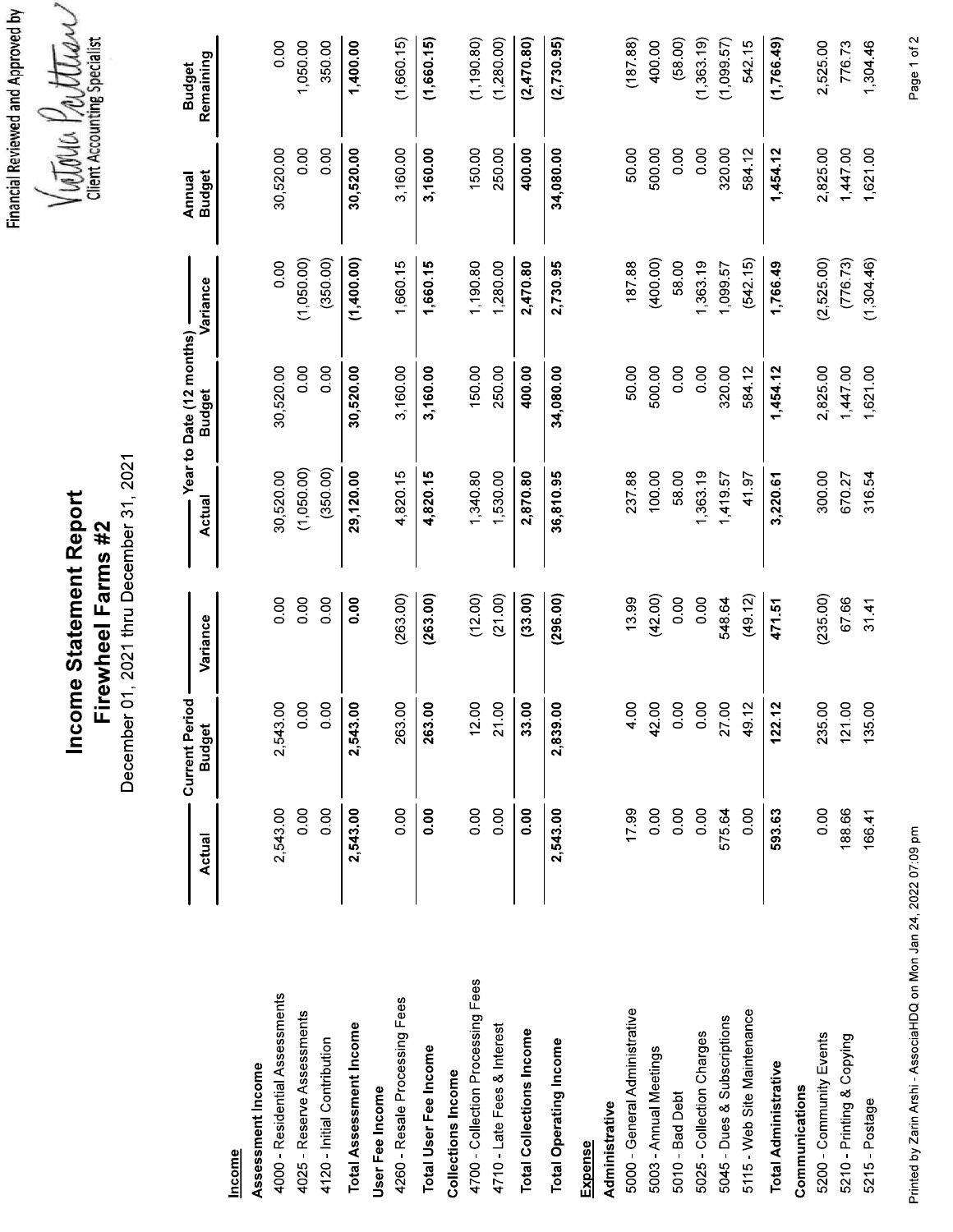**Income Statement Report**<br>Firewheel Farms #2<br>December 01, 2021 thru December 31, 2021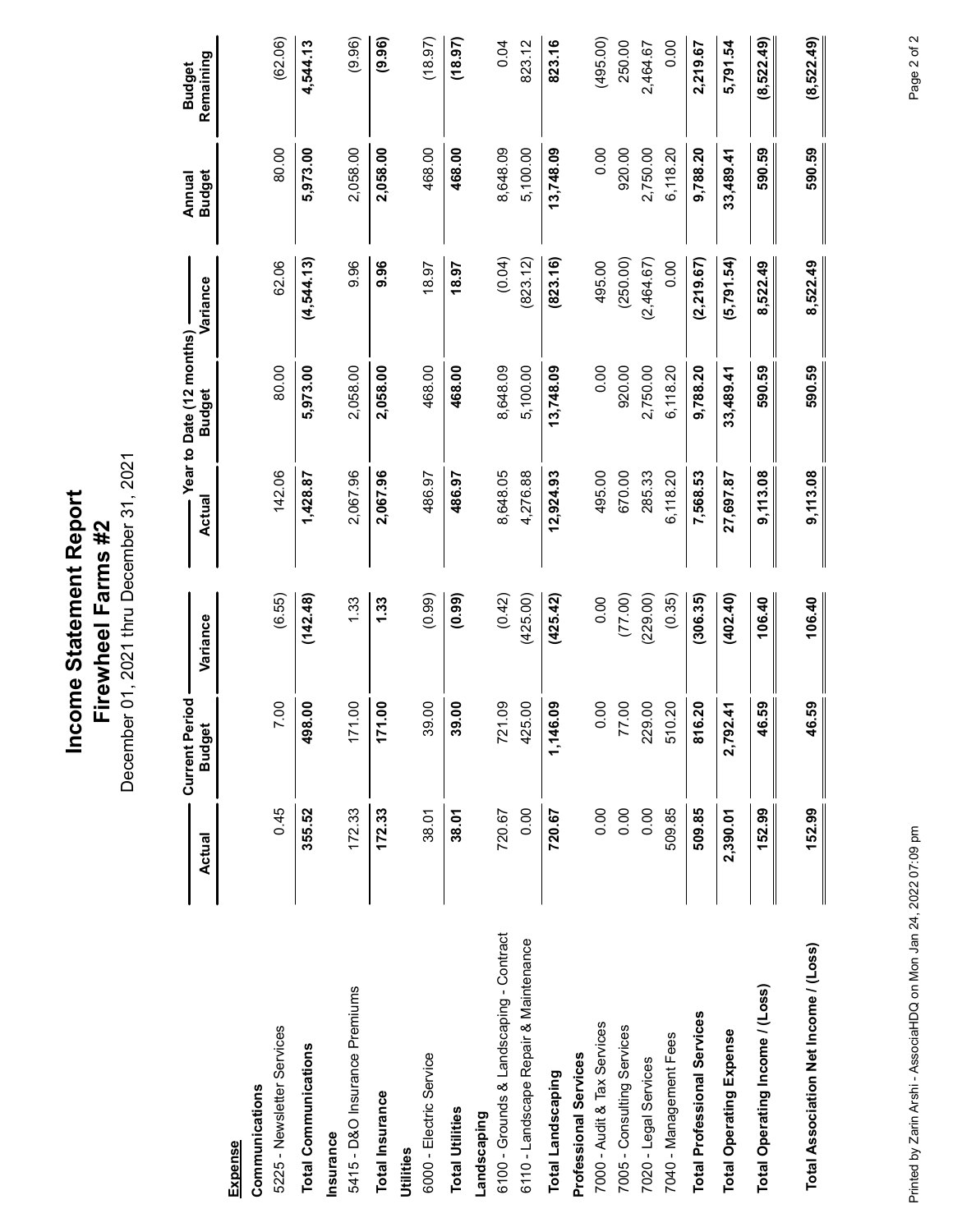| (1,050)<br>Full Year<br>Actual<br>(350)<br>30,520<br>29,120<br>4,820<br>4,820<br>1,530<br>1,363<br>300<br>$\bullet$<br>1,341<br>238<br>$\frac{6}{100}$<br>S8<br>1,420<br>$\boldsymbol{d}$<br>670<br>317<br>$\frac{142}{1}$<br>1,429<br>36,811<br>3,221<br>2,871<br>Dec<br>Actual<br>$\bullet$<br>166<br>356<br>2,543<br>$\circ$<br>$\circ$<br>$\circ$ $\circ$<br>$\circ$ $\circ$<br>576<br>$\circ$<br>189<br>$\circ$<br>543<br>$\bullet$<br>543<br>$\overset{\circ}{\phantom{\circ}}$<br>$\circ$<br>$\circ$<br>$\circ$<br>$\circ$<br>594<br>$\mathbf{a}$<br>$\overline{\mathbf{N}}$<br>Actual<br>$\frac{8}{2}$<br>1,125<br>$\circ$<br>$\circ$<br>$\circ$<br>$\circ$<br>1,125<br>$\circ$<br>$\bullet$<br>3,669<br>$\circ$<br>$\circ$<br>$\circ$<br>თ<br>$\frac{100}{2}$<br>S<br>184<br>2,544<br>2,544<br>$\circ$<br>တ<br>$\circ$<br>$\overline{ }$<br>$\overline{\infty}$<br>ö<br>Actual<br>$\tilde{e}$<br>$\circ$<br>$\circ$<br>750<br>750<br>215<br>$\rm ^{\rm o}$<br>ဝေက<br>$\circ$<br>2,543<br>$\circ$<br>305<br>3,598<br>$\circ$<br>219<br>$\circ$<br>228<br>22<br>2,543<br>တ<br>$\circ$<br>$\circ$<br>Sep<br>(117)<br>Actual<br>(700)<br>(282)<br>(398)<br>2,702<br>2,543<br>$\circ$<br>1,843<br>360<br>360<br>409<br>$\mathsf{S}$<br>$\circ$<br>$30\,$<br>$\circ$<br>$\circ$<br>$\circ$<br>499<br>တ<br>433<br>$\circ$<br>472<br>$\overline{ }$<br>Aug<br>Actual<br>700<br>394<br>360<br>$\mathsf{S}$<br>$\infty$<br>2,544<br>3,244<br>394<br>$\circ$<br>4,088<br>ö<br>$\circ$<br>$\circ$<br>325<br>160<br>496<br>$\frac{8}{3}$<br>$\sim$<br>$\frac{6}{5}$<br>$\circ$<br>450<br>$\circ$<br>Actual<br>ミ<br>36<br>$\circ$<br>$\circ$<br>1,140<br>1,140<br>180<br>4,220<br>$\circ$<br>28<br>160<br>565<br>$\circ$<br>$\omega$<br>60<br>2,543<br>2,543<br>0<br>őł<br>$\circ$<br>$\overline{\mathbf{2}}$<br>357<br>357<br>537<br>Firewheel Farms #2<br>As of December 31, 2021<br>Actual<br>$\bar{a}$<br>210<br>3,014<br>189<br>2,543<br>$\circ$<br>$\circ$<br>261<br>$\circ$<br>261<br>$\circ$<br>$\circ$<br>$\circ$<br>$\circ$<br>$\circ$<br>198<br>$\circ$<br>319<br>167<br>$\omega$<br>490<br>2,543<br>210<br>တ<br>May<br>Actual<br>(790)<br>790<br>$\bullet$<br>300<br>2,844<br>$^{\rm 68}$<br>$\circ$<br>45<br>$\circ$<br>$\circ$<br>$\circ$<br>$\circ$<br>$\circ$<br>$\circ$<br>$\circ$<br>124<br>2,544<br>2,544<br>300<br>တ<br>216<br>77<br>$\overline{7}$<br>Apr<br>Actual<br>(1,400)<br>(350)<br>(160)<br>(83)<br>793<br>2,153<br>2,543<br>$\circ$<br>790<br>790<br>570<br>$\circ$<br>$^{\rm 68}$<br>$\circ$<br>29<br>$\circ$<br>တ<br>$\circ$<br>$\circ$<br>160<br>196<br>570<br>$\overline{ }$<br>(78)<br>Mar<br>(781)<br>Actual<br>(712)<br>2,543<br>$\circ$<br>$\circ$<br>$\circ$<br>$\circ$<br>$\bullet$<br>$\circ$<br>$\circ$<br>200<br>220<br>2,543<br>2,543<br>$\circ$<br>$\bullet$<br>Θ<br>$\circ$<br>$\circ$<br>$\frac{6}{5}$<br>S<br>$\overline{\phantom{m}}$<br>Actual<br>Feb<br>(118)<br>$\circ$<br>2,544<br>$\circ$<br>0  <br>$\circ$<br>$\circ$<br>2,544<br>$\circ$<br>$\bullet$<br>$\circ$<br>$\circ$<br>$\circ$<br>388<br>312<br>$\circ$<br>2,544<br>$\circ$<br>$\bullet$<br>$\circ$<br>$\overline{4}$<br>$\circ$<br>$\circ$<br>$\bullet$<br>$\circ$<br>$\circ$<br>350<br>2,893<br>$\circ$<br>$\circ$<br>$\circ$<br>$\bullet$<br>2,893<br>$\overline{100}$<br>1,135<br>$\circ$<br>36<br>2,543<br>245<br>$\circ$<br>$\circ$<br>$78$<br>712<br>$\overline{\phantom{a}}$<br>57<br>$\circ$<br>Jan<br>Actual<br>4700 - Collection Processing Fees<br>4000 - Residential Assessments<br>4260 - Resale Processing Fees<br>4025 - Reserve Assessments<br>5000 - General Administrative<br>5115 - Web Site Maintenance<br>5045 - Dues & Subscriptions<br>4710 - Late Fees & Interest<br><b>Total Assessment Income</b><br>5225 - Newsletter Services<br><b>Total Collections Income</b><br>5025 - Collection Charges<br>5200 - Community Events<br>5210 - Printing & Copying<br>4120 - Initial Contribution<br><b>Total Communications</b><br>5003 - Annual Meetings<br>Total User Fee Income<br><b>Total Administrative</b><br>4265 - Transfer Fees<br>Account Description<br>Assessment Income<br><b>Collections Income</b><br>5010 - Bad Debt<br>Communications<br>User Fee Income<br>5215 - Postage<br>Total Income<br>Administrative |
|------------------------------------------------------------------------------------------------------------------------------------------------------------------------------------------------------------------------------------------------------------------------------------------------------------------------------------------------------------------------------------------------------------------------------------------------------------------------------------------------------------------------------------------------------------------------------------------------------------------------------------------------------------------------------------------------------------------------------------------------------------------------------------------------------------------------------------------------------------------------------------------------------------------------------------------------------------------------------------------------------------------------------------------------------------------------------------------------------------------------------------------------------------------------------------------------------------------------------------------------------------------------------------------------------------------------------------------------------------------------------------------------------------------------------------------------------------------------------------------------------------------------------------------------------------------------------------------------------------------------------------------------------------------------------------------------------------------------------------------------------------------------------------------------------------------------------------------------------------------------------------------------------------------------------------------------------------------------------------------------------------------------------------------------------------------------------------------------------------------------------------------------------------------------------------------------------------------------------------------------------------------------------------------------------------------------------------------------------------------------------------------------------------------------------------------------------------------------------------------------------------------------------------------------------------------------------------------------------------------------------------------------------------------------------------------------------------------------------------------------------------------------------------------------------------------------------------------------------------------------------------------------------------------------------------------------------------------------------------------------------------------------------------------------------------------------------------------------------------------------------------------------------------------------------------------------------------------------------------------------------------------------------------------------------------------------------------------------------------------------------------------------------------------------------------------------------------------------------------------------------------------------------------------------------------------------------------------------------------------------------------------------------------------------------------------------------------------------------------------------------------------------------------------------------------------------------------------------------------------------------------------------------------------------------------------------------------------------------------------------------------------------------------------------------------------------------------------------------------------------------------------------------------------------------------------------------------------------------------------------------------|
| <b>Budget</b><br>Total<br>$\circ$<br>150<br>250<br>400<br>500<br>320<br>$\circ$<br>3,160<br>$\circ$<br>3,160<br>50<br>$\circ$<br>$\circ$<br>584<br>2,825<br>$\rm ^{80}$<br>5,973<br>30,520<br>1,454<br>1,621<br>1,447                                                                                                                                                                                                                                                                                                                                                                                                                                                                                                                                                                                                                                                                                                                                                                                                                                                                                                                                                                                                                                                                                                                                                                                                                                                                                                                                                                                                                                                                                                                                                                                                                                                                                                                                                                                                                                                                                                                                                                                                                                                                                                                                                                                                                                                                                                                                                                                                                                                                                                                                                                                                                                                                                                                                                                                                                                                                                                                                                                                                                                                                                                                                                                                                                                                                                                                                                                                                                                                                                                                                                                                                                                                                                                                                                                                                                                                                                                                                                                                                                                      |
| 30,520<br>34,080                                                                                                                                                                                                                                                                                                                                                                                                                                                                                                                                                                                                                                                                                                                                                                                                                                                                                                                                                                                                                                                                                                                                                                                                                                                                                                                                                                                                                                                                                                                                                                                                                                                                                                                                                                                                                                                                                                                                                                                                                                                                                                                                                                                                                                                                                                                                                                                                                                                                                                                                                                                                                                                                                                                                                                                                                                                                                                                                                                                                                                                                                                                                                                                                                                                                                                                                                                                                                                                                                                                                                                                                                                                                                                                                                                                                                                                                                                                                                                                                                                                                                                                                                                                                                                           |
|                                                                                                                                                                                                                                                                                                                                                                                                                                                                                                                                                                                                                                                                                                                                                                                                                                                                                                                                                                                                                                                                                                                                                                                                                                                                                                                                                                                                                                                                                                                                                                                                                                                                                                                                                                                                                                                                                                                                                                                                                                                                                                                                                                                                                                                                                                                                                                                                                                                                                                                                                                                                                                                                                                                                                                                                                                                                                                                                                                                                                                                                                                                                                                                                                                                                                                                                                                                                                                                                                                                                                                                                                                                                                                                                                                                                                                                                                                                                                                                                                                                                                                                                                                                                                                                            |
|                                                                                                                                                                                                                                                                                                                                                                                                                                                                                                                                                                                                                                                                                                                                                                                                                                                                                                                                                                                                                                                                                                                                                                                                                                                                                                                                                                                                                                                                                                                                                                                                                                                                                                                                                                                                                                                                                                                                                                                                                                                                                                                                                                                                                                                                                                                                                                                                                                                                                                                                                                                                                                                                                                                                                                                                                                                                                                                                                                                                                                                                                                                                                                                                                                                                                                                                                                                                                                                                                                                                                                                                                                                                                                                                                                                                                                                                                                                                                                                                                                                                                                                                                                                                                                                            |
|                                                                                                                                                                                                                                                                                                                                                                                                                                                                                                                                                                                                                                                                                                                                                                                                                                                                                                                                                                                                                                                                                                                                                                                                                                                                                                                                                                                                                                                                                                                                                                                                                                                                                                                                                                                                                                                                                                                                                                                                                                                                                                                                                                                                                                                                                                                                                                                                                                                                                                                                                                                                                                                                                                                                                                                                                                                                                                                                                                                                                                                                                                                                                                                                                                                                                                                                                                                                                                                                                                                                                                                                                                                                                                                                                                                                                                                                                                                                                                                                                                                                                                                                                                                                                                                            |
|                                                                                                                                                                                                                                                                                                                                                                                                                                                                                                                                                                                                                                                                                                                                                                                                                                                                                                                                                                                                                                                                                                                                                                                                                                                                                                                                                                                                                                                                                                                                                                                                                                                                                                                                                                                                                                                                                                                                                                                                                                                                                                                                                                                                                                                                                                                                                                                                                                                                                                                                                                                                                                                                                                                                                                                                                                                                                                                                                                                                                                                                                                                                                                                                                                                                                                                                                                                                                                                                                                                                                                                                                                                                                                                                                                                                                                                                                                                                                                                                                                                                                                                                                                                                                                                            |
|                                                                                                                                                                                                                                                                                                                                                                                                                                                                                                                                                                                                                                                                                                                                                                                                                                                                                                                                                                                                                                                                                                                                                                                                                                                                                                                                                                                                                                                                                                                                                                                                                                                                                                                                                                                                                                                                                                                                                                                                                                                                                                                                                                                                                                                                                                                                                                                                                                                                                                                                                                                                                                                                                                                                                                                                                                                                                                                                                                                                                                                                                                                                                                                                                                                                                                                                                                                                                                                                                                                                                                                                                                                                                                                                                                                                                                                                                                                                                                                                                                                                                                                                                                                                                                                            |
|                                                                                                                                                                                                                                                                                                                                                                                                                                                                                                                                                                                                                                                                                                                                                                                                                                                                                                                                                                                                                                                                                                                                                                                                                                                                                                                                                                                                                                                                                                                                                                                                                                                                                                                                                                                                                                                                                                                                                                                                                                                                                                                                                                                                                                                                                                                                                                                                                                                                                                                                                                                                                                                                                                                                                                                                                                                                                                                                                                                                                                                                                                                                                                                                                                                                                                                                                                                                                                                                                                                                                                                                                                                                                                                                                                                                                                                                                                                                                                                                                                                                                                                                                                                                                                                            |
|                                                                                                                                                                                                                                                                                                                                                                                                                                                                                                                                                                                                                                                                                                                                                                                                                                                                                                                                                                                                                                                                                                                                                                                                                                                                                                                                                                                                                                                                                                                                                                                                                                                                                                                                                                                                                                                                                                                                                                                                                                                                                                                                                                                                                                                                                                                                                                                                                                                                                                                                                                                                                                                                                                                                                                                                                                                                                                                                                                                                                                                                                                                                                                                                                                                                                                                                                                                                                                                                                                                                                                                                                                                                                                                                                                                                                                                                                                                                                                                                                                                                                                                                                                                                                                                            |
|                                                                                                                                                                                                                                                                                                                                                                                                                                                                                                                                                                                                                                                                                                                                                                                                                                                                                                                                                                                                                                                                                                                                                                                                                                                                                                                                                                                                                                                                                                                                                                                                                                                                                                                                                                                                                                                                                                                                                                                                                                                                                                                                                                                                                                                                                                                                                                                                                                                                                                                                                                                                                                                                                                                                                                                                                                                                                                                                                                                                                                                                                                                                                                                                                                                                                                                                                                                                                                                                                                                                                                                                                                                                                                                                                                                                                                                                                                                                                                                                                                                                                                                                                                                                                                                            |
|                                                                                                                                                                                                                                                                                                                                                                                                                                                                                                                                                                                                                                                                                                                                                                                                                                                                                                                                                                                                                                                                                                                                                                                                                                                                                                                                                                                                                                                                                                                                                                                                                                                                                                                                                                                                                                                                                                                                                                                                                                                                                                                                                                                                                                                                                                                                                                                                                                                                                                                                                                                                                                                                                                                                                                                                                                                                                                                                                                                                                                                                                                                                                                                                                                                                                                                                                                                                                                                                                                                                                                                                                                                                                                                                                                                                                                                                                                                                                                                                                                                                                                                                                                                                                                                            |
|                                                                                                                                                                                                                                                                                                                                                                                                                                                                                                                                                                                                                                                                                                                                                                                                                                                                                                                                                                                                                                                                                                                                                                                                                                                                                                                                                                                                                                                                                                                                                                                                                                                                                                                                                                                                                                                                                                                                                                                                                                                                                                                                                                                                                                                                                                                                                                                                                                                                                                                                                                                                                                                                                                                                                                                                                                                                                                                                                                                                                                                                                                                                                                                                                                                                                                                                                                                                                                                                                                                                                                                                                                                                                                                                                                                                                                                                                                                                                                                                                                                                                                                                                                                                                                                            |
|                                                                                                                                                                                                                                                                                                                                                                                                                                                                                                                                                                                                                                                                                                                                                                                                                                                                                                                                                                                                                                                                                                                                                                                                                                                                                                                                                                                                                                                                                                                                                                                                                                                                                                                                                                                                                                                                                                                                                                                                                                                                                                                                                                                                                                                                                                                                                                                                                                                                                                                                                                                                                                                                                                                                                                                                                                                                                                                                                                                                                                                                                                                                                                                                                                                                                                                                                                                                                                                                                                                                                                                                                                                                                                                                                                                                                                                                                                                                                                                                                                                                                                                                                                                                                                                            |
|                                                                                                                                                                                                                                                                                                                                                                                                                                                                                                                                                                                                                                                                                                                                                                                                                                                                                                                                                                                                                                                                                                                                                                                                                                                                                                                                                                                                                                                                                                                                                                                                                                                                                                                                                                                                                                                                                                                                                                                                                                                                                                                                                                                                                                                                                                                                                                                                                                                                                                                                                                                                                                                                                                                                                                                                                                                                                                                                                                                                                                                                                                                                                                                                                                                                                                                                                                                                                                                                                                                                                                                                                                                                                                                                                                                                                                                                                                                                                                                                                                                                                                                                                                                                                                                            |
|                                                                                                                                                                                                                                                                                                                                                                                                                                                                                                                                                                                                                                                                                                                                                                                                                                                                                                                                                                                                                                                                                                                                                                                                                                                                                                                                                                                                                                                                                                                                                                                                                                                                                                                                                                                                                                                                                                                                                                                                                                                                                                                                                                                                                                                                                                                                                                                                                                                                                                                                                                                                                                                                                                                                                                                                                                                                                                                                                                                                                                                                                                                                                                                                                                                                                                                                                                                                                                                                                                                                                                                                                                                                                                                                                                                                                                                                                                                                                                                                                                                                                                                                                                                                                                                            |
|                                                                                                                                                                                                                                                                                                                                                                                                                                                                                                                                                                                                                                                                                                                                                                                                                                                                                                                                                                                                                                                                                                                                                                                                                                                                                                                                                                                                                                                                                                                                                                                                                                                                                                                                                                                                                                                                                                                                                                                                                                                                                                                                                                                                                                                                                                                                                                                                                                                                                                                                                                                                                                                                                                                                                                                                                                                                                                                                                                                                                                                                                                                                                                                                                                                                                                                                                                                                                                                                                                                                                                                                                                                                                                                                                                                                                                                                                                                                                                                                                                                                                                                                                                                                                                                            |
|                                                                                                                                                                                                                                                                                                                                                                                                                                                                                                                                                                                                                                                                                                                                                                                                                                                                                                                                                                                                                                                                                                                                                                                                                                                                                                                                                                                                                                                                                                                                                                                                                                                                                                                                                                                                                                                                                                                                                                                                                                                                                                                                                                                                                                                                                                                                                                                                                                                                                                                                                                                                                                                                                                                                                                                                                                                                                                                                                                                                                                                                                                                                                                                                                                                                                                                                                                                                                                                                                                                                                                                                                                                                                                                                                                                                                                                                                                                                                                                                                                                                                                                                                                                                                                                            |
|                                                                                                                                                                                                                                                                                                                                                                                                                                                                                                                                                                                                                                                                                                                                                                                                                                                                                                                                                                                                                                                                                                                                                                                                                                                                                                                                                                                                                                                                                                                                                                                                                                                                                                                                                                                                                                                                                                                                                                                                                                                                                                                                                                                                                                                                                                                                                                                                                                                                                                                                                                                                                                                                                                                                                                                                                                                                                                                                                                                                                                                                                                                                                                                                                                                                                                                                                                                                                                                                                                                                                                                                                                                                                                                                                                                                                                                                                                                                                                                                                                                                                                                                                                                                                                                            |
|                                                                                                                                                                                                                                                                                                                                                                                                                                                                                                                                                                                                                                                                                                                                                                                                                                                                                                                                                                                                                                                                                                                                                                                                                                                                                                                                                                                                                                                                                                                                                                                                                                                                                                                                                                                                                                                                                                                                                                                                                                                                                                                                                                                                                                                                                                                                                                                                                                                                                                                                                                                                                                                                                                                                                                                                                                                                                                                                                                                                                                                                                                                                                                                                                                                                                                                                                                                                                                                                                                                                                                                                                                                                                                                                                                                                                                                                                                                                                                                                                                                                                                                                                                                                                                                            |
|                                                                                                                                                                                                                                                                                                                                                                                                                                                                                                                                                                                                                                                                                                                                                                                                                                                                                                                                                                                                                                                                                                                                                                                                                                                                                                                                                                                                                                                                                                                                                                                                                                                                                                                                                                                                                                                                                                                                                                                                                                                                                                                                                                                                                                                                                                                                                                                                                                                                                                                                                                                                                                                                                                                                                                                                                                                                                                                                                                                                                                                                                                                                                                                                                                                                                                                                                                                                                                                                                                                                                                                                                                                                                                                                                                                                                                                                                                                                                                                                                                                                                                                                                                                                                                                            |
|                                                                                                                                                                                                                                                                                                                                                                                                                                                                                                                                                                                                                                                                                                                                                                                                                                                                                                                                                                                                                                                                                                                                                                                                                                                                                                                                                                                                                                                                                                                                                                                                                                                                                                                                                                                                                                                                                                                                                                                                                                                                                                                                                                                                                                                                                                                                                                                                                                                                                                                                                                                                                                                                                                                                                                                                                                                                                                                                                                                                                                                                                                                                                                                                                                                                                                                                                                                                                                                                                                                                                                                                                                                                                                                                                                                                                                                                                                                                                                                                                                                                                                                                                                                                                                                            |
|                                                                                                                                                                                                                                                                                                                                                                                                                                                                                                                                                                                                                                                                                                                                                                                                                                                                                                                                                                                                                                                                                                                                                                                                                                                                                                                                                                                                                                                                                                                                                                                                                                                                                                                                                                                                                                                                                                                                                                                                                                                                                                                                                                                                                                                                                                                                                                                                                                                                                                                                                                                                                                                                                                                                                                                                                                                                                                                                                                                                                                                                                                                                                                                                                                                                                                                                                                                                                                                                                                                                                                                                                                                                                                                                                                                                                                                                                                                                                                                                                                                                                                                                                                                                                                                            |
|                                                                                                                                                                                                                                                                                                                                                                                                                                                                                                                                                                                                                                                                                                                                                                                                                                                                                                                                                                                                                                                                                                                                                                                                                                                                                                                                                                                                                                                                                                                                                                                                                                                                                                                                                                                                                                                                                                                                                                                                                                                                                                                                                                                                                                                                                                                                                                                                                                                                                                                                                                                                                                                                                                                                                                                                                                                                                                                                                                                                                                                                                                                                                                                                                                                                                                                                                                                                                                                                                                                                                                                                                                                                                                                                                                                                                                                                                                                                                                                                                                                                                                                                                                                                                                                            |
|                                                                                                                                                                                                                                                                                                                                                                                                                                                                                                                                                                                                                                                                                                                                                                                                                                                                                                                                                                                                                                                                                                                                                                                                                                                                                                                                                                                                                                                                                                                                                                                                                                                                                                                                                                                                                                                                                                                                                                                                                                                                                                                                                                                                                                                                                                                                                                                                                                                                                                                                                                                                                                                                                                                                                                                                                                                                                                                                                                                                                                                                                                                                                                                                                                                                                                                                                                                                                                                                                                                                                                                                                                                                                                                                                                                                                                                                                                                                                                                                                                                                                                                                                                                                                                                            |
|                                                                                                                                                                                                                                                                                                                                                                                                                                                                                                                                                                                                                                                                                                                                                                                                                                                                                                                                                                                                                                                                                                                                                                                                                                                                                                                                                                                                                                                                                                                                                                                                                                                                                                                                                                                                                                                                                                                                                                                                                                                                                                                                                                                                                                                                                                                                                                                                                                                                                                                                                                                                                                                                                                                                                                                                                                                                                                                                                                                                                                                                                                                                                                                                                                                                                                                                                                                                                                                                                                                                                                                                                                                                                                                                                                                                                                                                                                                                                                                                                                                                                                                                                                                                                                                            |
|                                                                                                                                                                                                                                                                                                                                                                                                                                                                                                                                                                                                                                                                                                                                                                                                                                                                                                                                                                                                                                                                                                                                                                                                                                                                                                                                                                                                                                                                                                                                                                                                                                                                                                                                                                                                                                                                                                                                                                                                                                                                                                                                                                                                                                                                                                                                                                                                                                                                                                                                                                                                                                                                                                                                                                                                                                                                                                                                                                                                                                                                                                                                                                                                                                                                                                                                                                                                                                                                                                                                                                                                                                                                                                                                                                                                                                                                                                                                                                                                                                                                                                                                                                                                                                                            |
|                                                                                                                                                                                                                                                                                                                                                                                                                                                                                                                                                                                                                                                                                                                                                                                                                                                                                                                                                                                                                                                                                                                                                                                                                                                                                                                                                                                                                                                                                                                                                                                                                                                                                                                                                                                                                                                                                                                                                                                                                                                                                                                                                                                                                                                                                                                                                                                                                                                                                                                                                                                                                                                                                                                                                                                                                                                                                                                                                                                                                                                                                                                                                                                                                                                                                                                                                                                                                                                                                                                                                                                                                                                                                                                                                                                                                                                                                                                                                                                                                                                                                                                                                                                                                                                            |
|                                                                                                                                                                                                                                                                                                                                                                                                                                                                                                                                                                                                                                                                                                                                                                                                                                                                                                                                                                                                                                                                                                                                                                                                                                                                                                                                                                                                                                                                                                                                                                                                                                                                                                                                                                                                                                                                                                                                                                                                                                                                                                                                                                                                                                                                                                                                                                                                                                                                                                                                                                                                                                                                                                                                                                                                                                                                                                                                                                                                                                                                                                                                                                                                                                                                                                                                                                                                                                                                                                                                                                                                                                                                                                                                                                                                                                                                                                                                                                                                                                                                                                                                                                                                                                                            |
|                                                                                                                                                                                                                                                                                                                                                                                                                                                                                                                                                                                                                                                                                                                                                                                                                                                                                                                                                                                                                                                                                                                                                                                                                                                                                                                                                                                                                                                                                                                                                                                                                                                                                                                                                                                                                                                                                                                                                                                                                                                                                                                                                                                                                                                                                                                                                                                                                                                                                                                                                                                                                                                                                                                                                                                                                                                                                                                                                                                                                                                                                                                                                                                                                                                                                                                                                                                                                                                                                                                                                                                                                                                                                                                                                                                                                                                                                                                                                                                                                                                                                                                                                                                                                                                            |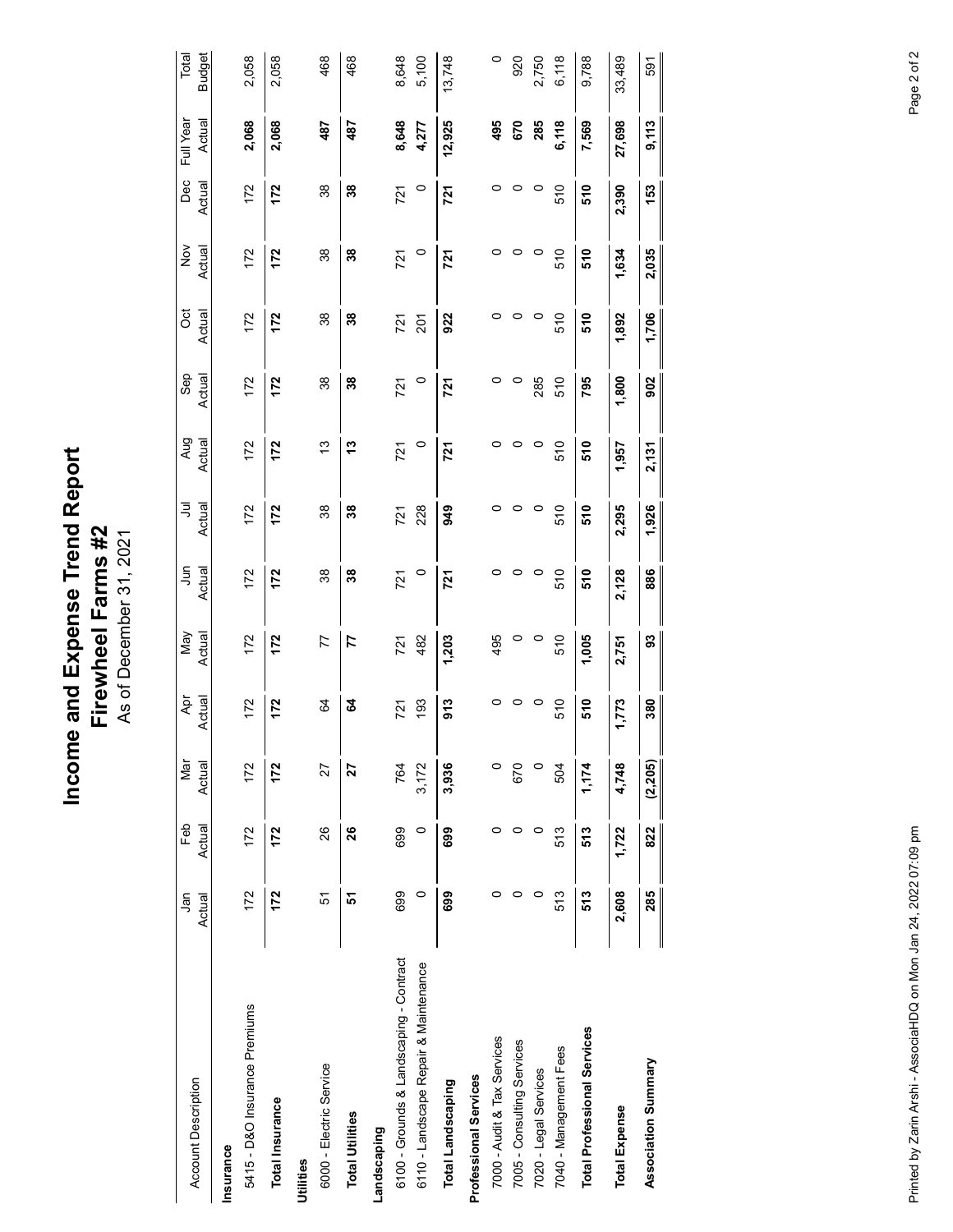| AP Check Run 12-01-2021<br>1000 - Pacific Premier Bank Operating #8236<br>ACH Payment<br>Source<br>$\overline{A}$<br>පී<br>4973273<br>720<br>4979021<br><b>Batch</b><br>4977<br>12/01/2021<br>12/05/2021<br>12/06/2021<br>12/09/2021<br><b>Assets</b><br>Date |         | Firewheel Farms #2                                 |                                                               |                                               |                 |
|---------------------------------------------------------------------------------------------------------------------------------------------------------------------------------------------------------------------------------------------------------------|---------|----------------------------------------------------|---------------------------------------------------------------|-----------------------------------------------|-----------------|
|                                                                                                                                                                                                                                                               |         | 2021<br>From December 01, 2021 To December 31,     |                                                               |                                               |                 |
|                                                                                                                                                                                                                                                               | Project | <b>Description</b>                                 | Reference                                                     | Amount                                        |                 |
|                                                                                                                                                                                                                                                               |         |                                                    |                                                               | <b>Opening Balance:</b>                       | 13,634.04       |
|                                                                                                                                                                                                                                                               |         | PMG North Texas                                    | Check No 02000045                                             | (509.85)                                      |                 |
|                                                                                                                                                                                                                                                               |         |                                                    | ACH Payment                                                   | 10.00                                         |                 |
|                                                                                                                                                                                                                                                               |         | ATGPay Online Payment<br>Paul & Lori Larson        | Check No 01000060<br>Check No 03000038                        | $\overline{73}$<br>(241)                      |                 |
| 0 Check Run 12-06-2021<br>0 Check Run 12-09-2021<br>0 Check Run 12-09-2021<br>$\overline{A}$<br>4981916                                                                                                                                                       |         | City of Garland                                    | Check No 03000039                                             | (12.63)                                       |                 |
| Check Run 12-09-2021<br>ቆ<br>ਟ੍ਰਿ<br>4981917                                                                                                                                                                                                                  |         | City of Garland<br>City of Garland                 | Check No 03000040                                             | (13.40)<br>$\widetilde{31}$<br>$\overline{2}$ |                 |
| Check Run 12-13-2021<br>ᡶ<br>4981918<br>4984255<br>12/13/2021<br>12/16/2021                                                                                                                                                                                   |         | Paul & Lori Larson                                 | Check No 01000061                                             | 55)<br>6                                      |                 |
| Credit Card Payment<br>ී<br>4986892                                                                                                                                                                                                                           |         | ATGPay Online Payment                              | Credit Card Payment                                           | 109.00                                        |                 |
| Credit Card Payment<br>පී<br>4986923<br>4986930                                                                                                                                                                                                               |         | ATGPay Online Payment<br>ATGPay Online Payment     | Credit Card Payment                                           | 109.00                                        |                 |
| Credit Card Payment<br>ACH Payment<br>4986931                                                                                                                                                                                                                 |         | ATGPay Online Payment                              | Credit Card Payment<br>ACH Payment                            | 109.00<br>109.00                              |                 |
| ACH Payment<br>$33333$<br>4986935                                                                                                                                                                                                                             |         | ATGPay Online Payment                              | ACH Payment                                                   | 8<br>$\overline{9}$                           |                 |
| Credit Card Payment<br>4986971                                                                                                                                                                                                                                |         | ATGPay Online Payment                              | Credit Card Payment                                           | 09.00                                         |                 |
| Credit Card Payment<br>4986983                                                                                                                                                                                                                                |         | ATGPay Online Payment                              | Credit Card Payment                                           | 09.00                                         |                 |
| Credit Card Payment<br>Credit Card Payment<br>4987012                                                                                                                                                                                                         |         | ATGPay Online Payment<br>ATGPay Online Payment     | t Card Payment<br>t Card Payment<br>Credit                    | 09.00                                         |                 |
| <b>ACH Payment</b><br>4987479<br>4987061                                                                                                                                                                                                                      |         | ATGPay Online Payment                              | ACH Payment<br>Credit                                         | 09.00<br>S<br>80                              |                 |
| <b>ACH Payment</b><br>4987486                                                                                                                                                                                                                                 |         | ATGPay Online Payment                              | ACH Payment                                                   | 09.00                                         |                 |
| Credit Card Payment<br>4987582<br>12/17/2021                                                                                                                                                                                                                  |         | ATGPay Online Payment                              | Credit Card Payment                                           | 109.00                                        |                 |
| Credit Card Payment<br>4987671<br>4987864                                                                                                                                                                                                                     |         | ATGPay Online Payment                              | Card Payment<br>Credit                                        | S.<br>$\overline{8}$                          |                 |
| Credit Card Payment<br>Credit Card Payment<br>4987869                                                                                                                                                                                                         |         | ATGPay Online Payment<br>ATGPay Online Payment     | Payment<br>Credit Card Payment<br>Credit Card                 | 109.00<br>S<br>109.                           |                 |
| Credit Card Payment<br>333333333<br>4988526<br>12/18/2021                                                                                                                                                                                                     |         | ATGPay Online Payment                              | Credit Card Payment                                           | 109.00                                        |                 |
| යී යී<br>4988708<br>4988902<br>12/20/2021                                                                                                                                                                                                                     |         | ATGPay Online Payment<br>ATGPay Online Payment     | Card Payment<br>Credit                                        | 109.00                                        |                 |
| Credit Card Payment<br>Credit Card Payment<br>Credit Card Payment<br>රී<br>4989014                                                                                                                                                                            |         | ATGPay Online Payment                              | Credit Card Payment<br>Card Payment<br>Credit                 | 109.00<br>109.00                              |                 |
| Lockbox Receipts<br>රී<br>210<br>4991<br>12/21/2021                                                                                                                                                                                                           |         | 2 Items on Lock Box File                           | Lock Box Receipts                                             | 218.00                                        |                 |
| <b>Cash Receipts</b><br>ී<br>4989032<br>12/22/2021                                                                                                                                                                                                            |         | 000 Items on Deposit Slip                          | Receipts<br>Cash                                              | 0.00                                          |                 |
| ACH Payment<br>765<br>4991                                                                                                                                                                                                                                    |         | ATGPay Online Payment                              | Payment<br><b>HOK</b>                                         | 109.00                                        |                 |
| Lockbox Receipts<br>333<br>4992262                                                                                                                                                                                                                            |         | 8 Items on Lock Box File                           | <b>Box Receipts</b><br>.ock                                   | S<br>872.                                     |                 |
| Credit Card Payment<br>ී<br>4992457<br>12/23/2021                                                                                                                                                                                                             |         | ATGPay Online Payment                              | Credit Card Payment                                           | 109.00                                        |                 |
| Credit Card Payment<br>Lockbox Receipts<br>4993125<br>4993083<br>12/24/2021                                                                                                                                                                                   |         | ATGPay Online Payment<br>1 Items on Lock Box File  | Credit Card Payment<br>Lock Box Receipts                      | 190.00<br>109.00                              |                 |
| Lockbox Receipts<br>පී පී<br>4993333                                                                                                                                                                                                                          |         | Items on Lock Box File<br>Ξ                        | Lock Box Receipts                                             | 199.00<br>$\div$                              |                 |
| Credit Card Payment<br>පී<br>4993382<br>12/25/2021<br>12/27/2021                                                                                                                                                                                              |         | ATGPay Online Payment                              | Credit Card Payment                                           | 109.00                                        |                 |
| Credit Card Payment<br>ී<br>4993793                                                                                                                                                                                                                           |         | ATGPay Online Payment                              | Credit Card Payment                                           | 109.00                                        |                 |
| <b>ACH Payment</b><br>ී<br>4993900<br>4994517                                                                                                                                                                                                                 |         | ATGPay Online Payment                              | <b>ACH Payment</b>                                            | 109.00<br>109.00                              |                 |
| Credit Card Payment<br>Credit Card Payment                                                                                                                                                                                                                    |         | ATGPay Online Payment<br>ATGPay Online Payment     | Card Payment<br>Payment<br>Credit Card<br>Credit <sup>1</sup> | S<br><u>og</u>                                |                 |
| Lockbox Receipts<br>4994713<br>4994819                                                                                                                                                                                                                        |         | 6 Items on Lock Box File                           | Lock Box Receipts                                             | 654.00                                        |                 |
| <b>ACH Payment</b><br>33333<br>4995060<br>12/28/2021                                                                                                                                                                                                          |         | 12 Items on Lock Box File<br>ATGPay Online Payment | ock Box Receipts<br><b>ACH Payment</b>                        | 109.00<br>,308.00                             |                 |
|                                                                                                                                                                                                                                                               |         |                                                    |                                                               |                                               |                 |
| Lockbox Receipts<br>4995550                                                                                                                                                                                                                                   |         |                                                    |                                                               |                                               |                 |
| Printed by Zarin Arshi - AssociaHDQ on Mon Jan 24, 2022 07:09 pm                                                                                                                                                                                              |         |                                                    |                                                               |                                               | of 11<br>Page 1 |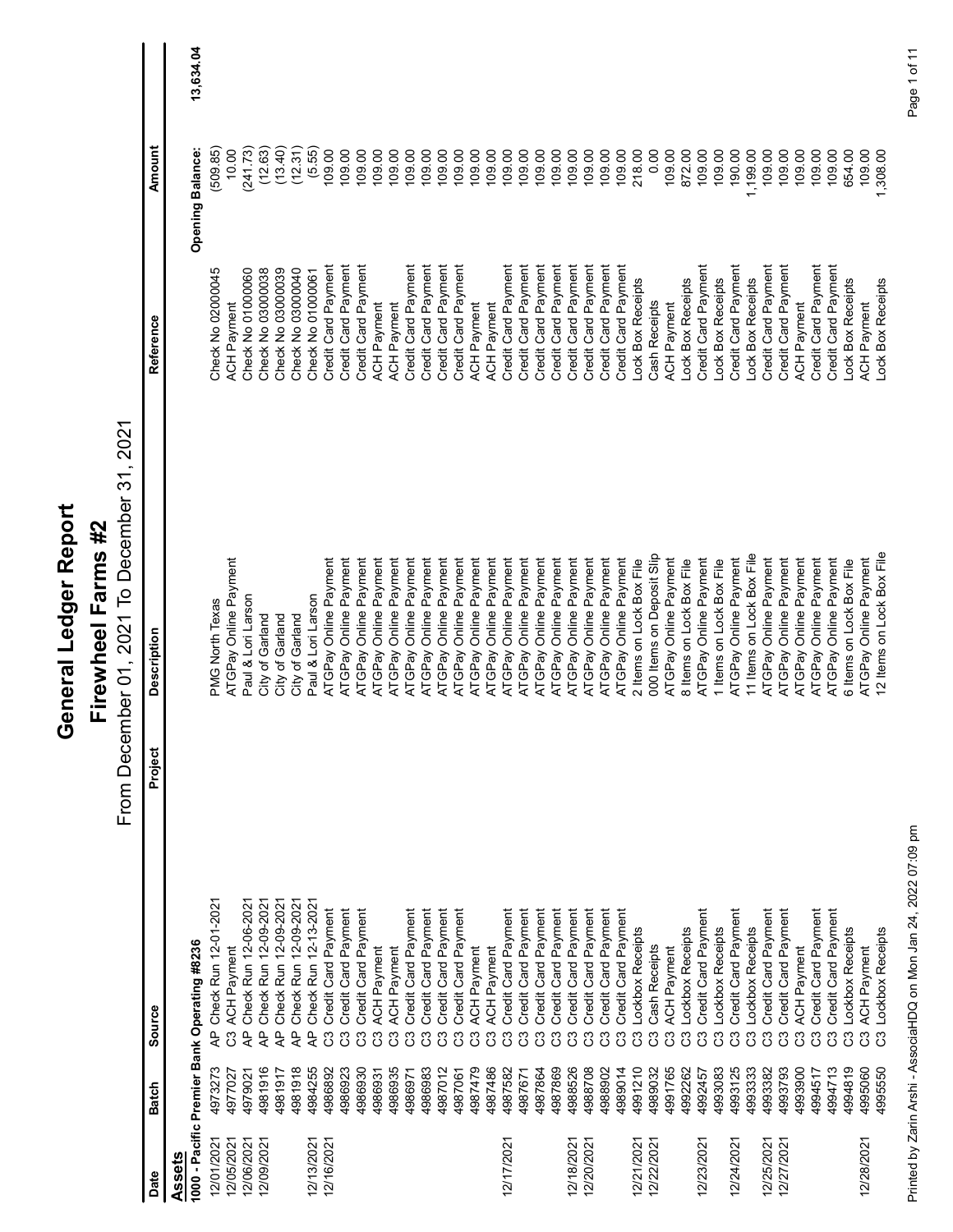| <b>Balance From Previous Page:</b><br>Pacific Premier Bank Operating #8236:<br>ding Balance 1010 - Chase<br>Total December, 2021:<br>Total December, 2021:<br>Credit Card Payment<br>Credit Card Payment<br>Credit Card Payment<br>Credit Card Payment<br>12/9/2021 12:00:00 A<br>12/13/2021 12:00:00<br>12/21/2021 12:00:00<br>Credit Card Payment<br>Credit Card Payment<br>Credit Card Payment<br>Credit Card Payment<br>Credit Card Payment<br>Card Payment<br>Payment<br>Credit Card Payment<br>Credit Card Payment<br>Credit Card Payment<br>Credit Card Payment<br>Card Payment<br>12/23/2021 12:00:00<br>Lock Box Receipts<br>Lock Box Receipts<br>Lock Box Receipts<br><b>AR Adjust Batch</b><br><b>ACH Payment</b><br>ACH Payment<br><b>ACH Payment</b><br>ACH Payment<br>ACH Payment<br><b>ACH Payment</b><br>Reference<br>Card<br>Reclass<br>Credit<br>Credit<br>Credit<br>띹<br>Ending Balance 1000<br>2021<br>Reimbursment for Walmart- Card Puchase<br>Reverse November AR Reclass to Prepaid<br>Paid for Sign Placed in Neighborhood<br>2 Warrently Deed from Dallas County Cler<br>From December 01, 2021 To December 31,<br>Quickbooks Subscription Renewal<br>Firewheel Farms #2<br>Adjust Account 00404-2433<br>ATGPay Online Payment<br>ATGPay Online Payment<br>ATGPay Online Payment<br>ATGPay Online Payment<br>ATGPay Online Payment<br>ATGPay Online Payment<br>ATGPay Online Payment<br>ATGPay Online Payment<br>ATGPay Online Payment<br>5 Items on Lock Box File<br>ATGPay Online Payment<br>4 Items on Lock Box File<br>ATGPay Online Payment<br>ATGPay Online Payment<br>ATGPay Online Payment<br>ATGPay Online Payment<br>Online Payment<br>ATGPay Online Payment<br>ATGPay Online Payment<br>ATGPay Online Payment<br>ATGPay Online Payment<br>ATGPay Online Payment<br>ATGPay Online Payment<br>ATGPay Online Payment<br>4 Items on Lock Box File<br><b>Description</b><br>ATGPay<br>Project<br>System AR to Prepaid Reclassification<br>JE Bank Drafts Chase Bank<br>Credit Card Payment<br>Credit Card Payment<br>Credit Card Payment<br>Credit Card Payment<br>Credit Card Payment<br>Credit Card Payment<br>Credit Card Payment<br>Credit Card Payment<br>Credit Card Payment<br>Credit Card Payment<br>Credit Card Payment<br>Credit Card Payment<br>Credit Card Payment<br>Credit Card Payment<br>Payment<br>Credit Card Payment<br>Lockbox Receipts<br>Lockbox Receipts<br>Lockbox Receipts<br><b>AR Adjust Batch</b><br>1000 - Pacific Premier Bank Operating #8236<br>ACH Payment<br><b>ACH Payment</b><br>ACH Payment<br>ACH Payment<br><b>ACH Payment</b><br>ACH Payment<br>sessments Receivable<br>Credit Card<br>Source<br>3333333333<br>$\geq 333333333333333333333$<br>1010 - Chase Bank# 6721<br>5026739<br>4995602<br>4996545<br>4997140<br>4978018<br>4996340<br>4986892<br>4986935<br>4987479<br>4987486<br>4987806<br>4987869<br>4997374<br>4997562<br>4997657<br>4997840<br>4986923<br>4986930<br>4986931<br>4986983<br>4987012<br>4987061<br>4987582<br>4987671<br>4987864<br>77<br>4997297<br>4977027<br>4986971<br><b>Batch</b><br>1500 - Residential As<br>49957<br>12/31/2021<br>12/01/2021<br>12/29/2021<br>12/05/2021<br>12/16/2021<br>12/30/2021<br>12/31/2021<br>12/17/2021<br><b>Assets</b><br>Date |
|---------------------------------------------------------------------------------------------------------------------------------------------------------------------------------------------------------------------------------------------------------------------------------------------------------------------------------------------------------------------------------------------------------------------------------------------------------------------------------------------------------------------------------------------------------------------------------------------------------------------------------------------------------------------------------------------------------------------------------------------------------------------------------------------------------------------------------------------------------------------------------------------------------------------------------------------------------------------------------------------------------------------------------------------------------------------------------------------------------------------------------------------------------------------------------------------------------------------------------------------------------------------------------------------------------------------------------------------------------------------------------------------------------------------------------------------------------------------------------------------------------------------------------------------------------------------------------------------------------------------------------------------------------------------------------------------------------------------------------------------------------------------------------------------------------------------------------------------------------------------------------------------------------------------------------------------------------------------------------------------------------------------------------------------------------------------------------------------------------------------------------------------------------------------------------------------------------------------------------------------------------------------------------------------------------------------------------------------------------------------------------------------------------------------------------------------------------------------------------------------------------------------------------------------------------------------------------------------------------------------------------------------------------------------------------------------------------------------------------------------------------------------------------------------------------------------------------------------------------------------------------------------------------------------------------------------------------------------------------------------------------------------------------------------------------------------------------------------------------------------------------------------------------------------------------------------------------------------------------------------------------------------|
|                                                                                                                                                                                                                                                                                                                                                                                                                                                                                                                                                                                                                                                                                                                                                                                                                                                                                                                                                                                                                                                                                                                                                                                                                                                                                                                                                                                                                                                                                                                                                                                                                                                                                                                                                                                                                                                                                                                                                                                                                                                                                                                                                                                                                                                                                                                                                                                                                                                                                                                                                                                                                                                                                                                                                                                                                                                                                                                                                                                                                                                                                                                                                                                                                                                                     |
|                                                                                                                                                                                                                                                                                                                                                                                                                                                                                                                                                                                                                                                                                                                                                                                                                                                                                                                                                                                                                                                                                                                                                                                                                                                                                                                                                                                                                                                                                                                                                                                                                                                                                                                                                                                                                                                                                                                                                                                                                                                                                                                                                                                                                                                                                                                                                                                                                                                                                                                                                                                                                                                                                                                                                                                                                                                                                                                                                                                                                                                                                                                                                                                                                                                                     |
|                                                                                                                                                                                                                                                                                                                                                                                                                                                                                                                                                                                                                                                                                                                                                                                                                                                                                                                                                                                                                                                                                                                                                                                                                                                                                                                                                                                                                                                                                                                                                                                                                                                                                                                                                                                                                                                                                                                                                                                                                                                                                                                                                                                                                                                                                                                                                                                                                                                                                                                                                                                                                                                                                                                                                                                                                                                                                                                                                                                                                                                                                                                                                                                                                                                                     |
|                                                                                                                                                                                                                                                                                                                                                                                                                                                                                                                                                                                                                                                                                                                                                                                                                                                                                                                                                                                                                                                                                                                                                                                                                                                                                                                                                                                                                                                                                                                                                                                                                                                                                                                                                                                                                                                                                                                                                                                                                                                                                                                                                                                                                                                                                                                                                                                                                                                                                                                                                                                                                                                                                                                                                                                                                                                                                                                                                                                                                                                                                                                                                                                                                                                                     |
|                                                                                                                                                                                                                                                                                                                                                                                                                                                                                                                                                                                                                                                                                                                                                                                                                                                                                                                                                                                                                                                                                                                                                                                                                                                                                                                                                                                                                                                                                                                                                                                                                                                                                                                                                                                                                                                                                                                                                                                                                                                                                                                                                                                                                                                                                                                                                                                                                                                                                                                                                                                                                                                                                                                                                                                                                                                                                                                                                                                                                                                                                                                                                                                                                                                                     |
|                                                                                                                                                                                                                                                                                                                                                                                                                                                                                                                                                                                                                                                                                                                                                                                                                                                                                                                                                                                                                                                                                                                                                                                                                                                                                                                                                                                                                                                                                                                                                                                                                                                                                                                                                                                                                                                                                                                                                                                                                                                                                                                                                                                                                                                                                                                                                                                                                                                                                                                                                                                                                                                                                                                                                                                                                                                                                                                                                                                                                                                                                                                                                                                                                                                                     |
|                                                                                                                                                                                                                                                                                                                                                                                                                                                                                                                                                                                                                                                                                                                                                                                                                                                                                                                                                                                                                                                                                                                                                                                                                                                                                                                                                                                                                                                                                                                                                                                                                                                                                                                                                                                                                                                                                                                                                                                                                                                                                                                                                                                                                                                                                                                                                                                                                                                                                                                                                                                                                                                                                                                                                                                                                                                                                                                                                                                                                                                                                                                                                                                                                                                                     |
|                                                                                                                                                                                                                                                                                                                                                                                                                                                                                                                                                                                                                                                                                                                                                                                                                                                                                                                                                                                                                                                                                                                                                                                                                                                                                                                                                                                                                                                                                                                                                                                                                                                                                                                                                                                                                                                                                                                                                                                                                                                                                                                                                                                                                                                                                                                                                                                                                                                                                                                                                                                                                                                                                                                                                                                                                                                                                                                                                                                                                                                                                                                                                                                                                                                                     |
|                                                                                                                                                                                                                                                                                                                                                                                                                                                                                                                                                                                                                                                                                                                                                                                                                                                                                                                                                                                                                                                                                                                                                                                                                                                                                                                                                                                                                                                                                                                                                                                                                                                                                                                                                                                                                                                                                                                                                                                                                                                                                                                                                                                                                                                                                                                                                                                                                                                                                                                                                                                                                                                                                                                                                                                                                                                                                                                                                                                                                                                                                                                                                                                                                                                                     |
|                                                                                                                                                                                                                                                                                                                                                                                                                                                                                                                                                                                                                                                                                                                                                                                                                                                                                                                                                                                                                                                                                                                                                                                                                                                                                                                                                                                                                                                                                                                                                                                                                                                                                                                                                                                                                                                                                                                                                                                                                                                                                                                                                                                                                                                                                                                                                                                                                                                                                                                                                                                                                                                                                                                                                                                                                                                                                                                                                                                                                                                                                                                                                                                                                                                                     |
|                                                                                                                                                                                                                                                                                                                                                                                                                                                                                                                                                                                                                                                                                                                                                                                                                                                                                                                                                                                                                                                                                                                                                                                                                                                                                                                                                                                                                                                                                                                                                                                                                                                                                                                                                                                                                                                                                                                                                                                                                                                                                                                                                                                                                                                                                                                                                                                                                                                                                                                                                                                                                                                                                                                                                                                                                                                                                                                                                                                                                                                                                                                                                                                                                                                                     |
|                                                                                                                                                                                                                                                                                                                                                                                                                                                                                                                                                                                                                                                                                                                                                                                                                                                                                                                                                                                                                                                                                                                                                                                                                                                                                                                                                                                                                                                                                                                                                                                                                                                                                                                                                                                                                                                                                                                                                                                                                                                                                                                                                                                                                                                                                                                                                                                                                                                                                                                                                                                                                                                                                                                                                                                                                                                                                                                                                                                                                                                                                                                                                                                                                                                                     |
|                                                                                                                                                                                                                                                                                                                                                                                                                                                                                                                                                                                                                                                                                                                                                                                                                                                                                                                                                                                                                                                                                                                                                                                                                                                                                                                                                                                                                                                                                                                                                                                                                                                                                                                                                                                                                                                                                                                                                                                                                                                                                                                                                                                                                                                                                                                                                                                                                                                                                                                                                                                                                                                                                                                                                                                                                                                                                                                                                                                                                                                                                                                                                                                                                                                                     |
|                                                                                                                                                                                                                                                                                                                                                                                                                                                                                                                                                                                                                                                                                                                                                                                                                                                                                                                                                                                                                                                                                                                                                                                                                                                                                                                                                                                                                                                                                                                                                                                                                                                                                                                                                                                                                                                                                                                                                                                                                                                                                                                                                                                                                                                                                                                                                                                                                                                                                                                                                                                                                                                                                                                                                                                                                                                                                                                                                                                                                                                                                                                                                                                                                                                                     |
|                                                                                                                                                                                                                                                                                                                                                                                                                                                                                                                                                                                                                                                                                                                                                                                                                                                                                                                                                                                                                                                                                                                                                                                                                                                                                                                                                                                                                                                                                                                                                                                                                                                                                                                                                                                                                                                                                                                                                                                                                                                                                                                                                                                                                                                                                                                                                                                                                                                                                                                                                                                                                                                                                                                                                                                                                                                                                                                                                                                                                                                                                                                                                                                                                                                                     |
|                                                                                                                                                                                                                                                                                                                                                                                                                                                                                                                                                                                                                                                                                                                                                                                                                                                                                                                                                                                                                                                                                                                                                                                                                                                                                                                                                                                                                                                                                                                                                                                                                                                                                                                                                                                                                                                                                                                                                                                                                                                                                                                                                                                                                                                                                                                                                                                                                                                                                                                                                                                                                                                                                                                                                                                                                                                                                                                                                                                                                                                                                                                                                                                                                                                                     |
|                                                                                                                                                                                                                                                                                                                                                                                                                                                                                                                                                                                                                                                                                                                                                                                                                                                                                                                                                                                                                                                                                                                                                                                                                                                                                                                                                                                                                                                                                                                                                                                                                                                                                                                                                                                                                                                                                                                                                                                                                                                                                                                                                                                                                                                                                                                                                                                                                                                                                                                                                                                                                                                                                                                                                                                                                                                                                                                                                                                                                                                                                                                                                                                                                                                                     |
|                                                                                                                                                                                                                                                                                                                                                                                                                                                                                                                                                                                                                                                                                                                                                                                                                                                                                                                                                                                                                                                                                                                                                                                                                                                                                                                                                                                                                                                                                                                                                                                                                                                                                                                                                                                                                                                                                                                                                                                                                                                                                                                                                                                                                                                                                                                                                                                                                                                                                                                                                                                                                                                                                                                                                                                                                                                                                                                                                                                                                                                                                                                                                                                                                                                                     |
|                                                                                                                                                                                                                                                                                                                                                                                                                                                                                                                                                                                                                                                                                                                                                                                                                                                                                                                                                                                                                                                                                                                                                                                                                                                                                                                                                                                                                                                                                                                                                                                                                                                                                                                                                                                                                                                                                                                                                                                                                                                                                                                                                                                                                                                                                                                                                                                                                                                                                                                                                                                                                                                                                                                                                                                                                                                                                                                                                                                                                                                                                                                                                                                                                                                                     |
|                                                                                                                                                                                                                                                                                                                                                                                                                                                                                                                                                                                                                                                                                                                                                                                                                                                                                                                                                                                                                                                                                                                                                                                                                                                                                                                                                                                                                                                                                                                                                                                                                                                                                                                                                                                                                                                                                                                                                                                                                                                                                                                                                                                                                                                                                                                                                                                                                                                                                                                                                                                                                                                                                                                                                                                                                                                                                                                                                                                                                                                                                                                                                                                                                                                                     |
|                                                                                                                                                                                                                                                                                                                                                                                                                                                                                                                                                                                                                                                                                                                                                                                                                                                                                                                                                                                                                                                                                                                                                                                                                                                                                                                                                                                                                                                                                                                                                                                                                                                                                                                                                                                                                                                                                                                                                                                                                                                                                                                                                                                                                                                                                                                                                                                                                                                                                                                                                                                                                                                                                                                                                                                                                                                                                                                                                                                                                                                                                                                                                                                                                                                                     |
|                                                                                                                                                                                                                                                                                                                                                                                                                                                                                                                                                                                                                                                                                                                                                                                                                                                                                                                                                                                                                                                                                                                                                                                                                                                                                                                                                                                                                                                                                                                                                                                                                                                                                                                                                                                                                                                                                                                                                                                                                                                                                                                                                                                                                                                                                                                                                                                                                                                                                                                                                                                                                                                                                                                                                                                                                                                                                                                                                                                                                                                                                                                                                                                                                                                                     |
|                                                                                                                                                                                                                                                                                                                                                                                                                                                                                                                                                                                                                                                                                                                                                                                                                                                                                                                                                                                                                                                                                                                                                                                                                                                                                                                                                                                                                                                                                                                                                                                                                                                                                                                                                                                                                                                                                                                                                                                                                                                                                                                                                                                                                                                                                                                                                                                                                                                                                                                                                                                                                                                                                                                                                                                                                                                                                                                                                                                                                                                                                                                                                                                                                                                                     |
|                                                                                                                                                                                                                                                                                                                                                                                                                                                                                                                                                                                                                                                                                                                                                                                                                                                                                                                                                                                                                                                                                                                                                                                                                                                                                                                                                                                                                                                                                                                                                                                                                                                                                                                                                                                                                                                                                                                                                                                                                                                                                                                                                                                                                                                                                                                                                                                                                                                                                                                                                                                                                                                                                                                                                                                                                                                                                                                                                                                                                                                                                                                                                                                                                                                                     |
|                                                                                                                                                                                                                                                                                                                                                                                                                                                                                                                                                                                                                                                                                                                                                                                                                                                                                                                                                                                                                                                                                                                                                                                                                                                                                                                                                                                                                                                                                                                                                                                                                                                                                                                                                                                                                                                                                                                                                                                                                                                                                                                                                                                                                                                                                                                                                                                                                                                                                                                                                                                                                                                                                                                                                                                                                                                                                                                                                                                                                                                                                                                                                                                                                                                                     |
|                                                                                                                                                                                                                                                                                                                                                                                                                                                                                                                                                                                                                                                                                                                                                                                                                                                                                                                                                                                                                                                                                                                                                                                                                                                                                                                                                                                                                                                                                                                                                                                                                                                                                                                                                                                                                                                                                                                                                                                                                                                                                                                                                                                                                                                                                                                                                                                                                                                                                                                                                                                                                                                                                                                                                                                                                                                                                                                                                                                                                                                                                                                                                                                                                                                                     |
|                                                                                                                                                                                                                                                                                                                                                                                                                                                                                                                                                                                                                                                                                                                                                                                                                                                                                                                                                                                                                                                                                                                                                                                                                                                                                                                                                                                                                                                                                                                                                                                                                                                                                                                                                                                                                                                                                                                                                                                                                                                                                                                                                                                                                                                                                                                                                                                                                                                                                                                                                                                                                                                                                                                                                                                                                                                                                                                                                                                                                                                                                                                                                                                                                                                                     |
|                                                                                                                                                                                                                                                                                                                                                                                                                                                                                                                                                                                                                                                                                                                                                                                                                                                                                                                                                                                                                                                                                                                                                                                                                                                                                                                                                                                                                                                                                                                                                                                                                                                                                                                                                                                                                                                                                                                                                                                                                                                                                                                                                                                                                                                                                                                                                                                                                                                                                                                                                                                                                                                                                                                                                                                                                                                                                                                                                                                                                                                                                                                                                                                                                                                                     |
|                                                                                                                                                                                                                                                                                                                                                                                                                                                                                                                                                                                                                                                                                                                                                                                                                                                                                                                                                                                                                                                                                                                                                                                                                                                                                                                                                                                                                                                                                                                                                                                                                                                                                                                                                                                                                                                                                                                                                                                                                                                                                                                                                                                                                                                                                                                                                                                                                                                                                                                                                                                                                                                                                                                                                                                                                                                                                                                                                                                                                                                                                                                                                                                                                                                                     |
|                                                                                                                                                                                                                                                                                                                                                                                                                                                                                                                                                                                                                                                                                                                                                                                                                                                                                                                                                                                                                                                                                                                                                                                                                                                                                                                                                                                                                                                                                                                                                                                                                                                                                                                                                                                                                                                                                                                                                                                                                                                                                                                                                                                                                                                                                                                                                                                                                                                                                                                                                                                                                                                                                                                                                                                                                                                                                                                                                                                                                                                                                                                                                                                                                                                                     |
|                                                                                                                                                                                                                                                                                                                                                                                                                                                                                                                                                                                                                                                                                                                                                                                                                                                                                                                                                                                                                                                                                                                                                                                                                                                                                                                                                                                                                                                                                                                                                                                                                                                                                                                                                                                                                                                                                                                                                                                                                                                                                                                                                                                                                                                                                                                                                                                                                                                                                                                                                                                                                                                                                                                                                                                                                                                                                                                                                                                                                                                                                                                                                                                                                                                                     |
|                                                                                                                                                                                                                                                                                                                                                                                                                                                                                                                                                                                                                                                                                                                                                                                                                                                                                                                                                                                                                                                                                                                                                                                                                                                                                                                                                                                                                                                                                                                                                                                                                                                                                                                                                                                                                                                                                                                                                                                                                                                                                                                                                                                                                                                                                                                                                                                                                                                                                                                                                                                                                                                                                                                                                                                                                                                                                                                                                                                                                                                                                                                                                                                                                                                                     |
|                                                                                                                                                                                                                                                                                                                                                                                                                                                                                                                                                                                                                                                                                                                                                                                                                                                                                                                                                                                                                                                                                                                                                                                                                                                                                                                                                                                                                                                                                                                                                                                                                                                                                                                                                                                                                                                                                                                                                                                                                                                                                                                                                                                                                                                                                                                                                                                                                                                                                                                                                                                                                                                                                                                                                                                                                                                                                                                                                                                                                                                                                                                                                                                                                                                                     |
|                                                                                                                                                                                                                                                                                                                                                                                                                                                                                                                                                                                                                                                                                                                                                                                                                                                                                                                                                                                                                                                                                                                                                                                                                                                                                                                                                                                                                                                                                                                                                                                                                                                                                                                                                                                                                                                                                                                                                                                                                                                                                                                                                                                                                                                                                                                                                                                                                                                                                                                                                                                                                                                                                                                                                                                                                                                                                                                                                                                                                                                                                                                                                                                                                                                                     |
|                                                                                                                                                                                                                                                                                                                                                                                                                                                                                                                                                                                                                                                                                                                                                                                                                                                                                                                                                                                                                                                                                                                                                                                                                                                                                                                                                                                                                                                                                                                                                                                                                                                                                                                                                                                                                                                                                                                                                                                                                                                                                                                                                                                                                                                                                                                                                                                                                                                                                                                                                                                                                                                                                                                                                                                                                                                                                                                                                                                                                                                                                                                                                                                                                                                                     |
|                                                                                                                                                                                                                                                                                                                                                                                                                                                                                                                                                                                                                                                                                                                                                                                                                                                                                                                                                                                                                                                                                                                                                                                                                                                                                                                                                                                                                                                                                                                                                                                                                                                                                                                                                                                                                                                                                                                                                                                                                                                                                                                                                                                                                                                                                                                                                                                                                                                                                                                                                                                                                                                                                                                                                                                                                                                                                                                                                                                                                                                                                                                                                                                                                                                                     |
|                                                                                                                                                                                                                                                                                                                                                                                                                                                                                                                                                                                                                                                                                                                                                                                                                                                                                                                                                                                                                                                                                                                                                                                                                                                                                                                                                                                                                                                                                                                                                                                                                                                                                                                                                                                                                                                                                                                                                                                                                                                                                                                                                                                                                                                                                                                                                                                                                                                                                                                                                                                                                                                                                                                                                                                                                                                                                                                                                                                                                                                                                                                                                                                                                                                                     |
| Credit Card Payment<br>ATGPay Online Payment<br>Credit Card Payment                                                                                                                                                                                                                                                                                                                                                                                                                                                                                                                                                                                                                                                                                                                                                                                                                                                                                                                                                                                                                                                                                                                                                                                                                                                                                                                                                                                                                                                                                                                                                                                                                                                                                                                                                                                                                                                                                                                                                                                                                                                                                                                                                                                                                                                                                                                                                                                                                                                                                                                                                                                                                                                                                                                                                                                                                                                                                                                                                                                                                                                                                                                                                                                                 |
| - AssociaHDQ on Mon Jan 24, 2022 07:09 pm<br>Printed by Zarin Arshi                                                                                                                                                                                                                                                                                                                                                                                                                                                                                                                                                                                                                                                                                                                                                                                                                                                                                                                                                                                                                                                                                                                                                                                                                                                                                                                                                                                                                                                                                                                                                                                                                                                                                                                                                                                                                                                                                                                                                                                                                                                                                                                                                                                                                                                                                                                                                                                                                                                                                                                                                                                                                                                                                                                                                                                                                                                                                                                                                                                                                                                                                                                                                                                                 |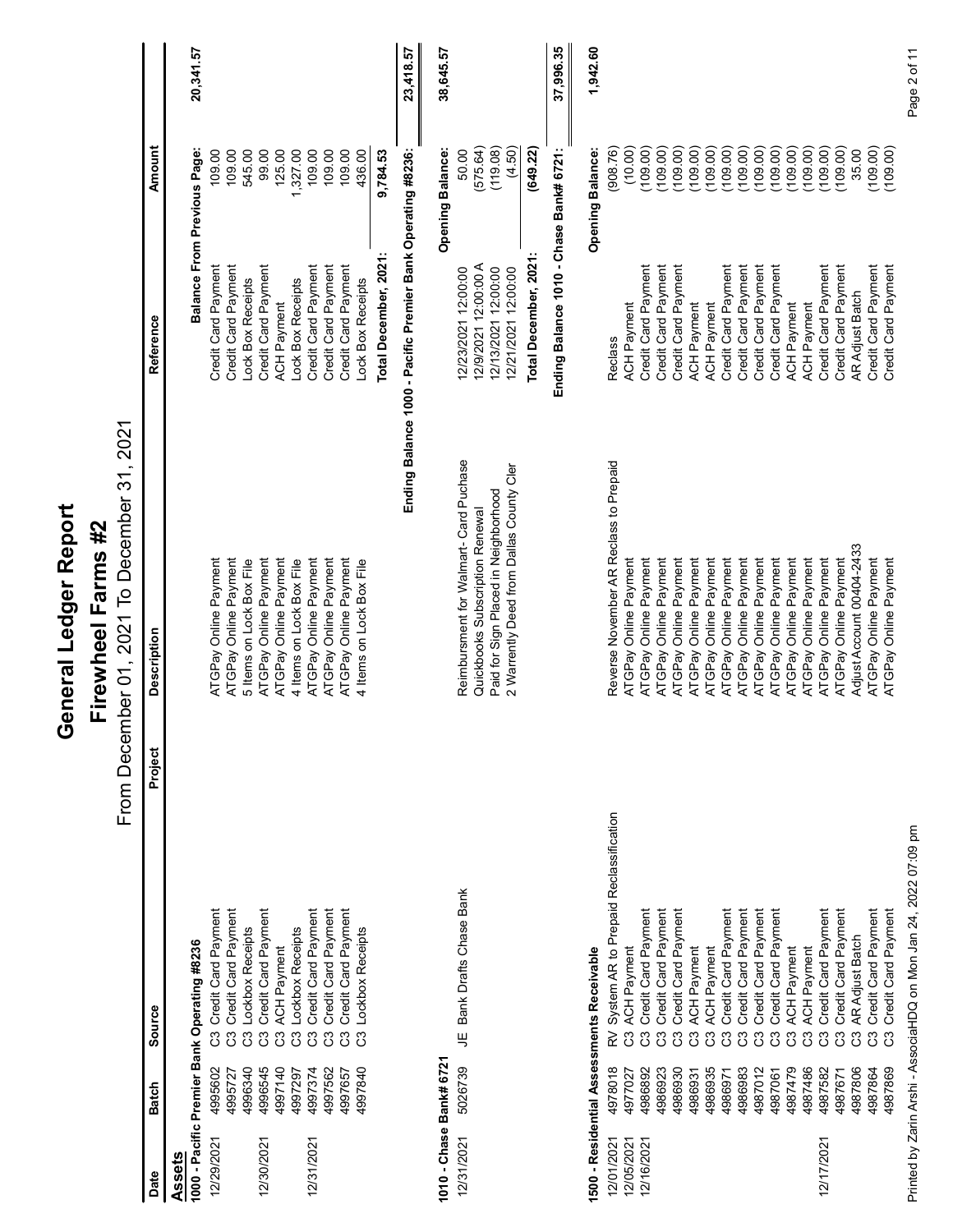|                                                                   |                                                     | General Ledger Report                                                |                                                 |                                    |              |
|-------------------------------------------------------------------|-----------------------------------------------------|----------------------------------------------------------------------|-------------------------------------------------|------------------------------------|--------------|
|                                                                   |                                                     | 2021<br>From December 01, 2021 To December 31,<br>Firewheel Farms #2 |                                                 |                                    |              |
| <b>Batch</b><br>Date                                              | Project<br>Source                                   | <b>Description</b>                                                   | Reference                                       | Amount                             |              |
| Assets                                                            |                                                     |                                                                      |                                                 |                                    |              |
| 1500 - Residential Ass                                            | essments Receivable                                 |                                                                      | <b>Balance From Previous Page:</b>              |                                    | (576.16)     |
| ឌ ឌ ឌ<br>یې<br>4988708<br>498852<br>12/18/2021<br>12/20/2021      | Credit Card Payment<br>Credit Card Payment          | ATGPay Online Payment<br>ATGPay Online Payment                       | Credit Card Payment<br>Credit Card Payment      | (109.00)<br>(109.00)               |              |
| 4988902                                                           | Payment<br>Credit Card                              | ATGPay Online Payment                                                | tredit Card Payment                             | (109.00)                           |              |
| රී<br>4989014<br>4989037                                          | Credit Card Payment                                 | ATGPay Online Payment                                                | Credit Card Payment                             | (109.00)                           |              |
|                                                                   | AR Adjustment - New Setup                           | Adjust Account 4042653                                               | New Setup                                       | 35.00                              |              |
| $33333333$<br>4989040<br>4989041                                  | AR Adjustment - credit                              | Adjust Account 3813605<br>Adjust Account 4042653                     | credit<br>credit                                | (0.76)<br>0.76                     |              |
| 4989043                                                           | AR Adjustment - credit<br>AR Adjustment - New Setup | Adjust Account 4042666                                               | <b>Jew Setup</b>                                | $\overline{S}$<br>35.              |              |
| 4991210<br>12/21/2021                                             | Lockbox Receipts                                    | 2 Items on Lock Box File                                             | Lock Box Receipts                               | (218.00)                           |              |
| 4989032<br>12/22/2021                                             | <b>Cash Receipts</b>                                | 000 Items on Deposit Slip                                            | ash Receipts                                    | 0.00                               |              |
| 4991765<br>4992262<br>4992457                                     | ACH Payment<br>Lockbox Receipts                     | ATGPay Online Payment<br>8 Items on Lock Box File                    | <b>Box Receipts</b><br>ACH Payment<br>Lock      | (109.00)<br>$\widehat{8}$<br>(872) |              |
| 12/23/2021                                                        | Credit Card Payment                                 | ATGPay Online Payment                                                | Credit Card Payment                             | (109.00)                           |              |
| 4993083                                                           | Lockbox Receipts                                    | 1 Items on Lock Box File                                             | Lock Box Receipts                               | (109.00)                           |              |
| និននិននិ<br>4993125<br>4993333<br>12/24/2021                      | Credit Card Payment                                 | ATGPay Online Payment                                                | Credit Card Payment                             | (190.00)                           |              |
|                                                                   | Lockbox Receipts                                    | Items on Lock Box File<br>Ξ                                          | Lock Box Receipts                               | $\overline{5}$<br>199<br>Ê,        |              |
| රී<br>4993382<br>4993793<br>12/25/2021<br>12/27/2021              | Credit Card Payment<br>Credit Card Payment          | ATGPay Online Payment<br>ATGPay Online Payment                       | Credit Card Payment<br>Credit Card Payment      | $\overline{6}$<br>109.00)<br>(109. |              |
| යී යී                                                             | ACH Payment                                         | ATGPay Online Payment                                                | ACH Payment                                     | (109.00)                           |              |
| 4993900<br>4994517<br>4994713                                     | Credit Card Payment<br>Credit Card Payment          | ATGPay Online Payment                                                | <b>Credit Card Payment</b>                      | (109.00)                           |              |
| ී<br>රී                                                           | Lockbox Receipts                                    | ATGPay Online Payment<br>6 Items on Lock Box File                    | <b>Credit Card Payment</b><br>Lock Box Receipts | (654.00)<br>(109.00)               |              |
| රී<br>4994819<br>4995060<br>12/28/2021                            | <b>ACH Payment</b>                                  | ATGPay Online Payment                                                | <b>ACH Payment</b>                              | (109.00)                           |              |
| යී යී<br>4995550                                                  | Lockbox Receipts                                    | 12 Items on Lock Box File                                            | Lock Box Receipts                               | ,308.00)<br>ご                      |              |
| පී<br>4995602<br>4995727<br>$\overline{\phantom{0}}$<br>12/29/202 | Credit Card Payment<br>Credit Card Payment          | ATGPay Online Payment<br>ATGPay Online Payment                       | Credit Card Payment<br>Credit Card Payment      | (109.00)<br>(109.00)               |              |
| පී<br>4996340                                                     | Lockbox Receipts                                    | 5 Items on Lock Box File                                             | Lock Box Receipts                               | (545.00)                           |              |
| ယ္<br>499654<br>12/30/2021                                        | Credit Card Payment                                 | ATGPay Online Payment                                                | Credit Card Payment                             | (99.00)                            |              |
| ឌី ឌី ឌី<br>4997140                                               | ACH Payment                                         | ATGPay Online Payment                                                | ACH Payment                                     | (125.00)                           |              |
| 4997297                                                           | Lockbox Receipts                                    | 4 Items on Lock Box File                                             | Lock Box Receipts                               | $\odot$<br>327<br>E                |              |
| 4997374<br>12/31/2021                                             | Credit Card Payment                                 | ATGPay Online Payment<br>ATGPay Online Payment                       | Credit Card Payment                             | (109.00)                           |              |
| 8888<br>4997562<br>4997657                                        | Credit Card Payment<br>Credit Card Payment          | ATGPay Online Payment                                                | Credit Card Payment<br>Credit Card Payment      | (109.00)<br>(00.601)               |              |
| 4997840<br>5006791                                                | Lockbox Receipts                                    |                                                                      | Lock Box Receipts                               | (436.00)                           |              |
|                                                                   | System AR to Prepaid Reclassification               | 4 Items on Lock Box File<br>December AR Reclass to Prepaid           | Reclass                                         | 299.00                             |              |
|                                                                   |                                                     |                                                                      | Total December, 2021:                           | (84.76)                            |              |
|                                                                   |                                                     | Ending Balance                                                       | Residential Assessments Receivable:<br>1500     |                                    | 1,857.84     |
|                                                                   |                                                     |                                                                      |                                                 |                                    |              |
|                                                                   |                                                     |                                                                      |                                                 |                                    |              |
|                                                                   |                                                     |                                                                      |                                                 |                                    |              |
| Printed by Zarin Arshi-                                           |                                                     |                                                                      |                                                 |                                    | Page 3 of 11 |
|                                                                   | AssociaHDQ on Mon Jan 24, 2022 07:09 pm             |                                                                      |                                                 |                                    |              |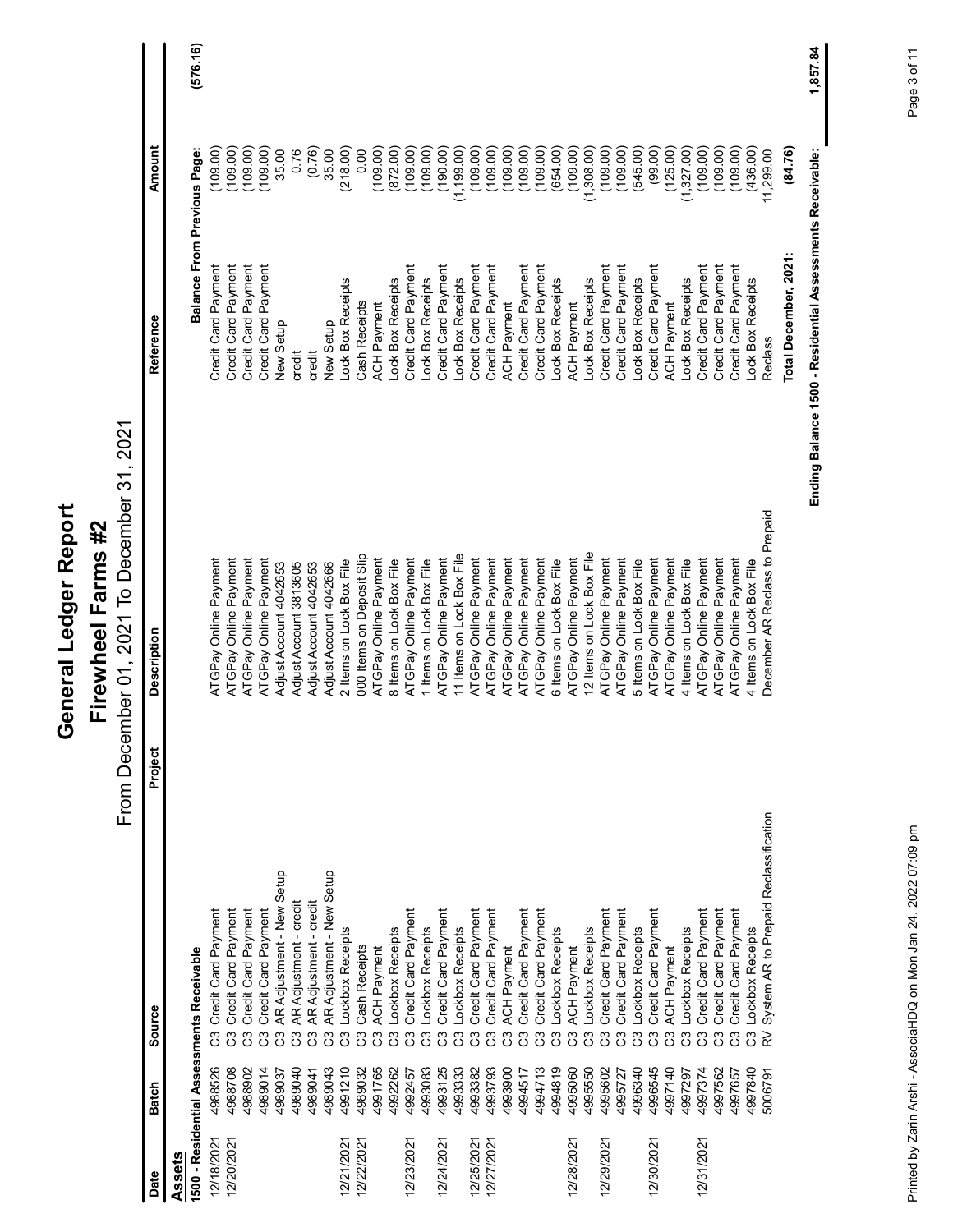| Report |          |
|--------|----------|
|        | 7        |
|        |          |
|        |          |
|        |          |
| -edger | Earme    |
|        |          |
|        |          |
|        |          |
|        |          |
|        | וממחוגים |
|        | ī        |
| Genera | ū        |
|        |          |

|                                                                                                                                               |                                                                          | General Ledger Report                                                                |                                                          |                                    |              |
|-----------------------------------------------------------------------------------------------------------------------------------------------|--------------------------------------------------------------------------|--------------------------------------------------------------------------------------|----------------------------------------------------------|------------------------------------|--------------|
|                                                                                                                                               |                                                                          | From December 01, 2021 To December 31, 2021<br>Firewheel Farms #2                    |                                                          |                                    |              |
| Source<br><b>Batch</b><br>Date                                                                                                                | Project                                                                  | <b>Description</b>                                                                   | ference<br>Ref                                           | <b>Amount</b>                      |              |
| 1600 - Prepaid Insurance<br><b>Assets</b>                                                                                                     |                                                                          |                                                                                      |                                                          | <b>Opening Balance:</b>            | 344.70       |
| 5026742<br>12/31/2021                                                                                                                         | JE Monthly insurance amortization                                        | D&O Coverage                                                                         | Total December, 2021:<br>02/06/21-02/06/22               | (172.33)<br>(172.33)               |              |
|                                                                                                                                               |                                                                          |                                                                                      | Ending                                                   | Balance 1600 - Prepaid Insurance:  | 172.37       |
| 1760 - Transition In - Homeowners Balances                                                                                                    |                                                                          |                                                                                      |                                                          | <b>Opening Balance:</b>            | 83.00        |
|                                                                                                                                               |                                                                          | No Activity this period                                                              |                                                          | 0.00<br>0.00                       |              |
|                                                                                                                                               |                                                                          | Ending Balance 1760 - Tra                                                            |                                                          | nsition In - Homeowners Balances:  | 83.00        |
| 1770 - Resale Balances                                                                                                                        |                                                                          |                                                                                      |                                                          | <b>Opening Balance:</b>            | 0.00         |
| 4989040<br>4989041<br>12/20/2021                                                                                                              | C3 AR Adjustment - credit<br>C3 AR Adjustment - credit                   | Adjust Account 3813605<br>Adjust Account 4042653                                     | credit<br>credi                                          | (0.76)<br>0.76                     |              |
|                                                                                                                                               |                                                                          |                                                                                      | Total December, 2021:                                    | 0.00                               |              |
|                                                                                                                                               |                                                                          |                                                                                      | Ending Balance 1770 - Resale Balances:                   |                                    | 0.00         |
| 1799 - Clearing Account                                                                                                                       |                                                                          |                                                                                      |                                                          | <b>Opening Balance:</b>            | (14, 237.32) |
|                                                                                                                                               |                                                                          | No Activity this period                                                              |                                                          | 0.00<br>0.00                       |              |
|                                                                                                                                               |                                                                          |                                                                                      | Ending                                                   | g Balance 1799 - Clearing Account: | (14, 237.32) |
| 2000 - Accounts Payable<br>Liabilities                                                                                                        |                                                                          |                                                                                      |                                                          | <b>Opening Balance:</b>            | 0.00         |
| 4973272<br>4973273<br>12/01/2021                                                                                                              | AP PMG North Texas<br>AP PMG North Texas                                 | Management Fee - For December 2021<br>Management Fee - For December 2021             |                                                          | (509.85)<br>509.85                 |              |
| $\overline{4}$<br>4979020                                                                                                                     | Paul & Lori Larson                                                       | stamps REIM                                                                          |                                                          | (164.40)                           |              |
| 4979021<br>12/06/2021                                                                                                                         | AP Paul & Lori Larson                                                    | stamps REIM<br>envelopes<br>envelopes                                                | REIM<br>REIM                                             | $(77.33)$<br>$77.33$<br>164.40     |              |
| $\overline{4}$<br>4984254                                                                                                                     | Paul & Lori Larson                                                       | <b>BOD Reimburse</b>                                                                 |                                                          | $(5.55)$<br>$(12.63)$              |              |
| $\overline{A}$<br>$\overline{A}$<br>12/09/2021                                                                                                | City of Garland<br>City of Garland<br>City of Garland<br>City of Garland | W 499 Muirfield Rd<br>W 499 Muirfield Rd                                             | 12200-13445<br>12200-13445                               |                                    |              |
| $\mathsf{A}^\mathsf{p}$                                                                                                                       |                                                                          |                                                                                      |                                                          | $(13.40)$<br>$(12.31)$             |              |
| <b>국 국</b> 국<br>$\begin{array}{r} 4.981913 \\ 4.981914 \\ 4.981916 \\ 4.981916 \\ 4.981916 \\ 4.981916 \\ 4.981917 \\ 6.91918 \\ \end{array}$ | City of Garland<br>City of Garland                                       | W 499 Muirfield Rd<br>W 499 Muirfield Rd<br>W 499 Muirfield Rd<br>W 499 Muirfield Rd | 12200-13445<br>12200-13445<br>12200-13445<br>12200-13445 | 12.63<br>13.40<br>12.31            |              |
|                                                                                                                                               |                                                                          |                                                                                      |                                                          |                                    |              |
|                                                                                                                                               | Printed by Zarin Arshi - AssociaHDQ on Mon Jan 24, 2022 07:09 pm         |                                                                                      |                                                          |                                    | Page 4 of 11 |
|                                                                                                                                               |                                                                          |                                                                                      |                                                          |                                    |              |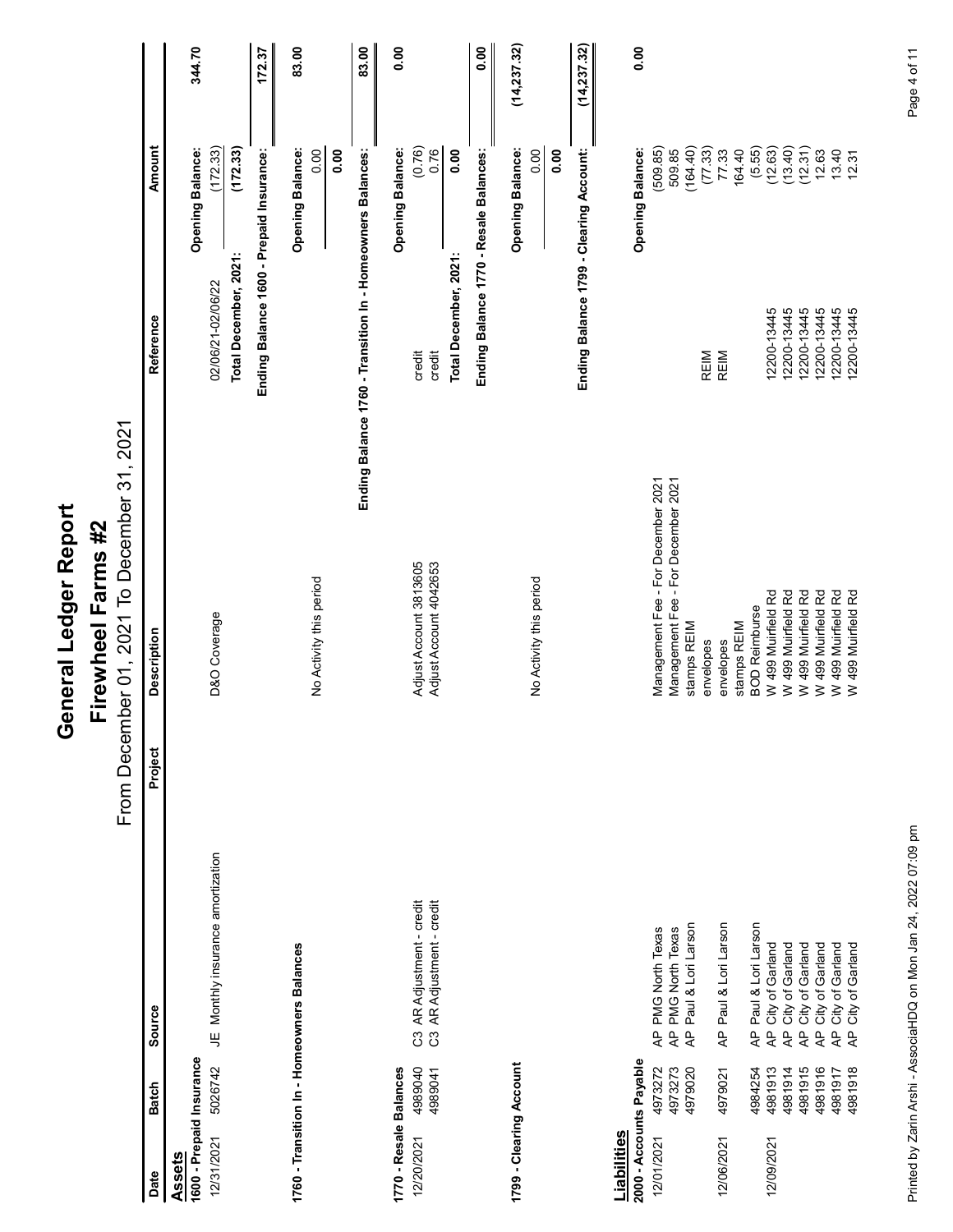|                                                                                                                           | General Ledger Report                                                                          |                                                                                                                                                                                               |                           |              |
|---------------------------------------------------------------------------------------------------------------------------|------------------------------------------------------------------------------------------------|-----------------------------------------------------------------------------------------------------------------------------------------------------------------------------------------------|---------------------------|--------------|
|                                                                                                                           | From December 01, 2021 To December 31, 2021<br>Firewheel Farms #2                              |                                                                                                                                                                                               |                           |              |
| Source<br><b>Batch</b><br>Date                                                                                            | <b>Description</b><br>Project                                                                  | ference<br>Ref                                                                                                                                                                                | <b>Amount</b>             |              |
| Liabilities                                                                                                               |                                                                                                |                                                                                                                                                                                               |                           |              |
| AP Paul & Lori Larson<br>2000 - Accounts Payable<br>4984255<br>12/13/2021                                                 | <b>BOD Reimburse</b>                                                                           | <b>Balance From Previous Page:</b>                                                                                                                                                            | 5.55                      | (5.55)       |
|                                                                                                                           |                                                                                                | Total December, 2021:                                                                                                                                                                         | 0.00                      |              |
|                                                                                                                           |                                                                                                | Ending Balance 2000 - Accounts Payable:                                                                                                                                                       |                           | 0.00         |
| 2010 - Delinquency Fee Payable                                                                                            |                                                                                                |                                                                                                                                                                                               | <b>Opening Balance:</b>   | (371.00)     |
|                                                                                                                           | No Activity this period                                                                        |                                                                                                                                                                                               | 0.00<br>0.00              |              |
|                                                                                                                           |                                                                                                | - Delinquency Fee Payable:<br>ce 2010<br>Ending Balan                                                                                                                                         |                           | (371.00)     |
| 2025 - Transfer Fee Payable                                                                                               |                                                                                                |                                                                                                                                                                                               | <b>Opening Balance:</b>   | (250.00)     |
|                                                                                                                           | No Activity this period                                                                        |                                                                                                                                                                                               | 0.00<br>0.00              |              |
|                                                                                                                           |                                                                                                | Ending Balance 2025 - Transfer Fee Payable:                                                                                                                                                   |                           | (250.00)     |
| 2026 - New Account Setup Fee                                                                                              |                                                                                                |                                                                                                                                                                                               | <b>Opening Balance:</b>   | 35.00        |
| C3 AR Adjust Batch<br>C3 AR Adjustment - New Setup<br>C3 AR Adjustment - New Setup<br>4987806<br>12/17/2021<br>12/20/2021 | Adjust Account 00404-2433                                                                      | AR Adjust Batch<br>Setup<br>New                                                                                                                                                               | (35.00)<br>(35.00)        |              |
| 4989037<br>4989043                                                                                                        | Adjust Account 4042653<br>Adjust Account 4042666                                               | Total December, 2021:<br>Setup<br>New                                                                                                                                                         | (35.00)<br>(105.00)       |              |
|                                                                                                                           |                                                                                                | Ending Balance 2026 - New Account                                                                                                                                                             | Setup Fee:                | (70.00)      |
| 2395 - Other Accrued Expenses                                                                                             |                                                                                                |                                                                                                                                                                                               | <b>Opening Balance:</b>   | (38.34)      |
| RV Accrue Expenses<br>4992356<br>12/01/2021                                                                               | Accrue City of Garland<br>Accrue City of Garland<br>Accrue City of Garland                     | U122112-3445<br>U122113-3447<br>U122113-3446                                                                                                                                                  | 13.40<br>12.63<br>12.31   |              |
| RV Accrue Expenses<br>5026744<br>12/31/2021                                                                               | Accrue Dallas County Clerk Warrently                                                           |                                                                                                                                                                                               | (4.50)                    |              |
|                                                                                                                           | Accrue Electronic Data Storage                                                                 |                                                                                                                                                                                               | (8.99)                    |              |
|                                                                                                                           | Accrue Direct Debit Processing<br>Accrue Standard #10 Envelope with Window<br>Accrue A/P Check | $\begin{array}{l} 12:00:00\\ 12:00:00\\ 12:00:00\\ 12:00:00\\ 12:00:00\\ 12:00:00\\ 12:00:00 \end{array}$<br>12/20/2021<br>12/31/2021<br>12/31/2021<br>12/31/2021<br>12/31/2021<br>12/31/2021 | 0.75)<br>(0.75)<br>(4.87) |              |
|                                                                                                                           | Accrue B&W Copies                                                                              |                                                                                                                                                                                               | $\frac{1}{27}$            |              |
|                                                                                                                           | Accrue Scanned Document<br>Accrue Welcome Packet<br>Accrue Bulk Postage                        |                                                                                                                                                                                               | (1.50)<br>(28.56)         |              |
|                                                                                                                           | Accrue Folding & Stuffing                                                                      | $12.00:00$<br>$12.00:00$<br>$12.00:00$<br>$12.00:00$<br>12/31/2021 12:0<br>12/31/2021 12:0<br>12/31/2021 12:0<br>12/31/2021 12:0<br>1012213-3447                                              | (2.01)<br>(0.45)          |              |
|                                                                                                                           | Accrue City of Garland<br>Accrue City of Garland                                               | U012213-3446                                                                                                                                                                                  | (13.28)<br>(12.63)        |              |
| Printed by Zarin Arshi - AssociaHDQ on Mon Jan 24, 2022 07:09 pm                                                          |                                                                                                |                                                                                                                                                                                               |                           | Page 5 of 11 |
|                                                                                                                           |                                                                                                |                                                                                                                                                                                               |                           |              |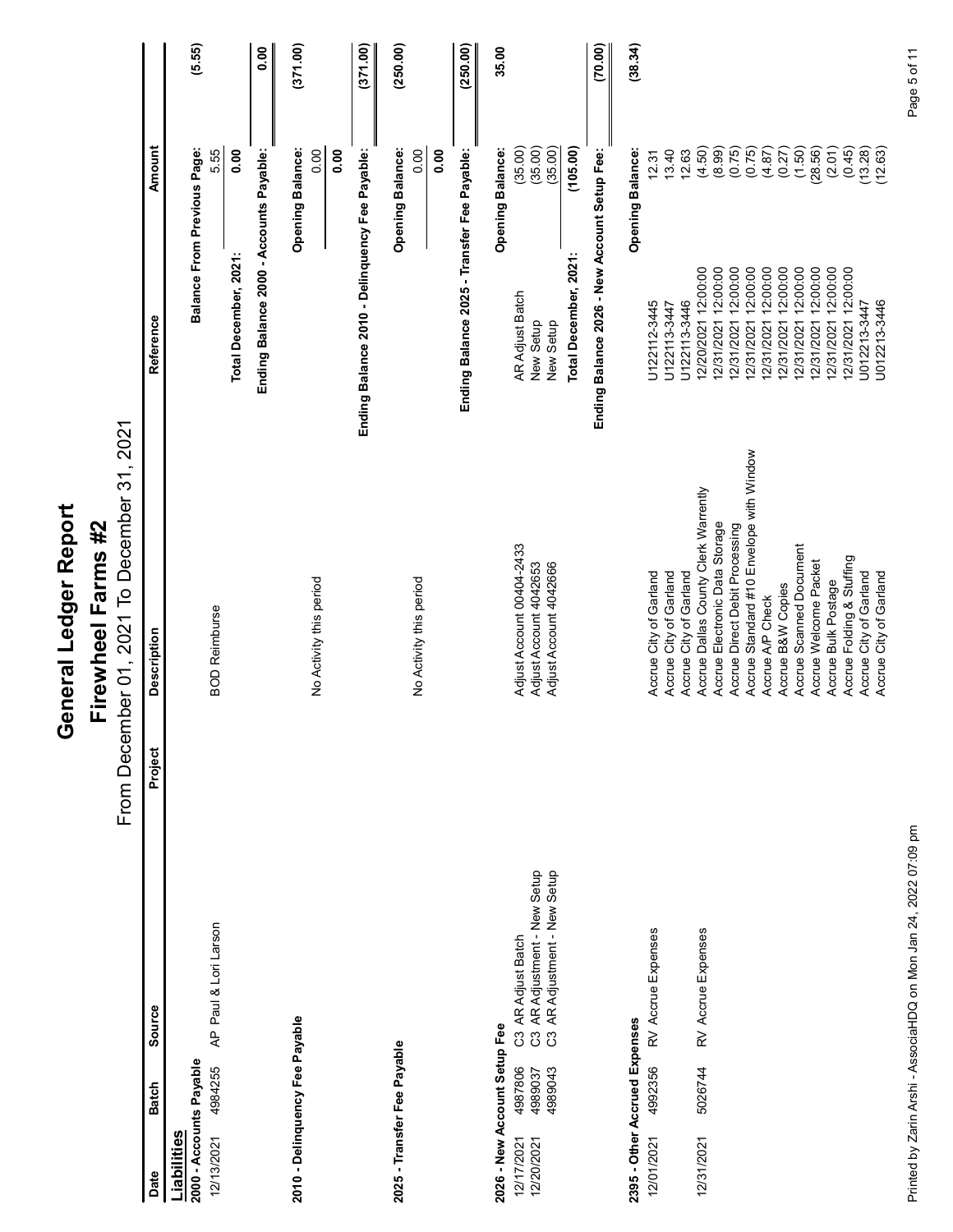| Repor   |   |
|---------|---|
| agger-  | I |
| ieneral |   |
|         | I |

|                                                                              |                                                                                      | General Ledger Report                                                    |                                                                                     |              |
|------------------------------------------------------------------------------|--------------------------------------------------------------------------------------|--------------------------------------------------------------------------|-------------------------------------------------------------------------------------|--------------|
|                                                                              |                                                                                      | From December 01, 2021 To December 31, 2021<br>Firewheel Farms #2        |                                                                                     |              |
| <b>Batch</b><br>Date                                                         | Project<br>Source                                                                    | <b>Description</b>                                                       | <b>Amount</b><br>Reference                                                          |              |
| 2395 - Other Accrued Expenses<br><u>Liabilities</u>                          |                                                                                      |                                                                          | <b>Balance From Previous Page:</b>                                                  | (78.56)      |
| 5026744<br>12/31/2021                                                        | RV Accrue Expenses                                                                   | Accrue City of Garland<br>Accrue Botanica Integrated Landscape           | $(12.10)$<br>$(720.67)$<br>U012212-3445<br>NOI1221721                               |              |
|                                                                              |                                                                                      |                                                                          | (772.99)<br>Total December, 2021:                                                   |              |
|                                                                              |                                                                                      |                                                                          | Ending Balance 2395 - Other Accrued Expenses:                                       | (811.33)     |
| 2550 - Prepaid Assessments<br>4978018<br>5006791<br>12/01/2021<br>12/31/2021 | RV System AR to Prepaid Reclassification<br>RV System AR to Prepaid Reclassification | Reverse November AR Reclass to Prepaid<br>December AR Reclass to Prepaid | 908.76<br>(11,299.00)<br><b>Opening Balance:</b><br>Reclass<br>Reclass              | (908.76)     |
|                                                                              |                                                                                      |                                                                          | (10, 390.24)<br>Ending Balance 2550 - Prepaid Assessments:<br>Total December, 2021: | (11, 299.00) |
| 2595 - Deferred Revenue                                                      |                                                                                      |                                                                          | <b>Opening Balance:</b>                                                             | (2, 543.00)  |
| 5026741<br>12/31/2021                                                        | Assessments Adj<br>ц                                                                 | Rols Billing batch to deferred income                                    | 2,543.00<br>2,543.00<br>Total December, 2021:<br>1/2021 12:00:00<br>12/3            |              |
|                                                                              |                                                                                      |                                                                          | Ending Balance 2595 - Deferred Revenue:                                             | 0.00         |
| <b>Owners' Equity</b><br>3000 - Owners Equity                                |                                                                                      |                                                                          | <b>Opening Balance:</b>                                                             | (27, 376.40) |
|                                                                              |                                                                                      | No Activity this period                                                  |                                                                                     | 0.00<br>0.00 |
|                                                                              |                                                                                      |                                                                          | Ending Balance 3000 - Owners Equity:                                                | (27, 376.40) |
| 4000 - Residential Assessments<br><u>Income</u>                              |                                                                                      |                                                                          | <b>Opening Balance:</b>                                                             | (27, 977.00) |
| 5026741<br>12/31/2021                                                        | JE Assessments Adj                                                                   | Rols Billing batch to deferred income                                    | (2,543.00)<br>(2, 543.00)<br>Total December, 2021:<br>12/31/2021 12:00:00           |              |
|                                                                              |                                                                                      |                                                                          | ce 4000 - Residential Assessments:<br>Ending Balan                                  | (30, 520.00) |
| 4025 - Reserve Assessments                                                   |                                                                                      |                                                                          | <b>Opening Balance:</b>                                                             | 1,050.00     |
|                                                                              |                                                                                      | No Activity this period                                                  |                                                                                     | 0.00<br>0.00 |
|                                                                              |                                                                                      |                                                                          | - Reserve Assessments:<br>ance 4025<br>Ending Bal                                   | 1,050.00     |
|                                                                              |                                                                                      |                                                                          |                                                                                     |              |
|                                                                              | Printed by Zarin Arshi - AssociaHDQ on Mon Jan 24, 2022 07:09 pm                     |                                                                          |                                                                                     | Page 6 of 11 |
|                                                                              |                                                                                      |                                                                          |                                                                                     |              |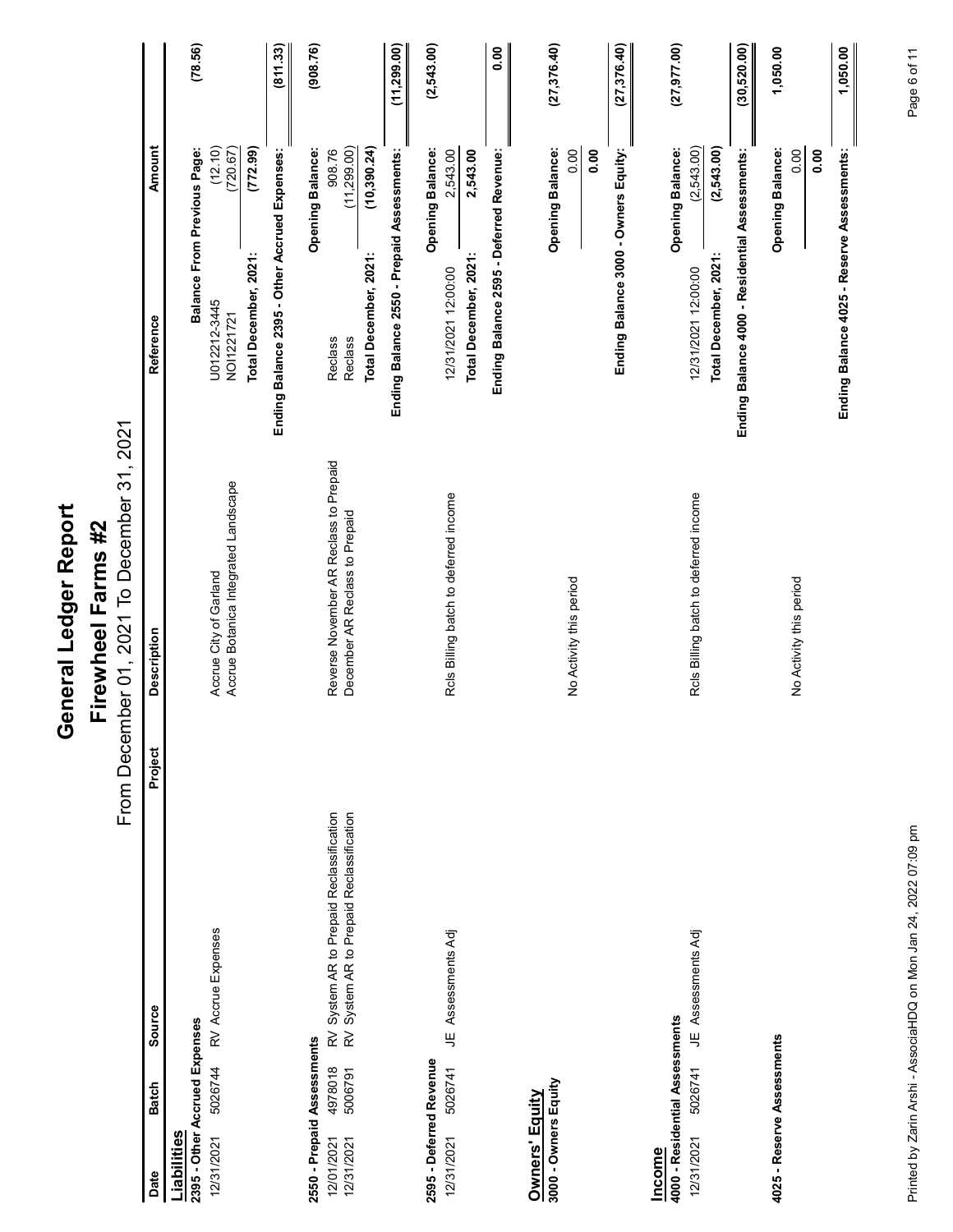| in ind    |
|-----------|
| ההה הד.הה |
|           |
|           |
| Î         |
|           |
|           |
|           |
|           |
|           |
| í         |

| From December 01, 2021 To December 31, 2021<br>2 Warrently Deed from Dallas County Cler<br>Accrue Dallas County Clerk Warrently<br>Accrue Electronic Data Storage<br>Firewheel Farms #2<br>No Activity this period<br>No Activity this period<br>No Activity this period<br>No Activity this period<br>No Activity this period<br><b>Description</b><br>Project<br>JE Bank Drafts Chase Bank<br>RV Accrue Expenses<br>4700 - Collection Processing Fees<br>Source<br>4260 - Resale Processing Fees<br>Expenses<br>5000 - General Administrative<br>4710 - Late Fees & Interest<br>4120 - Initial Contribution<br>5026739<br>5026744<br>5003 - Annual Meetings<br><b>Batch</b><br>12/31/2021<br>Income<br>Date | <b>Amount</b><br><b>Opening Balance:</b><br><b>Opening Balance:</b><br><b>Opening Balance:</b><br>Ending Balance 4120 - Initial Contribution:<br><b>Opening Balance:</b><br>Ending Balance 4260 - Resale Processing Fees:<br>Ending Balance 4700 - Collection Processing Fees:<br><b>Opening Balance:</b><br>Balance 4710 - Late Fees & Interest:<br><b>Opening Balance:</b><br>alance 5000 - General Administrative:<br>0.00<br>0.00<br>0.00<br>0.00<br>0.00<br>$4.50$<br>$4.50$<br>8.99<br>0.00<br>0.00<br>0.00<br>0.00<br>17.99<br>0.00<br>Total December, 2021:<br>12/21/2021 12:00:00<br>12/20/2021 12:00:00<br>12/31/2021 12:00:00<br>Reference<br><b>Ending</b><br>Ending B. | (4, 820.15)<br>(1,340.80)<br>(1,530.00)<br>(4, 820.15)<br>(1,340.80)<br>(1,530.00)<br>100.00<br>350.00<br>350.00<br>219.89<br>237.88<br>100.00<br>Ending Balance 5003 - Annual Meetings: |
|---------------------------------------------------------------------------------------------------------------------------------------------------------------------------------------------------------------------------------------------------------------------------------------------------------------------------------------------------------------------------------------------------------------------------------------------------------------------------------------------------------------------------------------------------------------------------------------------------------------------------------------------------------------------------------------------------------------|-------------------------------------------------------------------------------------------------------------------------------------------------------------------------------------------------------------------------------------------------------------------------------------------------------------------------------------------------------------------------------------------------------------------------------------------------------------------------------------------------------------------------------------------------------------------------------------------------------------------------------------------------------------------------------------|------------------------------------------------------------------------------------------------------------------------------------------------------------------------------------------|
|                                                                                                                                                                                                                                                                                                                                                                                                                                                                                                                                                                                                                                                                                                               |                                                                                                                                                                                                                                                                                                                                                                                                                                                                                                                                                                                                                                                                                     |                                                                                                                                                                                          |
|                                                                                                                                                                                                                                                                                                                                                                                                                                                                                                                                                                                                                                                                                                               |                                                                                                                                                                                                                                                                                                                                                                                                                                                                                                                                                                                                                                                                                     |                                                                                                                                                                                          |
|                                                                                                                                                                                                                                                                                                                                                                                                                                                                                                                                                                                                                                                                                                               |                                                                                                                                                                                                                                                                                                                                                                                                                                                                                                                                                                                                                                                                                     |                                                                                                                                                                                          |
|                                                                                                                                                                                                                                                                                                                                                                                                                                                                                                                                                                                                                                                                                                               |                                                                                                                                                                                                                                                                                                                                                                                                                                                                                                                                                                                                                                                                                     |                                                                                                                                                                                          |
|                                                                                                                                                                                                                                                                                                                                                                                                                                                                                                                                                                                                                                                                                                               |                                                                                                                                                                                                                                                                                                                                                                                                                                                                                                                                                                                                                                                                                     |                                                                                                                                                                                          |
|                                                                                                                                                                                                                                                                                                                                                                                                                                                                                                                                                                                                                                                                                                               |                                                                                                                                                                                                                                                                                                                                                                                                                                                                                                                                                                                                                                                                                     |                                                                                                                                                                                          |
|                                                                                                                                                                                                                                                                                                                                                                                                                                                                                                                                                                                                                                                                                                               |                                                                                                                                                                                                                                                                                                                                                                                                                                                                                                                                                                                                                                                                                     |                                                                                                                                                                                          |
|                                                                                                                                                                                                                                                                                                                                                                                                                                                                                                                                                                                                                                                                                                               |                                                                                                                                                                                                                                                                                                                                                                                                                                                                                                                                                                                                                                                                                     |                                                                                                                                                                                          |
|                                                                                                                                                                                                                                                                                                                                                                                                                                                                                                                                                                                                                                                                                                               |                                                                                                                                                                                                                                                                                                                                                                                                                                                                                                                                                                                                                                                                                     |                                                                                                                                                                                          |
|                                                                                                                                                                                                                                                                                                                                                                                                                                                                                                                                                                                                                                                                                                               |                                                                                                                                                                                                                                                                                                                                                                                                                                                                                                                                                                                                                                                                                     |                                                                                                                                                                                          |
|                                                                                                                                                                                                                                                                                                                                                                                                                                                                                                                                                                                                                                                                                                               |                                                                                                                                                                                                                                                                                                                                                                                                                                                                                                                                                                                                                                                                                     |                                                                                                                                                                                          |
|                                                                                                                                                                                                                                                                                                                                                                                                                                                                                                                                                                                                                                                                                                               |                                                                                                                                                                                                                                                                                                                                                                                                                                                                                                                                                                                                                                                                                     |                                                                                                                                                                                          |
|                                                                                                                                                                                                                                                                                                                                                                                                                                                                                                                                                                                                                                                                                                               |                                                                                                                                                                                                                                                                                                                                                                                                                                                                                                                                                                                                                                                                                     |                                                                                                                                                                                          |
|                                                                                                                                                                                                                                                                                                                                                                                                                                                                                                                                                                                                                                                                                                               |                                                                                                                                                                                                                                                                                                                                                                                                                                                                                                                                                                                                                                                                                     |                                                                                                                                                                                          |
|                                                                                                                                                                                                                                                                                                                                                                                                                                                                                                                                                                                                                                                                                                               |                                                                                                                                                                                                                                                                                                                                                                                                                                                                                                                                                                                                                                                                                     |                                                                                                                                                                                          |
|                                                                                                                                                                                                                                                                                                                                                                                                                                                                                                                                                                                                                                                                                                               |                                                                                                                                                                                                                                                                                                                                                                                                                                                                                                                                                                                                                                                                                     |                                                                                                                                                                                          |
|                                                                                                                                                                                                                                                                                                                                                                                                                                                                                                                                                                                                                                                                                                               |                                                                                                                                                                                                                                                                                                                                                                                                                                                                                                                                                                                                                                                                                     |                                                                                                                                                                                          |
|                                                                                                                                                                                                                                                                                                                                                                                                                                                                                                                                                                                                                                                                                                               |                                                                                                                                                                                                                                                                                                                                                                                                                                                                                                                                                                                                                                                                                     |                                                                                                                                                                                          |
|                                                                                                                                                                                                                                                                                                                                                                                                                                                                                                                                                                                                                                                                                                               |                                                                                                                                                                                                                                                                                                                                                                                                                                                                                                                                                                                                                                                                                     |                                                                                                                                                                                          |
|                                                                                                                                                                                                                                                                                                                                                                                                                                                                                                                                                                                                                                                                                                               |                                                                                                                                                                                                                                                                                                                                                                                                                                                                                                                                                                                                                                                                                     |                                                                                                                                                                                          |
|                                                                                                                                                                                                                                                                                                                                                                                                                                                                                                                                                                                                                                                                                                               |                                                                                                                                                                                                                                                                                                                                                                                                                                                                                                                                                                                                                                                                                     |                                                                                                                                                                                          |
|                                                                                                                                                                                                                                                                                                                                                                                                                                                                                                                                                                                                                                                                                                               |                                                                                                                                                                                                                                                                                                                                                                                                                                                                                                                                                                                                                                                                                     |                                                                                                                                                                                          |
|                                                                                                                                                                                                                                                                                                                                                                                                                                                                                                                                                                                                                                                                                                               |                                                                                                                                                                                                                                                                                                                                                                                                                                                                                                                                                                                                                                                                                     |                                                                                                                                                                                          |
|                                                                                                                                                                                                                                                                                                                                                                                                                                                                                                                                                                                                                                                                                                               |                                                                                                                                                                                                                                                                                                                                                                                                                                                                                                                                                                                                                                                                                     |                                                                                                                                                                                          |
|                                                                                                                                                                                                                                                                                                                                                                                                                                                                                                                                                                                                                                                                                                               |                                                                                                                                                                                                                                                                                                                                                                                                                                                                                                                                                                                                                                                                                     |                                                                                                                                                                                          |
|                                                                                                                                                                                                                                                                                                                                                                                                                                                                                                                                                                                                                                                                                                               |                                                                                                                                                                                                                                                                                                                                                                                                                                                                                                                                                                                                                                                                                     |                                                                                                                                                                                          |
|                                                                                                                                                                                                                                                                                                                                                                                                                                                                                                                                                                                                                                                                                                               |                                                                                                                                                                                                                                                                                                                                                                                                                                                                                                                                                                                                                                                                                     |                                                                                                                                                                                          |
| Printed by Zarin Arshi - AssociaHDQ on Mon Jan 24, 2022 07:09 pm                                                                                                                                                                                                                                                                                                                                                                                                                                                                                                                                                                                                                                              |                                                                                                                                                                                                                                                                                                                                                                                                                                                                                                                                                                                                                                                                                     | Page 7 of 11                                                                                                                                                                             |
|                                                                                                                                                                                                                                                                                                                                                                                                                                                                                                                                                                                                                                                                                                               |                                                                                                                                                                                                                                                                                                                                                                                                                                                                                                                                                                                                                                                                                     |                                                                                                                                                                                          |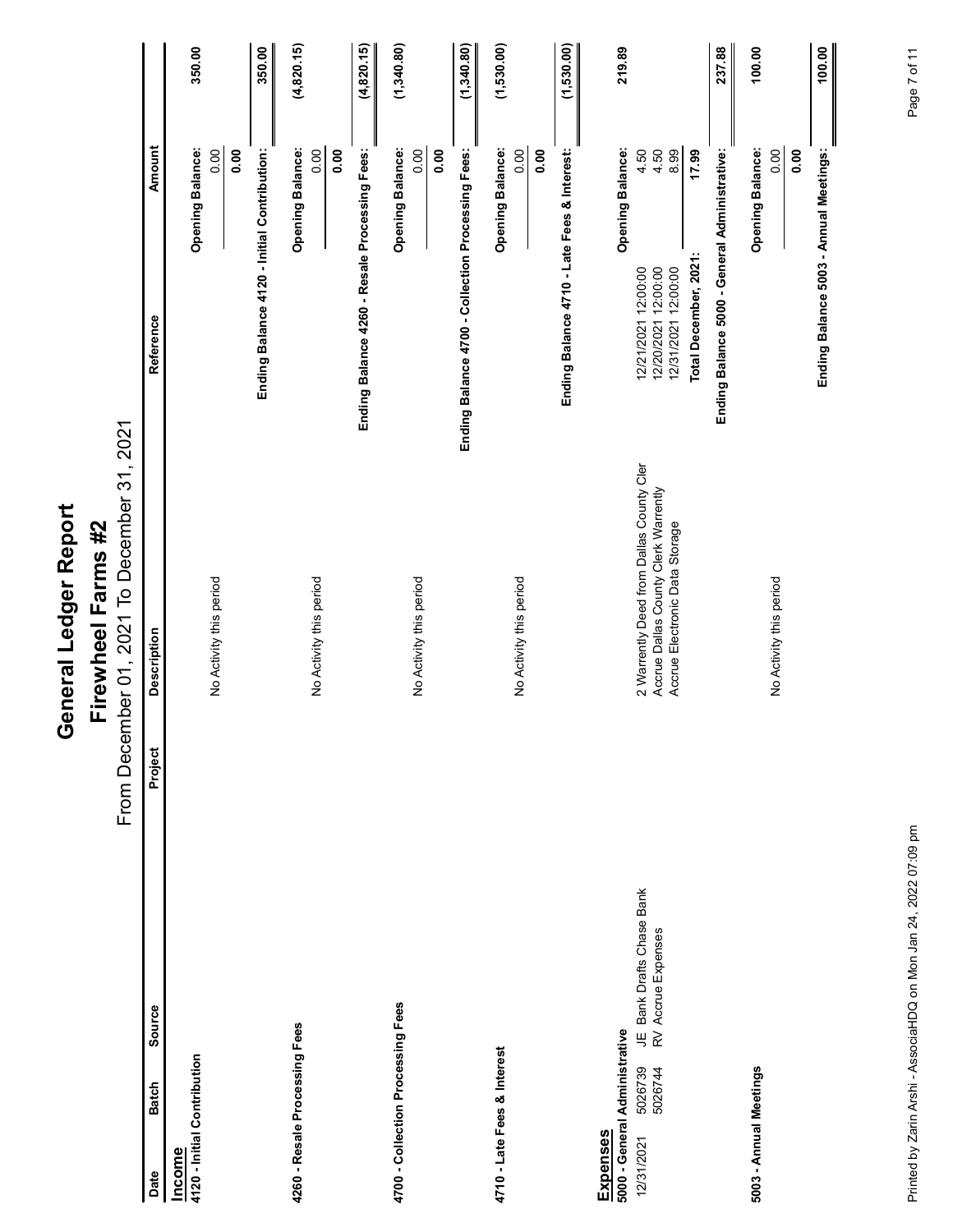| ההה הה.הה            |
|----------------------|
| $\frac{1}{\epsilon}$ |
|                      |
|                      |
| å                    |
| i                    |
|                      |
| Ì                    |
|                      |
|                      |

| General Ledger Report                                                                                                                                                    |                                                                           |              |
|--------------------------------------------------------------------------------------------------------------------------------------------------------------------------|---------------------------------------------------------------------------|--------------|
| From December 01, 2021 To December 31, 2021<br>Firewheel Farms #2                                                                                                        |                                                                           |              |
| <b>Description</b><br>Project<br>Source                                                                                                                                  | <b>Amount</b><br>ference<br>Ref                                           |              |
|                                                                                                                                                                          | <b>Opening Balance:</b>                                                   | 58.00        |
| No Activity this period                                                                                                                                                  | 0.00<br>0.00                                                              |              |
|                                                                                                                                                                          | - Bad Debt:<br>Ending Balance 5010                                        | 58.00        |
|                                                                                                                                                                          | <b>Opening Balance:</b><br>0.00                                           | 1,363.19     |
| No Activity this period                                                                                                                                                  | 0.00                                                                      |              |
|                                                                                                                                                                          | Balance 5025 - Collection Charges:<br>Ending F                            | 1,363.19     |
| Quickbooks Subscription Renewal<br>JE Bank Drafts Chase Bank                                                                                                             | <b>Opening Balance:</b><br>575.64<br>12/9/2021 12:00:00 A                 | 843.93       |
|                                                                                                                                                                          | 575.64<br>Total December, 2021:                                           |              |
|                                                                                                                                                                          | Ending Balance 5045 - Dues & Subscriptions:                               | 1,419.57     |
| RV Accrue Expenses                                                                                                                                                       | <b>Opening Balance:</b><br>0.75                                           | 0.00         |
| Accrue Direct Debit Processing<br>Accrue Standard #10 Envelope with Window<br>Rols Direct Debit Processing<br>Rols Standard #10 Envelope with Window<br>Reclass Expenses | $\frac{(6.75)}{(0.75)}$<br>12/31/2021 12:00:00<br>12/31/2021 12:00:00     |              |
|                                                                                                                                                                          | 0.00<br>5090>5210<br>5090>5210                                            |              |
|                                                                                                                                                                          | <b>Supplies:</b><br>Ending Balance 5090 - Office<br>Total December, 2021: | 0.00         |
|                                                                                                                                                                          | <b>Opening Balance:</b>                                                   | 41.97        |
| No Activity this period                                                                                                                                                  | 0.00                                                                      |              |
|                                                                                                                                                                          | 0.00                                                                      |              |
|                                                                                                                                                                          | lance 5115 - Web Site Maintenance:<br>Ending Bal                          | 41.97        |
| 5195 - Other Administrative Services                                                                                                                                     | <b>Opening Balance:</b>                                                   | 0.00         |
| Accrue A/P Check<br>Rcls A/P Check<br>JE Reclass Expenses<br>RV Accrue Expenses                                                                                          | (4.87)<br>4.87<br>12/31/2021 12:00:00<br>5195>5210                        |              |
|                                                                                                                                                                          | 0.00<br>Total December, 2021:                                             |              |
|                                                                                                                                                                          | 95 - Other Administrative Services:<br>Ending Balance 51                  | 0.00         |
|                                                                                                                                                                          |                                                                           |              |
| Printed by Zarin Arshi - AssociaHDQ on Mon Jan 24, 2022 07:09 pm                                                                                                         |                                                                           | Page 8 of 11 |
|                                                                                                                                                                          |                                                                           |              |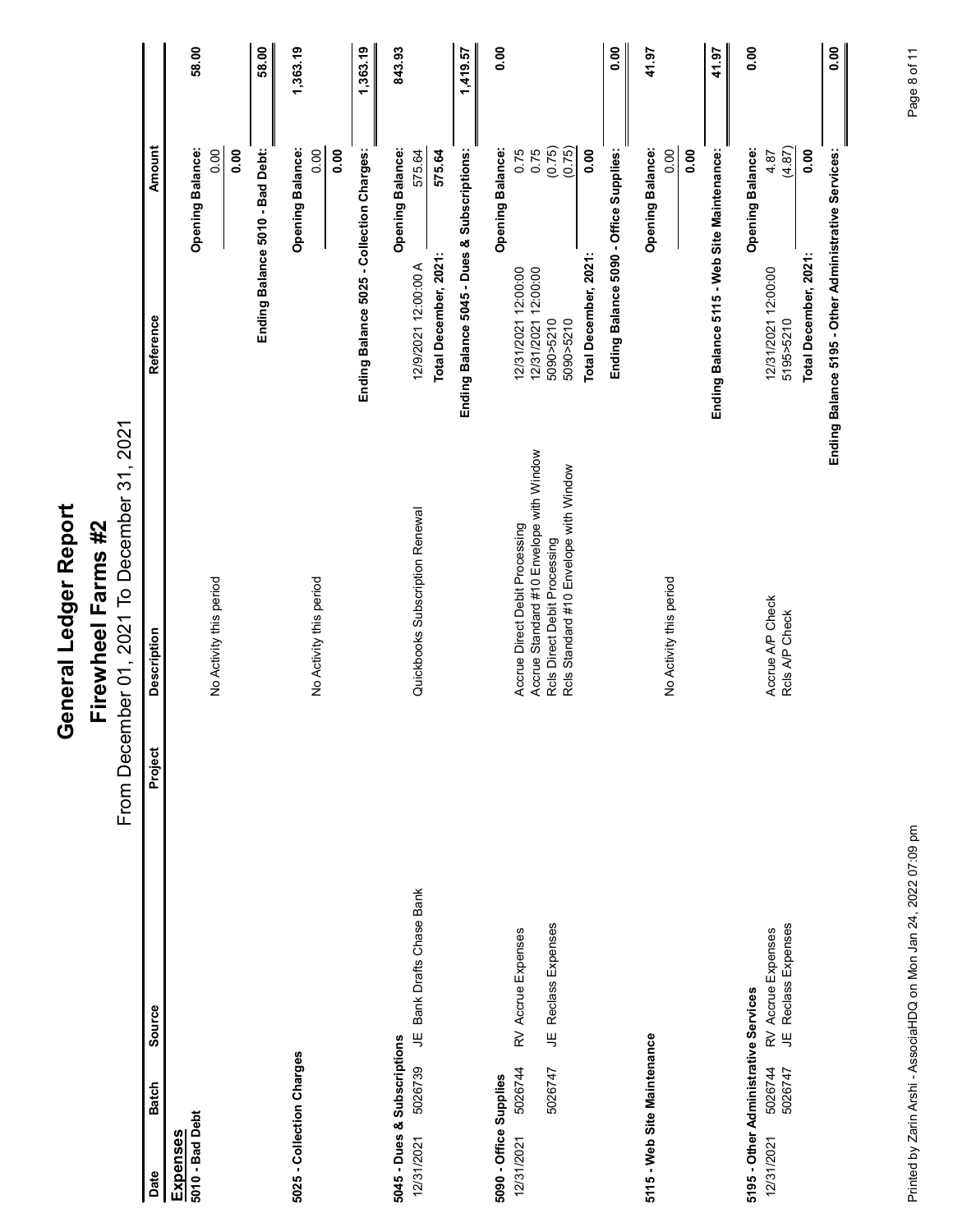| From December 01, 2021 To December 31, 2021<br>BOD Reimburse<br>Reimbursment for Walmart- Card Puchase<br>Paid for Sign Placed in Neighborhood<br>Accrue Welcome Packet<br>Rcls Direct Debit Processing<br>Rcls Standard #10 Envelope with Window<br>Rcls A/P Check<br>Firewheel Farms #2<br>Scanned Document<br>Accrue Folding & Stuffing<br>No Activity this period<br>Accrue Bulk Postage<br>Accrue B&W Copies<br>D&O Coverage<br>stamps REIM<br><b>Description</b><br>envelopes<br>Accrue<br>Project<br>JE Monthly insurance amortization<br>Bank Drafts Chase Bank<br>AP Paul & Lori Larson<br>AP Paul & Lori Larson<br>AP Paul & Lori Larson<br>RV Accrue Expenses<br>JE Reclass Expenses<br>RV Accrue Expenses<br>RV Accrue Expenses<br>Source<br>5415 - D&O Insurance Premiums<br>ц<br>5225 - Newsletter Services<br>5210 - Printing & Copying<br>5200 - Community Events<br>4979020<br>5026744<br>5026744<br>4979020<br>4984254<br>5026742<br>5026739<br>5026744<br>5026747<br><b>Batch</b><br>5215 - Postage<br><u>Expenses</u><br>12/31/2021<br>12/31/2021<br>12/01/2021<br>12/31/2021<br>12/06/2021<br>12/31/2021<br>12/01/2021<br>Date |
|-----------------------------------------------------------------------------------------------------------------------------------------------------------------------------------------------------------------------------------------------------------------------------------------------------------------------------------------------------------------------------------------------------------------------------------------------------------------------------------------------------------------------------------------------------------------------------------------------------------------------------------------------------------------------------------------------------------------------------------------------------------------------------------------------------------------------------------------------------------------------------------------------------------------------------------------------------------------------------------------------------------------------------------------------------------------------------------------------------------------------------------------------------|
|                                                                                                                                                                                                                                                                                                                                                                                                                                                                                                                                                                                                                                                                                                                                                                                                                                                                                                                                                                                                                                                                                                                                                     |
|                                                                                                                                                                                                                                                                                                                                                                                                                                                                                                                                                                                                                                                                                                                                                                                                                                                                                                                                                                                                                                                                                                                                                     |
|                                                                                                                                                                                                                                                                                                                                                                                                                                                                                                                                                                                                                                                                                                                                                                                                                                                                                                                                                                                                                                                                                                                                                     |
|                                                                                                                                                                                                                                                                                                                                                                                                                                                                                                                                                                                                                                                                                                                                                                                                                                                                                                                                                                                                                                                                                                                                                     |
|                                                                                                                                                                                                                                                                                                                                                                                                                                                                                                                                                                                                                                                                                                                                                                                                                                                                                                                                                                                                                                                                                                                                                     |
|                                                                                                                                                                                                                                                                                                                                                                                                                                                                                                                                                                                                                                                                                                                                                                                                                                                                                                                                                                                                                                                                                                                                                     |
|                                                                                                                                                                                                                                                                                                                                                                                                                                                                                                                                                                                                                                                                                                                                                                                                                                                                                                                                                                                                                                                                                                                                                     |
|                                                                                                                                                                                                                                                                                                                                                                                                                                                                                                                                                                                                                                                                                                                                                                                                                                                                                                                                                                                                                                                                                                                                                     |
|                                                                                                                                                                                                                                                                                                                                                                                                                                                                                                                                                                                                                                                                                                                                                                                                                                                                                                                                                                                                                                                                                                                                                     |
|                                                                                                                                                                                                                                                                                                                                                                                                                                                                                                                                                                                                                                                                                                                                                                                                                                                                                                                                                                                                                                                                                                                                                     |
|                                                                                                                                                                                                                                                                                                                                                                                                                                                                                                                                                                                                                                                                                                                                                                                                                                                                                                                                                                                                                                                                                                                                                     |
|                                                                                                                                                                                                                                                                                                                                                                                                                                                                                                                                                                                                                                                                                                                                                                                                                                                                                                                                                                                                                                                                                                                                                     |
|                                                                                                                                                                                                                                                                                                                                                                                                                                                                                                                                                                                                                                                                                                                                                                                                                                                                                                                                                                                                                                                                                                                                                     |
|                                                                                                                                                                                                                                                                                                                                                                                                                                                                                                                                                                                                                                                                                                                                                                                                                                                                                                                                                                                                                                                                                                                                                     |
|                                                                                                                                                                                                                                                                                                                                                                                                                                                                                                                                                                                                                                                                                                                                                                                                                                                                                                                                                                                                                                                                                                                                                     |
|                                                                                                                                                                                                                                                                                                                                                                                                                                                                                                                                                                                                                                                                                                                                                                                                                                                                                                                                                                                                                                                                                                                                                     |
|                                                                                                                                                                                                                                                                                                                                                                                                                                                                                                                                                                                                                                                                                                                                                                                                                                                                                                                                                                                                                                                                                                                                                     |
|                                                                                                                                                                                                                                                                                                                                                                                                                                                                                                                                                                                                                                                                                                                                                                                                                                                                                                                                                                                                                                                                                                                                                     |
|                                                                                                                                                                                                                                                                                                                                                                                                                                                                                                                                                                                                                                                                                                                                                                                                                                                                                                                                                                                                                                                                                                                                                     |
|                                                                                                                                                                                                                                                                                                                                                                                                                                                                                                                                                                                                                                                                                                                                                                                                                                                                                                                                                                                                                                                                                                                                                     |
|                                                                                                                                                                                                                                                                                                                                                                                                                                                                                                                                                                                                                                                                                                                                                                                                                                                                                                                                                                                                                                                                                                                                                     |
|                                                                                                                                                                                                                                                                                                                                                                                                                                                                                                                                                                                                                                                                                                                                                                                                                                                                                                                                                                                                                                                                                                                                                     |
|                                                                                                                                                                                                                                                                                                                                                                                                                                                                                                                                                                                                                                                                                                                                                                                                                                                                                                                                                                                                                                                                                                                                                     |
|                                                                                                                                                                                                                                                                                                                                                                                                                                                                                                                                                                                                                                                                                                                                                                                                                                                                                                                                                                                                                                                                                                                                                     |
|                                                                                                                                                                                                                                                                                                                                                                                                                                                                                                                                                                                                                                                                                                                                                                                                                                                                                                                                                                                                                                                                                                                                                     |
|                                                                                                                                                                                                                                                                                                                                                                                                                                                                                                                                                                                                                                                                                                                                                                                                                                                                                                                                                                                                                                                                                                                                                     |
|                                                                                                                                                                                                                                                                                                                                                                                                                                                                                                                                                                                                                                                                                                                                                                                                                                                                                                                                                                                                                                                                                                                                                     |
|                                                                                                                                                                                                                                                                                                                                                                                                                                                                                                                                                                                                                                                                                                                                                                                                                                                                                                                                                                                                                                                                                                                                                     |
|                                                                                                                                                                                                                                                                                                                                                                                                                                                                                                                                                                                                                                                                                                                                                                                                                                                                                                                                                                                                                                                                                                                                                     |
|                                                                                                                                                                                                                                                                                                                                                                                                                                                                                                                                                                                                                                                                                                                                                                                                                                                                                                                                                                                                                                                                                                                                                     |
|                                                                                                                                                                                                                                                                                                                                                                                                                                                                                                                                                                                                                                                                                                                                                                                                                                                                                                                                                                                                                                                                                                                                                     |
| 6000 - Electric Service                                                                                                                                                                                                                                                                                                                                                                                                                                                                                                                                                                                                                                                                                                                                                                                                                                                                                                                                                                                                                                                                                                                             |
|                                                                                                                                                                                                                                                                                                                                                                                                                                                                                                                                                                                                                                                                                                                                                                                                                                                                                                                                                                                                                                                                                                                                                     |
| Accrue City of Garland<br>Printed by Zarin Arshi - AssociaHDQ on Mon Jan 24, 2022 07:09 pm<br>RV Accrue Expenses<br>4992356<br>12/01/2021                                                                                                                                                                                                                                                                                                                                                                                                                                                                                                                                                                                                                                                                                                                                                                                                                                                                                                                                                                                                           |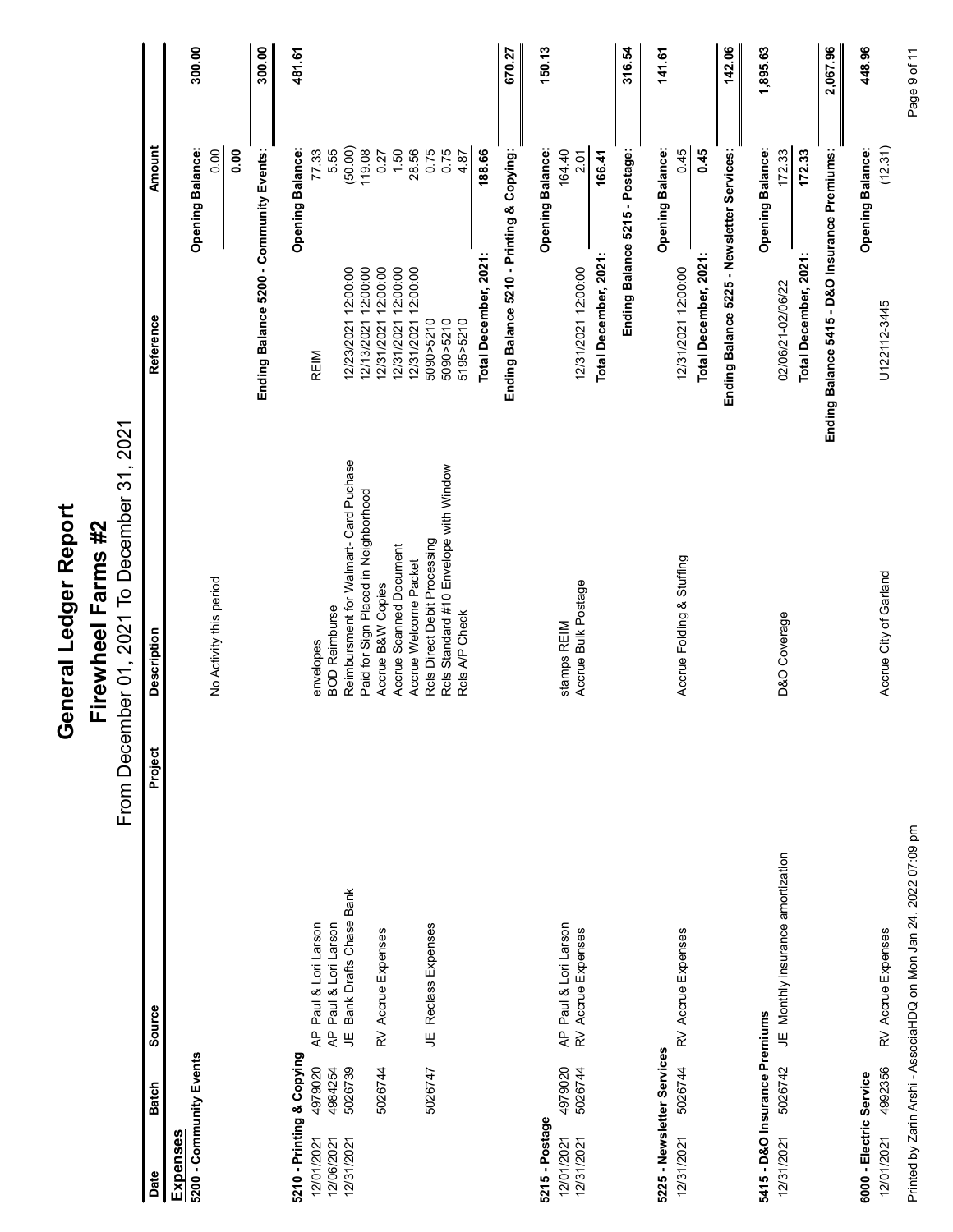| 436.65<br>8,648.05<br>4,276.88<br>495.00<br>670.00<br>486.97<br>7,927.38<br>4,276.88<br>495.00<br>670.00<br><b>Amount</b><br>$\begin{array}{c l} (13.40) \\ (12.63) \\ (12.63) \\ (12.63) \\ (12.63) \\ (12.63) \\ (12.63) \\ (12.63) \\ (12.63) \\ (12.63) \\ (12.63) \\ (12.63) \\ (12.63) \\ (12.63) \\ (12.63) \\ (12.63) \\ (12.63) \\ (12.63) \\ (12.63) \\ (12.63) \\ (12.63) \\ (12.63) \\ (12.63) \\ (12.63) \\ (12.63) \\ (12.63) \\ (12$<br><b>Balance From Previous Page:</b><br><b>Opening Balance:</b><br>Contract:<br>- Landscape Repair & Maintenance:<br><b>Opening Balance:</b><br>Balance 7000 - Audit & Tax Services:<br><b>Opening Balance:</b><br>- Consulting Services:<br>Service:<br><b>Opening Balance:</b><br>0.00<br>0.00<br>$rac{0}{0}$<br>0.00<br>0.00<br>38.01<br>720.67<br>0.00<br>720.67<br>nding Balance 6000 - Electric<br>$\blacksquare$<br>- Grounds & Landscaping<br>Total December, 2021:<br>Total December, 2021:<br>Ending Balance 7005<br>U122113-3447<br>1122113-3446<br>12200-13445<br>12200-13445<br>12200-13445<br>1012213-3446<br>U012213-3446<br>U01212-3446<br>NO11221721<br>Reference<br>$\bullet$<br>面<br>Ending Balance 6100<br>Ending Balance 611<br>Ending<br>2021<br>From December 01, 2021 To December 31,<br>Accrue Botanica Integrated Landscape<br>Firewheel Farms #2<br>Accrue City of Garland<br>Accrue City of Garland<br>W 499 Muirfield Rd<br>W 499 Muirfield Rd<br>Accrue City of Garland<br>Accrue City of Garland<br>Accrue City of Garland<br>No Activity this period<br>No Activity this period<br>No Activity this period<br>W 499 Muirfield Rd<br><b>Description</b><br>Project<br>AP City of Garland<br>AP City of Garland<br>RV Accrue Expenses<br>RV Accrue Expenses<br>RV Accrue Expenses<br>AP City of Garland<br>6100 - Grounds & Landscaping - Contract<br>6110 - Landscape Repair & Maintenance<br>Source<br>vices<br>7005 - Consulting Services<br>4992356<br>5026744<br>4981913<br>4981914<br>4981915<br>5026744<br>6000 - Electric Service<br>Ser<br><b>Batch</b><br>7000 - Audit & Tax<br>Expenses<br>12/01/2021<br>12/31/2021<br>12/31/2021<br>12/09/2021<br>Date | General Ledger Report |  |
|-------------------------------------------------------------------------------------------------------------------------------------------------------------------------------------------------------------------------------------------------------------------------------------------------------------------------------------------------------------------------------------------------------------------------------------------------------------------------------------------------------------------------------------------------------------------------------------------------------------------------------------------------------------------------------------------------------------------------------------------------------------------------------------------------------------------------------------------------------------------------------------------------------------------------------------------------------------------------------------------------------------------------------------------------------------------------------------------------------------------------------------------------------------------------------------------------------------------------------------------------------------------------------------------------------------------------------------------------------------------------------------------------------------------------------------------------------------------------------------------------------------------------------------------------------------------------------------------------------------------------------------------------------------------------------------------------------------------------------------------------------------------------------------------------------------------------------------------------------------------------------------------------------------------------------------------------------------------------------------------------------------------------------------------------------------------------------------------------------------------------------------------------------|-----------------------|--|
|                                                                                                                                                                                                                                                                                                                                                                                                                                                                                                                                                                                                                                                                                                                                                                                                                                                                                                                                                                                                                                                                                                                                                                                                                                                                                                                                                                                                                                                                                                                                                                                                                                                                                                                                                                                                                                                                                                                                                                                                                                                                                                                                                       |                       |  |
|                                                                                                                                                                                                                                                                                                                                                                                                                                                                                                                                                                                                                                                                                                                                                                                                                                                                                                                                                                                                                                                                                                                                                                                                                                                                                                                                                                                                                                                                                                                                                                                                                                                                                                                                                                                                                                                                                                                                                                                                                                                                                                                                                       |                       |  |
|                                                                                                                                                                                                                                                                                                                                                                                                                                                                                                                                                                                                                                                                                                                                                                                                                                                                                                                                                                                                                                                                                                                                                                                                                                                                                                                                                                                                                                                                                                                                                                                                                                                                                                                                                                                                                                                                                                                                                                                                                                                                                                                                                       |                       |  |
|                                                                                                                                                                                                                                                                                                                                                                                                                                                                                                                                                                                                                                                                                                                                                                                                                                                                                                                                                                                                                                                                                                                                                                                                                                                                                                                                                                                                                                                                                                                                                                                                                                                                                                                                                                                                                                                                                                                                                                                                                                                                                                                                                       |                       |  |
|                                                                                                                                                                                                                                                                                                                                                                                                                                                                                                                                                                                                                                                                                                                                                                                                                                                                                                                                                                                                                                                                                                                                                                                                                                                                                                                                                                                                                                                                                                                                                                                                                                                                                                                                                                                                                                                                                                                                                                                                                                                                                                                                                       |                       |  |
|                                                                                                                                                                                                                                                                                                                                                                                                                                                                                                                                                                                                                                                                                                                                                                                                                                                                                                                                                                                                                                                                                                                                                                                                                                                                                                                                                                                                                                                                                                                                                                                                                                                                                                                                                                                                                                                                                                                                                                                                                                                                                                                                                       |                       |  |
|                                                                                                                                                                                                                                                                                                                                                                                                                                                                                                                                                                                                                                                                                                                                                                                                                                                                                                                                                                                                                                                                                                                                                                                                                                                                                                                                                                                                                                                                                                                                                                                                                                                                                                                                                                                                                                                                                                                                                                                                                                                                                                                                                       |                       |  |
|                                                                                                                                                                                                                                                                                                                                                                                                                                                                                                                                                                                                                                                                                                                                                                                                                                                                                                                                                                                                                                                                                                                                                                                                                                                                                                                                                                                                                                                                                                                                                                                                                                                                                                                                                                                                                                                                                                                                                                                                                                                                                                                                                       |                       |  |
|                                                                                                                                                                                                                                                                                                                                                                                                                                                                                                                                                                                                                                                                                                                                                                                                                                                                                                                                                                                                                                                                                                                                                                                                                                                                                                                                                                                                                                                                                                                                                                                                                                                                                                                                                                                                                                                                                                                                                                                                                                                                                                                                                       |                       |  |
|                                                                                                                                                                                                                                                                                                                                                                                                                                                                                                                                                                                                                                                                                                                                                                                                                                                                                                                                                                                                                                                                                                                                                                                                                                                                                                                                                                                                                                                                                                                                                                                                                                                                                                                                                                                                                                                                                                                                                                                                                                                                                                                                                       |                       |  |
|                                                                                                                                                                                                                                                                                                                                                                                                                                                                                                                                                                                                                                                                                                                                                                                                                                                                                                                                                                                                                                                                                                                                                                                                                                                                                                                                                                                                                                                                                                                                                                                                                                                                                                                                                                                                                                                                                                                                                                                                                                                                                                                                                       |                       |  |
|                                                                                                                                                                                                                                                                                                                                                                                                                                                                                                                                                                                                                                                                                                                                                                                                                                                                                                                                                                                                                                                                                                                                                                                                                                                                                                                                                                                                                                                                                                                                                                                                                                                                                                                                                                                                                                                                                                                                                                                                                                                                                                                                                       |                       |  |
|                                                                                                                                                                                                                                                                                                                                                                                                                                                                                                                                                                                                                                                                                                                                                                                                                                                                                                                                                                                                                                                                                                                                                                                                                                                                                                                                                                                                                                                                                                                                                                                                                                                                                                                                                                                                                                                                                                                                                                                                                                                                                                                                                       |                       |  |
|                                                                                                                                                                                                                                                                                                                                                                                                                                                                                                                                                                                                                                                                                                                                                                                                                                                                                                                                                                                                                                                                                                                                                                                                                                                                                                                                                                                                                                                                                                                                                                                                                                                                                                                                                                                                                                                                                                                                                                                                                                                                                                                                                       |                       |  |
|                                                                                                                                                                                                                                                                                                                                                                                                                                                                                                                                                                                                                                                                                                                                                                                                                                                                                                                                                                                                                                                                                                                                                                                                                                                                                                                                                                                                                                                                                                                                                                                                                                                                                                                                                                                                                                                                                                                                                                                                                                                                                                                                                       |                       |  |
|                                                                                                                                                                                                                                                                                                                                                                                                                                                                                                                                                                                                                                                                                                                                                                                                                                                                                                                                                                                                                                                                                                                                                                                                                                                                                                                                                                                                                                                                                                                                                                                                                                                                                                                                                                                                                                                                                                                                                                                                                                                                                                                                                       |                       |  |
|                                                                                                                                                                                                                                                                                                                                                                                                                                                                                                                                                                                                                                                                                                                                                                                                                                                                                                                                                                                                                                                                                                                                                                                                                                                                                                                                                                                                                                                                                                                                                                                                                                                                                                                                                                                                                                                                                                                                                                                                                                                                                                                                                       |                       |  |
|                                                                                                                                                                                                                                                                                                                                                                                                                                                                                                                                                                                                                                                                                                                                                                                                                                                                                                                                                                                                                                                                                                                                                                                                                                                                                                                                                                                                                                                                                                                                                                                                                                                                                                                                                                                                                                                                                                                                                                                                                                                                                                                                                       |                       |  |
|                                                                                                                                                                                                                                                                                                                                                                                                                                                                                                                                                                                                                                                                                                                                                                                                                                                                                                                                                                                                                                                                                                                                                                                                                                                                                                                                                                                                                                                                                                                                                                                                                                                                                                                                                                                                                                                                                                                                                                                                                                                                                                                                                       |                       |  |
|                                                                                                                                                                                                                                                                                                                                                                                                                                                                                                                                                                                                                                                                                                                                                                                                                                                                                                                                                                                                                                                                                                                                                                                                                                                                                                                                                                                                                                                                                                                                                                                                                                                                                                                                                                                                                                                                                                                                                                                                                                                                                                                                                       |                       |  |
|                                                                                                                                                                                                                                                                                                                                                                                                                                                                                                                                                                                                                                                                                                                                                                                                                                                                                                                                                                                                                                                                                                                                                                                                                                                                                                                                                                                                                                                                                                                                                                                                                                                                                                                                                                                                                                                                                                                                                                                                                                                                                                                                                       |                       |  |
|                                                                                                                                                                                                                                                                                                                                                                                                                                                                                                                                                                                                                                                                                                                                                                                                                                                                                                                                                                                                                                                                                                                                                                                                                                                                                                                                                                                                                                                                                                                                                                                                                                                                                                                                                                                                                                                                                                                                                                                                                                                                                                                                                       |                       |  |
|                                                                                                                                                                                                                                                                                                                                                                                                                                                                                                                                                                                                                                                                                                                                                                                                                                                                                                                                                                                                                                                                                                                                                                                                                                                                                                                                                                                                                                                                                                                                                                                                                                                                                                                                                                                                                                                                                                                                                                                                                                                                                                                                                       |                       |  |
|                                                                                                                                                                                                                                                                                                                                                                                                                                                                                                                                                                                                                                                                                                                                                                                                                                                                                                                                                                                                                                                                                                                                                                                                                                                                                                                                                                                                                                                                                                                                                                                                                                                                                                                                                                                                                                                                                                                                                                                                                                                                                                                                                       |                       |  |
|                                                                                                                                                                                                                                                                                                                                                                                                                                                                                                                                                                                                                                                                                                                                                                                                                                                                                                                                                                                                                                                                                                                                                                                                                                                                                                                                                                                                                                                                                                                                                                                                                                                                                                                                                                                                                                                                                                                                                                                                                                                                                                                                                       |                       |  |
|                                                                                                                                                                                                                                                                                                                                                                                                                                                                                                                                                                                                                                                                                                                                                                                                                                                                                                                                                                                                                                                                                                                                                                                                                                                                                                                                                                                                                                                                                                                                                                                                                                                                                                                                                                                                                                                                                                                                                                                                                                                                                                                                                       |                       |  |
| Page 10 of 11<br>Printed by Zarin Arshi - AssociaHDQ on Mon Jan 24, 2022 07:09 pm                                                                                                                                                                                                                                                                                                                                                                                                                                                                                                                                                                                                                                                                                                                                                                                                                                                                                                                                                                                                                                                                                                                                                                                                                                                                                                                                                                                                                                                                                                                                                                                                                                                                                                                                                                                                                                                                                                                                                                                                                                                                     |                       |  |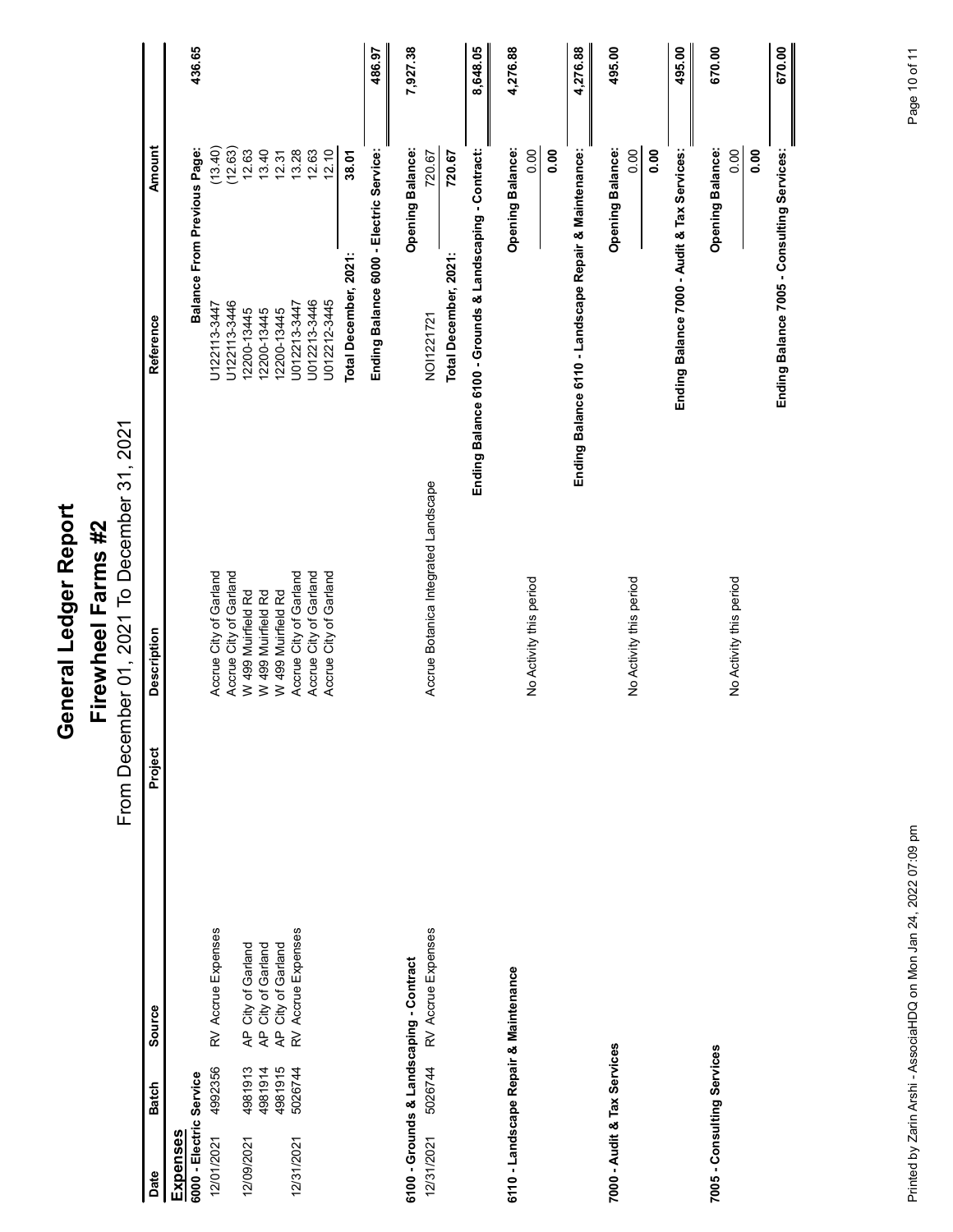|                                                                  | General Ledger Report                                             |                                           |                         |               |
|------------------------------------------------------------------|-------------------------------------------------------------------|-------------------------------------------|-------------------------|---------------|
|                                                                  | From December 01, 2021 To December 31, 2021<br>Firewheel Farms #2 |                                           |                         |               |
| Project<br>Source                                                | <b>Description</b>                                                | Reference                                 | <b>Amount</b>           |               |
| Date Batch<br>Expenses<br>Expenses<br>7020 - Legal Services      |                                                                   |                                           | <b>Opening Balance:</b> | 285.33        |
|                                                                  | No Activity this period                                           |                                           | 0.00<br>0.00            |               |
|                                                                  |                                                                   | Ending Balance 7020 - Legal Services:     |                         | 285.33        |
| 7040 - Management Fees                                           |                                                                   |                                           | <b>Opening Balance:</b> | 5,608.35      |
| AP PMG North Texas<br>4973272<br>12/01/2021                      | Management Fee - For December 2021                                | Total December, 2021:                     | 509.85<br>509.85        |               |
|                                                                  |                                                                   | Balance 7040 - Management Fees:<br>Ending |                         | 6,118.20      |
|                                                                  |                                                                   |                                           |                         |               |
|                                                                  |                                                                   |                                           | General Ledger Balance: | $\frac{1}{3}$ |
|                                                                  |                                                                   |                                           |                         |               |
|                                                                  |                                                                   |                                           |                         |               |
|                                                                  |                                                                   |                                           |                         |               |
|                                                                  |                                                                   |                                           |                         |               |
|                                                                  |                                                                   |                                           |                         |               |
|                                                                  |                                                                   |                                           |                         |               |
|                                                                  |                                                                   |                                           |                         |               |
|                                                                  |                                                                   |                                           |                         |               |
|                                                                  |                                                                   |                                           |                         |               |
|                                                                  |                                                                   |                                           |                         |               |
|                                                                  |                                                                   |                                           |                         |               |
|                                                                  |                                                                   |                                           |                         |               |
|                                                                  |                                                                   |                                           |                         |               |
| Printed by Zarin Arshi - AssociaHDQ on Mon Jan 24, 2022 07:09 pm |                                                                   |                                           |                         | Page 11 of 11 |
|                                                                  |                                                                   |                                           |                         |               |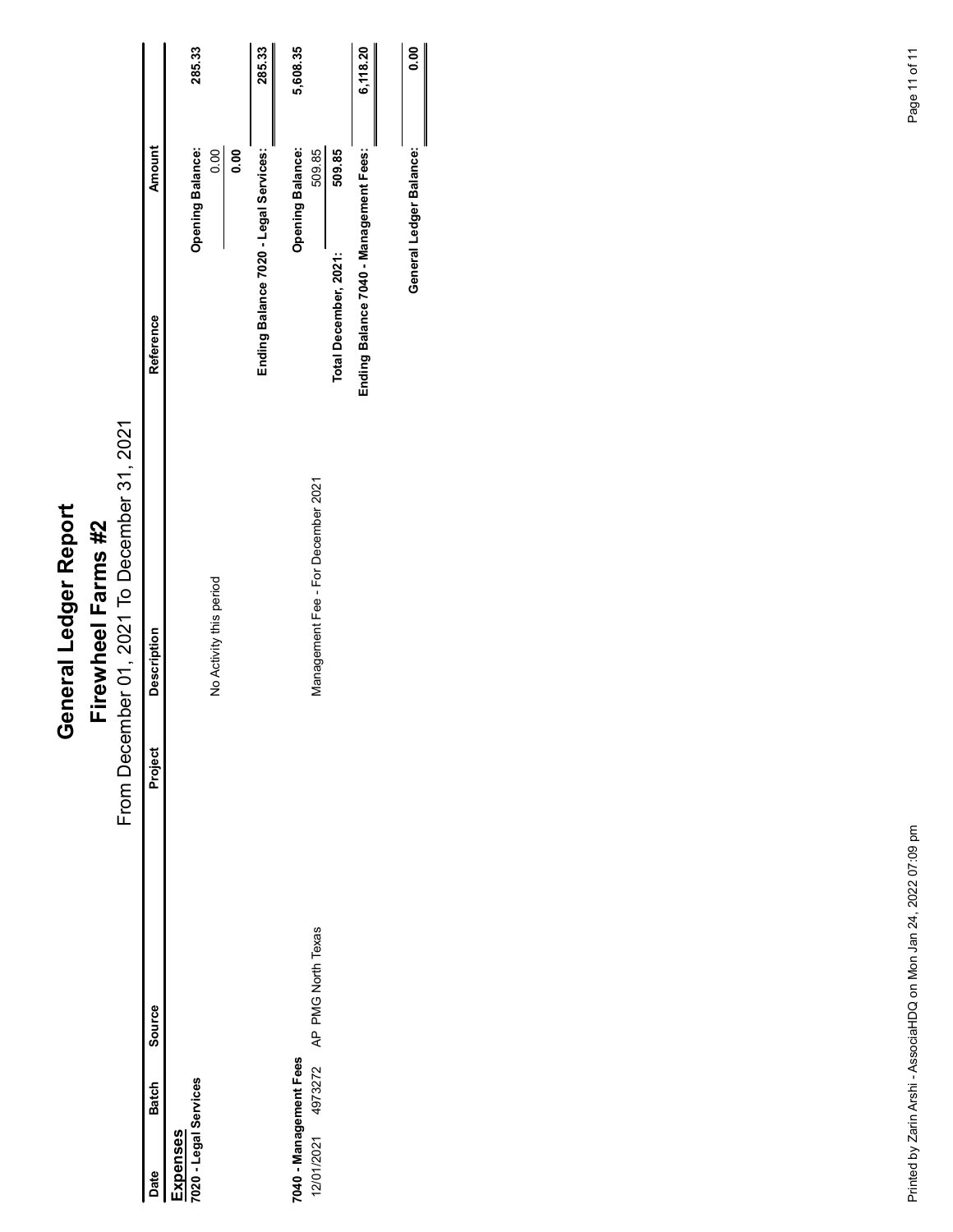| 37,996.35<br><b>Current Balance</b><br>61,414.92<br>23,418.57<br>61,414.92<br><b>Total Operating Funds:</b><br>Total Firewheel Farms #2:<br>Investment Listing Report<br>Firewheel Farms #2<br>As of Fri Dec 31, 2021<br>Investment Type<br><b>Bank Account</b><br>****8236<br>****6721<br>1000 - Pacific Premier Bank Operating #8236<br>Pacific Premier Bank<br>1010 - Chase Bank# 6721<br>Chase Bank<br>Mon Jan 24, 2022 07:09 pm<br>Report: dwr_gl_investment_board_rpt<br>GI Account \ Institution<br><b>Operating Funds</b> |
|-----------------------------------------------------------------------------------------------------------------------------------------------------------------------------------------------------------------------------------------------------------------------------------------------------------------------------------------------------------------------------------------------------------------------------------------------------------------------------------------------------------------------------------|
|                                                                                                                                                                                                                                                                                                                                                                                                                                                                                                                                   |
|                                                                                                                                                                                                                                                                                                                                                                                                                                                                                                                                   |
|                                                                                                                                                                                                                                                                                                                                                                                                                                                                                                                                   |
|                                                                                                                                                                                                                                                                                                                                                                                                                                                                                                                                   |
|                                                                                                                                                                                                                                                                                                                                                                                                                                                                                                                                   |
|                                                                                                                                                                                                                                                                                                                                                                                                                                                                                                                                   |
|                                                                                                                                                                                                                                                                                                                                                                                                                                                                                                                                   |
|                                                                                                                                                                                                                                                                                                                                                                                                                                                                                                                                   |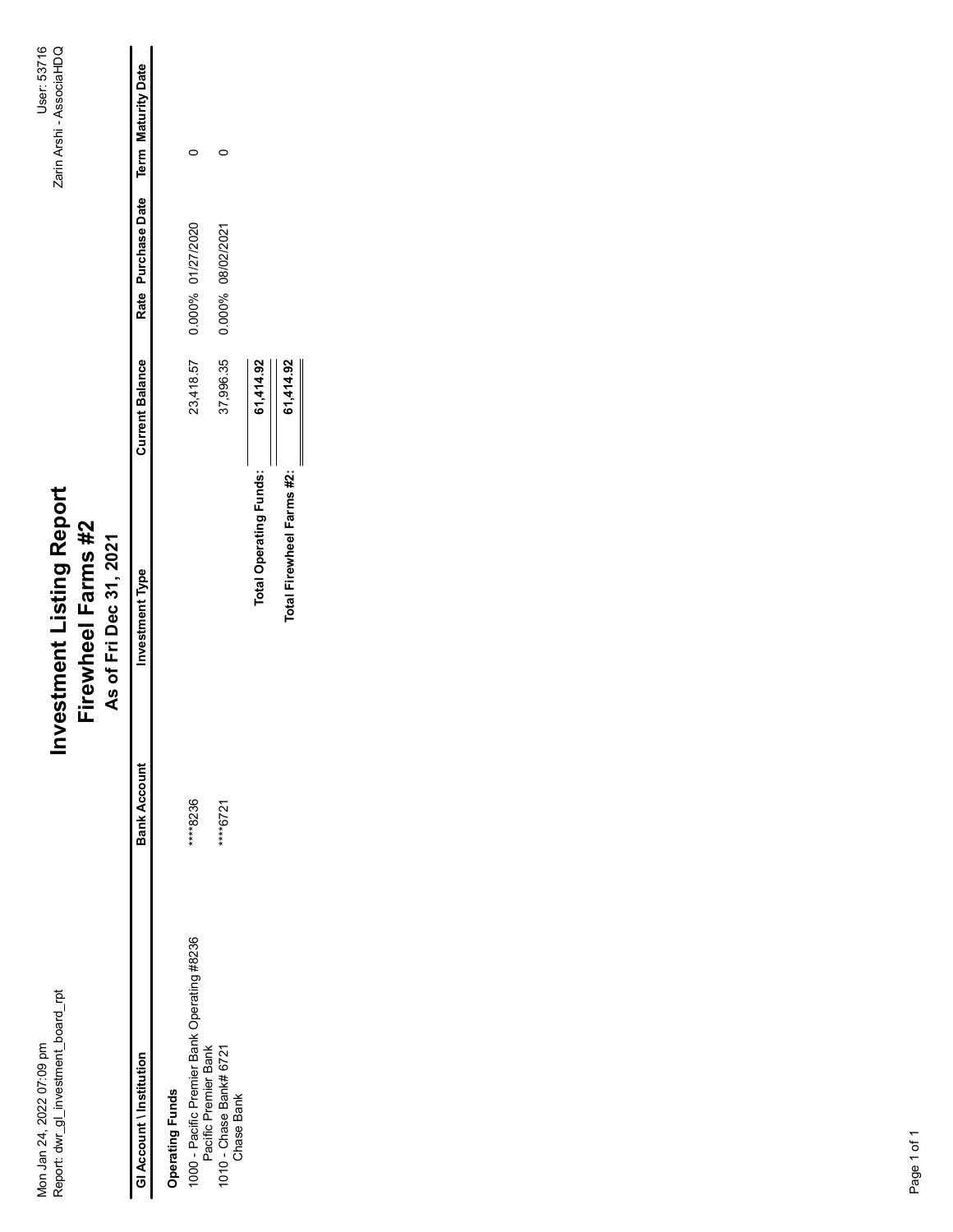| 509.85<br>Total for City of Garland (11526)<br>ori Larson (51009) for Firewheel Farms #2<br>Total for PMG North Texas (13274) for Firewheel Farms #2<br>Total for City of Garland (11526) for Firewheel Farms #2<br>Total for Paul & Lori Larson (51009)<br>12200-13445<br>12200-13445<br>12200-13445<br>REIM<br>- For December 2021<br>W 499 Muirfield Rd<br>W 499 Muirfield Rd<br>W 499 Muirfield Rd<br>Management Fee<br>Total for Paul & I<br><b>BOD Reimburse</b><br>stamps REIM<br>envelopes<br>Check Amount: 509.85<br>Check Amount: 241.73<br>Check Amount: 13.40<br>Check Amount: 12.31<br>Check Amount: 12.63<br>Check Amount: 5.55<br>12/09/2021<br>12/09/2021<br>12/09/2021<br>12/01/2021<br>12/01/2021<br>12/06/2021<br>12/01/2021<br>Check Date: 12/06/2021<br>Check Date: 12/01/2021<br>Check Date: 12/13/2021<br><b>Check Date: 12/09/2021</b><br>Check Date: 12/09/2021<br>Check Date: 12/09/2021<br>Check Number: 01000060<br>Check Number: 02000045<br>Check Number: 03000039<br>Check Number: 03000040<br>Check Number: 03000038<br>Check Number: 01000061<br>875 - 5210 - Printing & Copying<br>875 - 7040 - Management Fees<br>875 - 5210 - Printing & Copying<br>875 - 6000 - Electric Service<br>875 - 6000 - Electric Service<br>875 - 6000 - Electric Service<br>875 - 5215 - Postage<br>Bank: Pacific Premier Bank Operating<br>Bank: Pacific Premier Bank Operating<br>Bank: Pacific Premier Bank Operating<br>Bank: Pacific Premier Bank Operating<br>Bank: Pacific Premier Bank Operating<br>Bank: Pacific Premier Bank Operating | Paul & Lori Larson (51009) - Firewheel Farms #2<br>PMG North Texas (13274) - Firewheel Farms #2<br>City of Garland (11526) - Firewheel Farms #2 |  | 12.63<br>13.40<br>77.33<br>164.40<br>5.55<br>247.28<br>38.34<br>38.34<br>12.31 |
|-----------------------------------------------------------------------------------------------------------------------------------------------------------------------------------------------------------------------------------------------------------------------------------------------------------------------------------------------------------------------------------------------------------------------------------------------------------------------------------------------------------------------------------------------------------------------------------------------------------------------------------------------------------------------------------------------------------------------------------------------------------------------------------------------------------------------------------------------------------------------------------------------------------------------------------------------------------------------------------------------------------------------------------------------------------------------------------------------------------------------------------------------------------------------------------------------------------------------------------------------------------------------------------------------------------------------------------------------------------------------------------------------------------------------------------------------------------------------------------------------------------------------------------------------------------------|-------------------------------------------------------------------------------------------------------------------------------------------------|--|--------------------------------------------------------------------------------|
|                                                                                                                                                                                                                                                                                                                                                                                                                                                                                                                                                                                                                                                                                                                                                                                                                                                                                                                                                                                                                                                                                                                                                                                                                                                                                                                                                                                                                                                                                                                                                                 |                                                                                                                                                 |  |                                                                                |
|                                                                                                                                                                                                                                                                                                                                                                                                                                                                                                                                                                                                                                                                                                                                                                                                                                                                                                                                                                                                                                                                                                                                                                                                                                                                                                                                                                                                                                                                                                                                                                 |                                                                                                                                                 |  |                                                                                |
|                                                                                                                                                                                                                                                                                                                                                                                                                                                                                                                                                                                                                                                                                                                                                                                                                                                                                                                                                                                                                                                                                                                                                                                                                                                                                                                                                                                                                                                                                                                                                                 |                                                                                                                                                 |  |                                                                                |
|                                                                                                                                                                                                                                                                                                                                                                                                                                                                                                                                                                                                                                                                                                                                                                                                                                                                                                                                                                                                                                                                                                                                                                                                                                                                                                                                                                                                                                                                                                                                                                 |                                                                                                                                                 |  |                                                                                |
|                                                                                                                                                                                                                                                                                                                                                                                                                                                                                                                                                                                                                                                                                                                                                                                                                                                                                                                                                                                                                                                                                                                                                                                                                                                                                                                                                                                                                                                                                                                                                                 |                                                                                                                                                 |  |                                                                                |
|                                                                                                                                                                                                                                                                                                                                                                                                                                                                                                                                                                                                                                                                                                                                                                                                                                                                                                                                                                                                                                                                                                                                                                                                                                                                                                                                                                                                                                                                                                                                                                 |                                                                                                                                                 |  |                                                                                |
|                                                                                                                                                                                                                                                                                                                                                                                                                                                                                                                                                                                                                                                                                                                                                                                                                                                                                                                                                                                                                                                                                                                                                                                                                                                                                                                                                                                                                                                                                                                                                                 |                                                                                                                                                 |  |                                                                                |
|                                                                                                                                                                                                                                                                                                                                                                                                                                                                                                                                                                                                                                                                                                                                                                                                                                                                                                                                                                                                                                                                                                                                                                                                                                                                                                                                                                                                                                                                                                                                                                 |                                                                                                                                                 |  |                                                                                |
|                                                                                                                                                                                                                                                                                                                                                                                                                                                                                                                                                                                                                                                                                                                                                                                                                                                                                                                                                                                                                                                                                                                                                                                                                                                                                                                                                                                                                                                                                                                                                                 |                                                                                                                                                 |  |                                                                                |
|                                                                                                                                                                                                                                                                                                                                                                                                                                                                                                                                                                                                                                                                                                                                                                                                                                                                                                                                                                                                                                                                                                                                                                                                                                                                                                                                                                                                                                                                                                                                                                 |                                                                                                                                                 |  |                                                                                |
|                                                                                                                                                                                                                                                                                                                                                                                                                                                                                                                                                                                                                                                                                                                                                                                                                                                                                                                                                                                                                                                                                                                                                                                                                                                                                                                                                                                                                                                                                                                                                                 |                                                                                                                                                 |  |                                                                                |
|                                                                                                                                                                                                                                                                                                                                                                                                                                                                                                                                                                                                                                                                                                                                                                                                                                                                                                                                                                                                                                                                                                                                                                                                                                                                                                                                                                                                                                                                                                                                                                 |                                                                                                                                                 |  |                                                                                |
|                                                                                                                                                                                                                                                                                                                                                                                                                                                                                                                                                                                                                                                                                                                                                                                                                                                                                                                                                                                                                                                                                                                                                                                                                                                                                                                                                                                                                                                                                                                                                                 |                                                                                                                                                 |  |                                                                                |
|                                                                                                                                                                                                                                                                                                                                                                                                                                                                                                                                                                                                                                                                                                                                                                                                                                                                                                                                                                                                                                                                                                                                                                                                                                                                                                                                                                                                                                                                                                                                                                 |                                                                                                                                                 |  |                                                                                |
|                                                                                                                                                                                                                                                                                                                                                                                                                                                                                                                                                                                                                                                                                                                                                                                                                                                                                                                                                                                                                                                                                                                                                                                                                                                                                                                                                                                                                                                                                                                                                                 |                                                                                                                                                 |  |                                                                                |
|                                                                                                                                                                                                                                                                                                                                                                                                                                                                                                                                                                                                                                                                                                                                                                                                                                                                                                                                                                                                                                                                                                                                                                                                                                                                                                                                                                                                                                                                                                                                                                 |                                                                                                                                                 |  | 247.28                                                                         |
|                                                                                                                                                                                                                                                                                                                                                                                                                                                                                                                                                                                                                                                                                                                                                                                                                                                                                                                                                                                                                                                                                                                                                                                                                                                                                                                                                                                                                                                                                                                                                                 |                                                                                                                                                 |  |                                                                                |
|                                                                                                                                                                                                                                                                                                                                                                                                                                                                                                                                                                                                                                                                                                                                                                                                                                                                                                                                                                                                                                                                                                                                                                                                                                                                                                                                                                                                                                                                                                                                                                 |                                                                                                                                                 |  |                                                                                |
|                                                                                                                                                                                                                                                                                                                                                                                                                                                                                                                                                                                                                                                                                                                                                                                                                                                                                                                                                                                                                                                                                                                                                                                                                                                                                                                                                                                                                                                                                                                                                                 |                                                                                                                                                 |  |                                                                                |
|                                                                                                                                                                                                                                                                                                                                                                                                                                                                                                                                                                                                                                                                                                                                                                                                                                                                                                                                                                                                                                                                                                                                                                                                                                                                                                                                                                                                                                                                                                                                                                 |                                                                                                                                                 |  | 509.85                                                                         |
| Total for PMG North Texas (13274)                                                                                                                                                                                                                                                                                                                                                                                                                                                                                                                                                                                                                                                                                                                                                                                                                                                                                                                                                                                                                                                                                                                                                                                                                                                                                                                                                                                                                                                                                                                               |                                                                                                                                                 |  | 509.85                                                                         |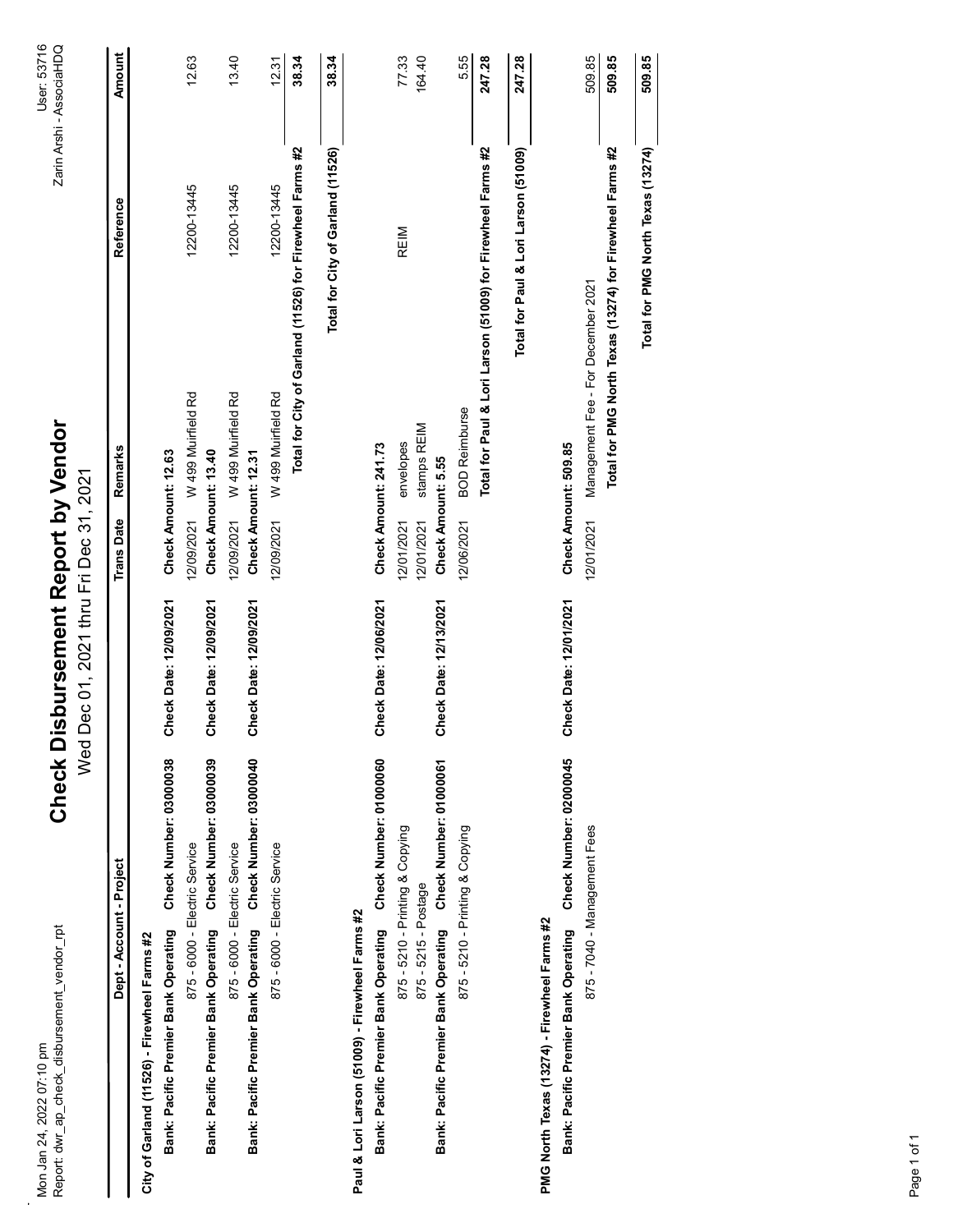## Firewheel Farms #2 Bank Reconciliation

| Mon Jan 24, 2022 07:10 pm<br>Report: dwr_gl_all_account_rec_rpt |                                       |                                                                    |                                        |                                                      |                          |
|-----------------------------------------------------------------|---------------------------------------|--------------------------------------------------------------------|----------------------------------------|------------------------------------------------------|--------------------------|
|                                                                 |                                       |                                                                    |                                        |                                                      |                          |
|                                                                 |                                       |                                                                    |                                        |                                                      |                          |
|                                                                 |                                       |                                                                    |                                        |                                                      |                          |
|                                                                 |                                       |                                                                    |                                        |                                                      |                          |
|                                                                 |                                       |                                                                    |                                        |                                                      | User: 53716              |
|                                                                 |                                       |                                                                    | <b>Bank Reconciliation</b>             |                                                      | Zarin Arshi - AssociaHDQ |
|                                                                 |                                       |                                                                    | <b>Firewheel Farms #2</b>              |                                                      |                          |
|                                                                 |                                       | Account: 1000 -- Pacific Premier Bank Operating #8236 -- Operating |                                        |                                                      |                          |
|                                                                 |                                       |                                                                    |                                        |                                                      |                          |
| <b>Batch</b>                                                    | <b>Date</b>                           | <b>Comment</b>                                                     | Reference                              | Amount                                               | <b>Balance</b>           |
|                                                                 |                                       |                                                                    |                                        | <b>Balance per Bank:</b>                             | 22,867.57                |
|                                                                 | Plus deposits and outstanding debits: |                                                                    |                                        |                                                      |                          |
| 4996545                                                         | 12/30/2021                            | ATGPay Online Payment                                              | Credit Card Payment                    | 99.00                                                |                          |
|                                                                 | 12/30/2021                            | ATGPay Online Payment                                              | <b>ACH Payment</b>                     | 125.00                                               |                          |
|                                                                 | 12/31/2021                            | ATGPay Online Payment                                              | Credit Card Payment                    | 109.00                                               |                          |
| 4997140<br>4997374                                              |                                       |                                                                    | Credit Card Payment                    | 109.00                                               |                          |
| 4997562                                                         | 12/31/2021                            |                                                                    |                                        |                                                      |                          |
| 4997657                                                         | 12/31/2021                            | ATGPay Online Payment<br>ATGPay Online Payment                     | Credit Card Payment                    | 109.00                                               |                          |
|                                                                 |                                       |                                                                    | Total deposits and outstanding debits: | 551.00                                               | 23,418.57                |
|                                                                 |                                       |                                                                    |                                        |                                                      |                          |
| Less outstanding checks:                                        |                                       |                                                                    |                                        |                                                      |                          |
|                                                                 |                                       | No outstanding checks.                                             |                                        | 0.00                                                 |                          |
|                                                                 |                                       |                                                                    | Total outstanding checks:              | 0.00                                                 | 23,418.57                |
|                                                                 |                                       |                                                                    |                                        | <b>Ending balance General Ledger:</b><br>Difference: | 23,418.57<br>0.00        |